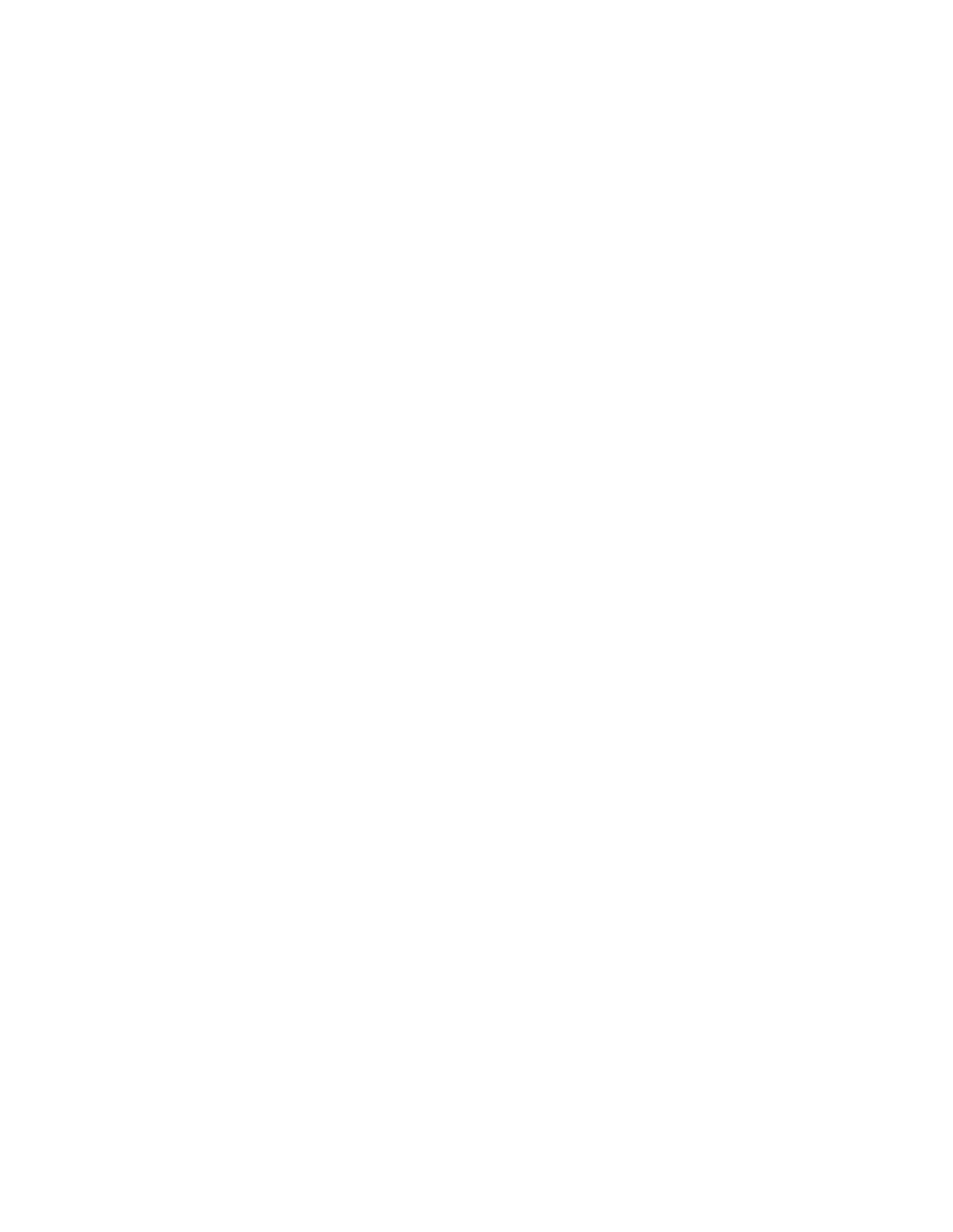#### **INVITATION**

### **Wednesday, May 11, 2022 - 8:00am - 10:00am** Members and Staff, Breakfast, 112 Blatt Building, by the **SOUTH CAROLINA COMMISSION ON HIGHER EDUCATION SMART STATE PROGRAM** (Accepted--April 28, 2022)

**UNCONTESTED LOCAL SECOND READING BILLS**

**S. 448--Senator Fanning: A BILL TO AMEND ACT 379 OF 1959, AS AMENDED, RELATING TO THE CHESTER METROPOLITAN DISTRICT, SO AS TO ADD FOUR MEMBERS TO THE CHESTER COUNTY BOARD OF DIRECTORS APPOINTED BY THE CHESTER COUNTY LEGISLATIVE DELEGATION.**

(Without reference--January 12, 2021)

**H. 5288--Reps. Weeks and G.M. Smith: A BILL TO AMEND ACT 321 OF 2010, AS AMENDED, RELATING TO THE CONSOLIDATION OF THE SUMTER SCHOOL DISTRICT, SO AS TO, AMONG OTHER THINGS, ESTABLISH AND REAPPORTION THE NINE SINGLE-MEMBER ELECTION DISTRICTS FROM WHICH THE MEMBERS OF THE GOVERNING BODY OF THE SUMTER SCHOOL DISTRICT MUST BE ELECTED BEGINNING WITH THE 2022 SCHOOL DISTRICT ELECTIONS; TO PROVIDE THAT THE NINE MEMBERS OF THE SUMTER SCHOOL DISTRICT BOARD OF TRUSTEES MUST BE ELECTED FOR FOUR-YEAR TERMS IN NONPARTISAN ELECTIONS CONDUCTED AT THE SAME TIME AS THE 2022 GENERAL ELECTION AND EVERY TWO OR FOUR YEARS THEREAFTER, EXCEPT AS NECESSARY TO STAGGER THE MEMBERS' TERMS; AND TO PROVIDE**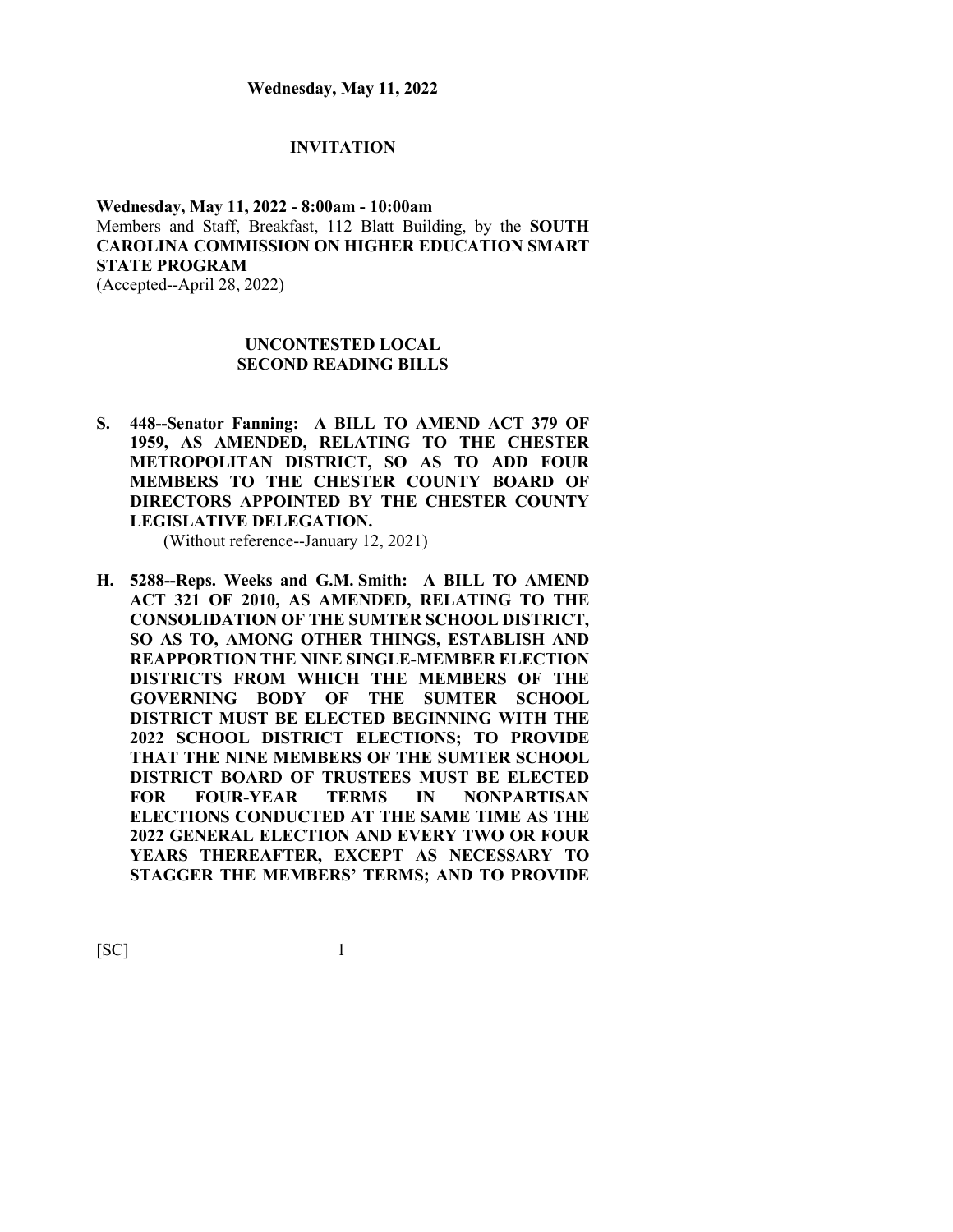#### **DEMOGRAPHIC INFORMATION REGARDING THESE SINGLE-MEMBER ELECTION DISTRICTS.**

(Without reference--May 10, 2022) (Amended--May 10, 2022)

#### **MOTION PERIOD**

#### **BILLS RETURNED FROM THE HOUSE**

(Returned with Amendments)

**S. 17--Senators Rankin and Loftis: A JOINT RESOLUTION TO EXTEND CERTAIN GOVERNMENT APPROVALS AFFECTING ECONOMIC DEVELOPMENT WITHIN THE STATE.**

(Returned from the House--May 10, 2022)

(Returned with Amendments)

**S. 108--Senators Campsen and Senn: A BILL TO AMEND SECTION 48-22-40, AS AMENDED, CODE OF LAWS OF SOUTH CAROLINA, 1976, RELATING TO DUTIES OF THE STATE GEOLOGICAL SURVEY UNIT, SO AS TO REQUIRE THE UNIT TO CONDUCT TOPOGRAPHIC MAPPING USING LIGHT DETECTION AND RANGING (LiDAR) DATA COLLECTIONS AND ESTABLISH REQUIREMENTS FOR THE INFORMATION COLLECTED DURING THE TOPOGRAPHIC MAPPING.**

(Returned from the House--May 10, 2022)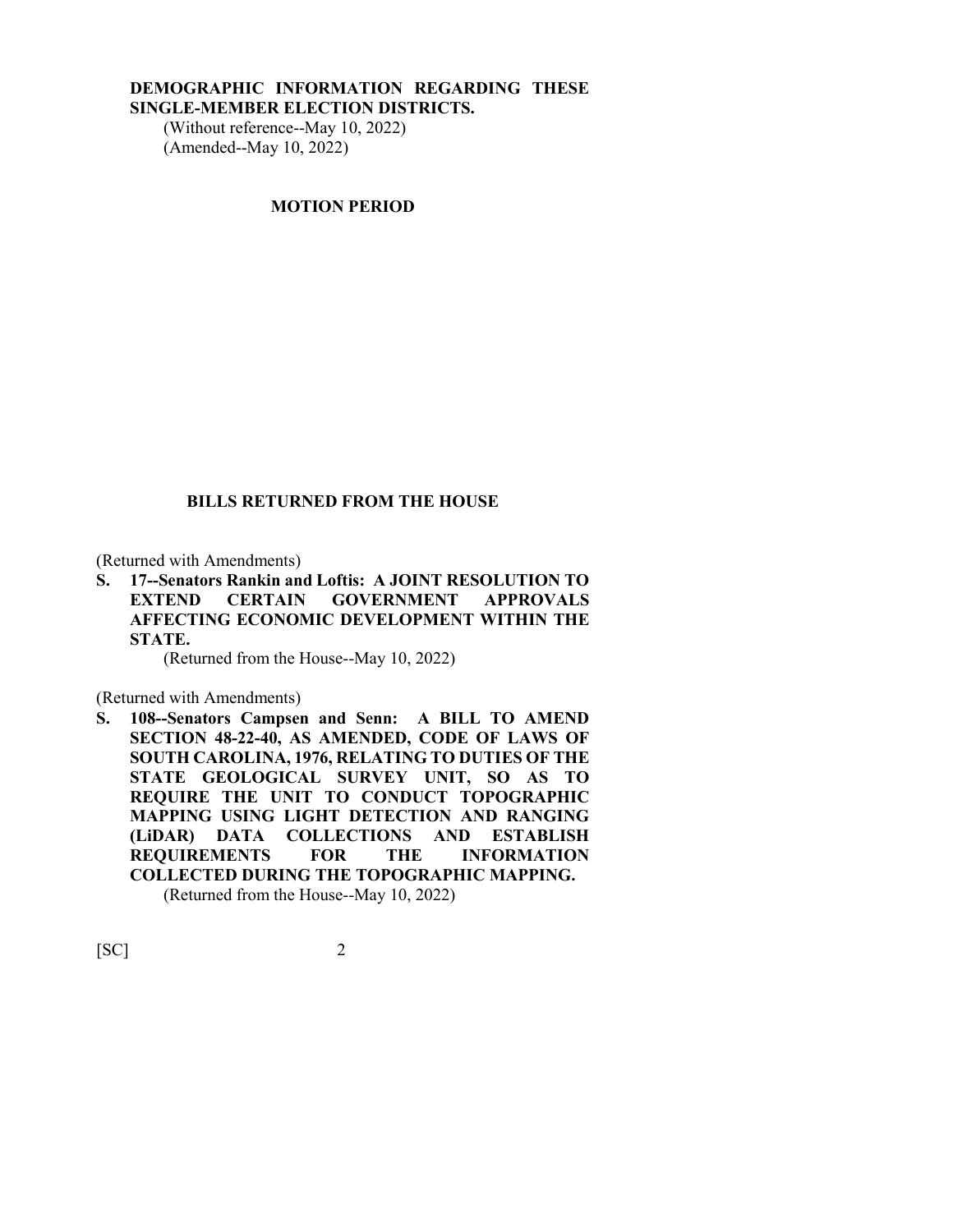(Returned with Amendments)

**S. 158--Senator Scott: A BILL TO AMEND SECTION 40-57-340, CODE OF LAWS OF SOUTH CAROLINA, 1976, RELATING TO EXEMPTIONS FROM CONTINUING EDUCATION REQUIREMENTS FOR REAL ESTATE BROKERS AND SALESPERSONS, SO AS TO PROVIDE AN EXEMPTION TO THE BIENNIAL CONTINUING EDUCATION REQUIREMENT FOR BROKERS AND SALESPERSONS WHO HAVE TWENTY-FIVE YEARS OF LICENSURE AND ARE SIXTY-FIVE YEARS OF AGE OR OLDER.**

(Returned from the House--May 10, 2022)

(Returned with Amendments)

**S. 233--Senator Turner: A BILL TO AMEND SECTION 12-37- 220(B)(1)(b) OF THE 1976 CODE, RELATING TO PROPERTY EXEMPTED FROM AD VALOREM TAXATION, TO PROVIDE THAT A QUALIFIED SURVIVING SPOUSE MAY QUALIFY FOR AN EXEMPTION IF THE QUALIFIED SURVIVING SPOUSE OWNS THE HOUSE.**

(Returned from the House--May 10, 2022)

(Returned with Amendments)

**S. 449--Senator Young: A BILL TO AMEND SECTION 2 OF ACT 926 OF 1962, RELATING TO THE MEMBERSHIP OF THE AIKEN COUNTY COMMISSION FOR TECHNICAL EDUCATION, TO ADD TWO NONVOTING MEMBERS.** (Returned from the House--May 10, 2022)

(Returned with Amendments)

**S. 460--Senator Alexander: A BILL TO AMEND SECTION 23-9-10 OF THE 1976 CODE, RELATING TO THE TRANSFER OF THE OFFICE OF THE STATE FIRE MARSHAL TO THE DEPARTMENT OF LABOR, LICENSING AND REGULATION AND THE STATE FIRE MARSHAL'S DUTIES AND RESPONSIBILITIES, TO DELETE CERTAIN OBSOLETE LANGUAGE, TO MAKE TECHNICAL CHANGES, AND TO PROVIDE THE DIVISION OF FIRE AND LIFE SAFETY'S PROGRAM AREAS; TO AMEND SECTION 23-9-20 OF THE 1976 CODE, RELATING TO THE DUTIES OF THE STATE FIRE MARSHAL, TO REVISE HIS DUTIES AND RESPONSIBILITIES; TO AMEND SECTION 23-9-25(F)(2)**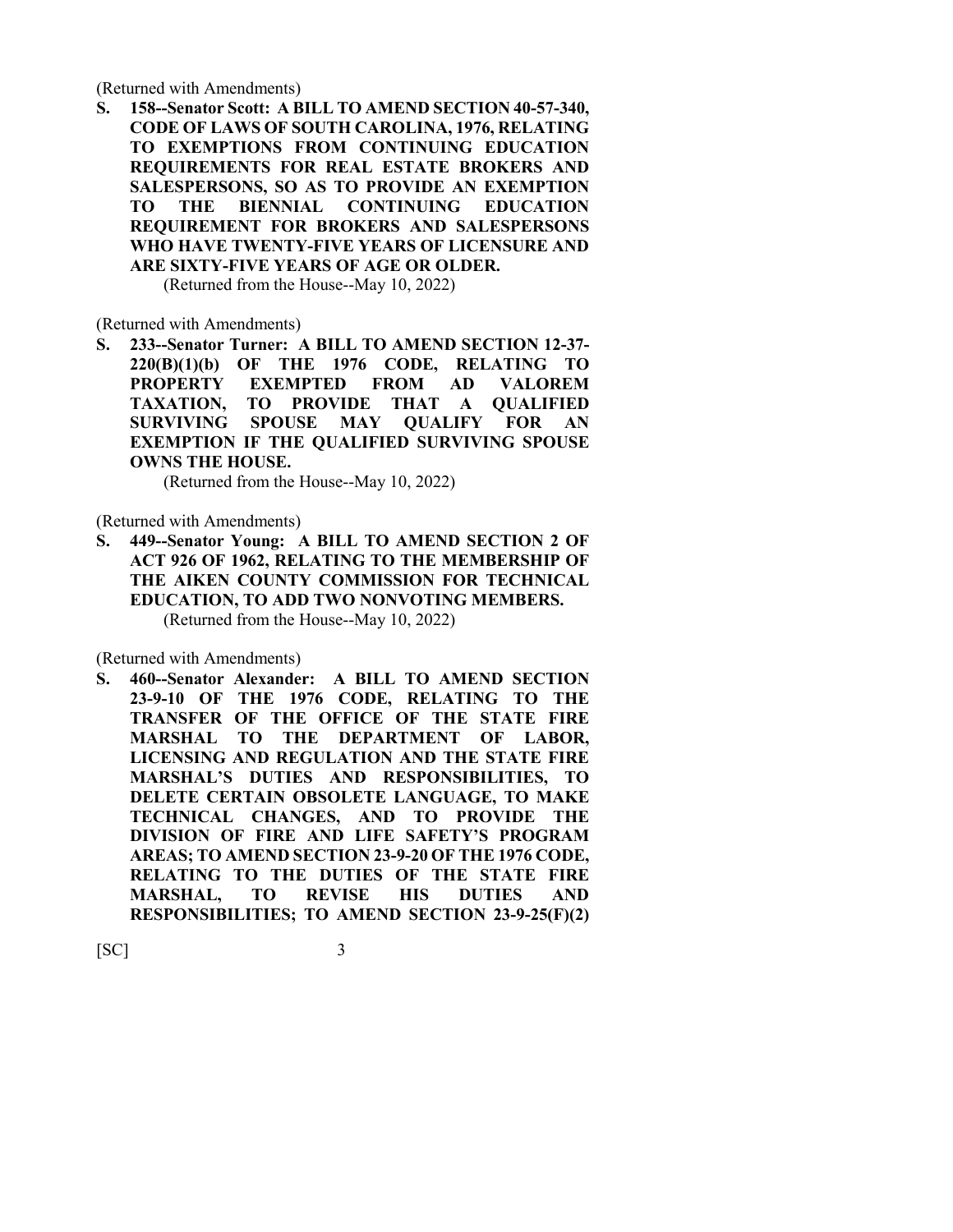**AND (5) OF THE 1976 CODE, RELATING TO THE VOLUNTEER STRATEGIC ASSISTANCE AND FIRE EQUIPMENT PROGRAM, TO REVISE GRANT APPLICATION AND FUNDING PROCEDURES; TO AMEND SECTION 23-9-30 OF THE 1976 CODE, RELATING TO RESIDENT FIRE MARSHALS, TO REVISE THEIR DUTIES AND WHO MAY EXERCISE THESE DUTIES, AND TO PROVIDE THAT THE STATE FIRE MARSHAL MAY PROMULGATE REGULATIONS REGARDING A FIRE MARSHAL'S TRAINING AND CERTIFICATION; TO AMEND SECTION 23-9-45 OF THE 1976 CODE, RELATING TO THE ISSUANCE OF A CLASS D FIRE EQUIPMENT DEALER LICENSE OR A FIRE EQUIPMENT PERMIT, TO PROVIDE FOR THE ISSUANCE OF ADDITIONAL CLASSES OF LICENSES AND QUALIFICATIONS TO OBTAIN THESE LICENSES; TO AMEND SECTION 23-9-50 OF THE 1976 CODE, RELATING TO THE STATE FIRE MARSHAL'S AUTHORITY TO INSPECT CERTAIN BUILDINGS OR PREMISES, TO REVISE THE CIRCUMSTANCES UPON WHICH HE MAY ENTER A BUILDING OR PREMISES; TO AMEND ARTICLE 1, CHAPTER 9, TITLE 23 OF THE 1976 CODE, RELATING TO THE STATE FIRE MARSHAL, BY ADDING SECTION 23-9-125, TO PROVIDE THAT THESE PROVISIONS MAY NOT BE CONSTRUED TO LIMIT THE AUTHORITY OF THE STATE BOARD OF PYROTECHNIC SAFETY OR THE REGULATION OF FIREWORKS; TO AMEND CHAPTER 10, TITLE 23 OF THE 1976 CODE, RELATING TO THE SOUTH CAROLINA FIRE ACADEMY, TO MAKE TECHNICAL CHANGES; TO AMEND SECTION 23-49-120(B) OF THE 1976 CODE, RELATING TO THE SOUTH CAROLINA FORESTRY COMMISSION'S ACCEPTANCE OF DONATIONS OF FIRE EQUIPMENT, TO PROVIDE THAT THE DEPARTMENT OF LABOR, LICENSING AND REGULATION, DIVISION OF FIRE AND LIFE SAFETY, MAY ALSO ACCEPT DONATIONS OF FIRE EQUIPMENT; TO AMEND SECTION 40-80-30(D) OF THE 1976 CODE, RELATING TO A FIREFIGHTER REGISTERING WITH THE STATE FIRE MARSHAL, TO REVISE THE COST AND PROCESS OF OBTAINING CERTAIN INDIVIDUAL FIGHTER RECORDS; AND TO REPEAL SECTIONS 23-9-35, 23-9-40, 23-9-60, 23-9-110, AND**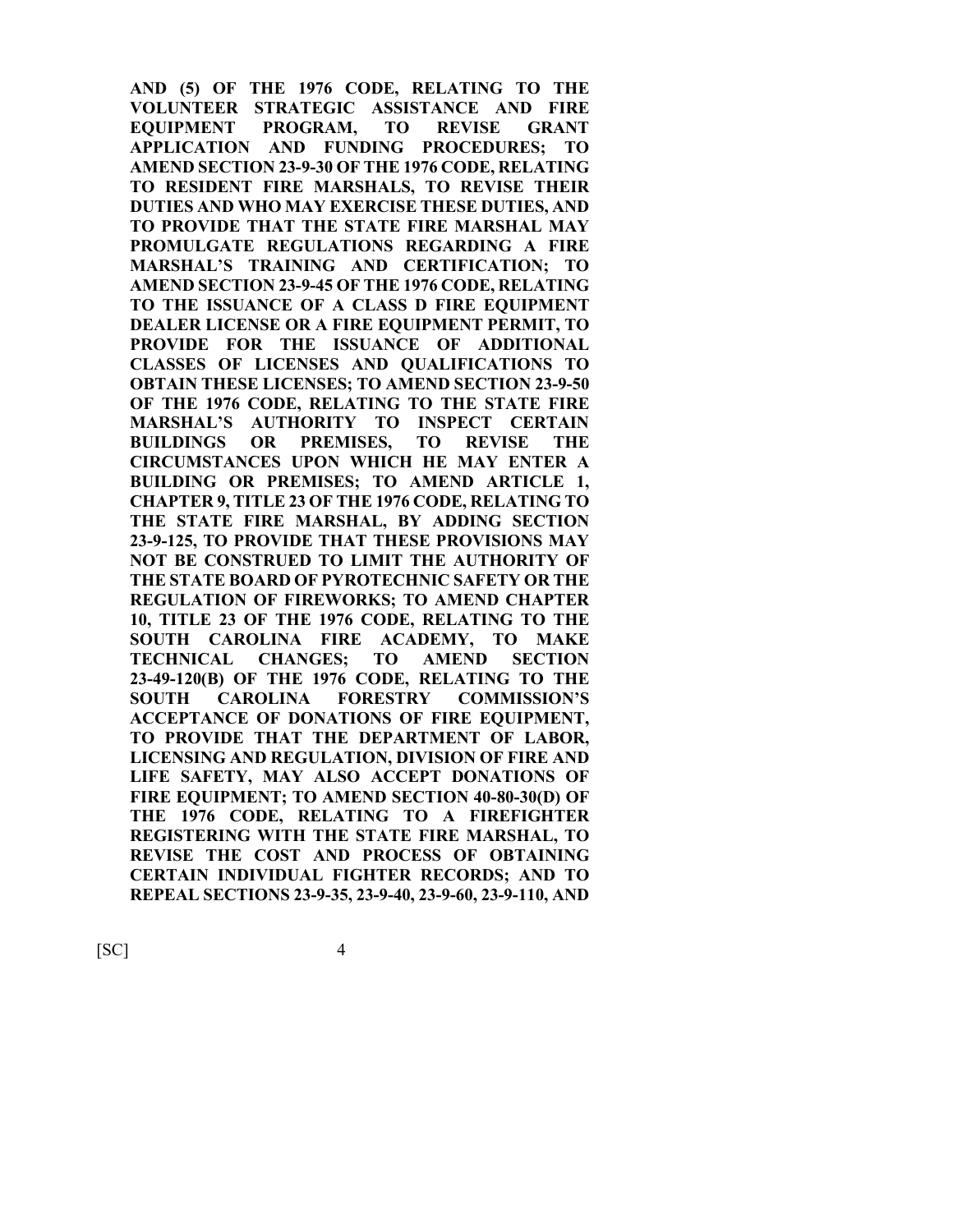# **23-9-130 OF THE 1976 CODE, ALL RELATING TO DUTIES OF THE STATE FIRE MARSHAL.**

(Returned from the House--May 10, 2022)

(Returned with Amendments)

**S. 533--Senators Shealy, Gambrell, Allen, Williams, Jackson, Gustafson, Stephens, Malloy and McElveen: A JOINT RESOLUTION TO PROHIBIT THE USE OF SECTION 14(c) OF THE FAIR LABOR STANDARDS ACT OF 1938 TO PAY SUBMINIMUM WAGES TO INDIVIDUALS WITH DISABILITIES.**

(Returned from the House--May 10, 2022)

(Returned with Amendments)

**S. 546--Senators Peeler, Alexander, Scott and Verdin: A CONCURRENT RESOLUTION TO FIX WEDNESDAY, MARCH 3, 2021, AT NOON, AS THE DATE AND TIME FOR THE HOUSE OF REPRESENTATIVES AND THE SENATE TO MEET IN JOINT SESSION IN THE HALL OF THE HOUSE OF REPRESENTATIVES TO ELECT A MEMBER OF THE LANDER UNIVERSITY BOARD OF TRUSTEES TO FILL THE TERM OF THE AT-LARGE SEAT 9, WHOSE TERM EXPIRES JUNE 30, 2022; TO ELECT A MEMBER OF THE SOUTH CAROLINA STATE UNIVERSITY BOARD OF TRUSTEES FOR THE AT-LARGE SEAT 10, WHOSE TERM EXPIRES JUNE 30, 2024; TO ELECT A MEMBER OF THE CITADEL BOARD OF VISITORS, AT-LARGE SEAT, WHOSE TERM WILL EXPIRE JUNE 30, 2026; AND TO ELECT A MEMBER OF THE UNIVERSITY OF SOUTH CAROLINA BOARD OF TRUSTEES TO FILL THE TERM OF THE MEMBER OF THE FIFTH JUDICIAL CIRCUIT, WHOSE TERM EXPIRES JUNE 30, 2022.**

(Returned from the House--May 10, 2022)

(Returned with Amendments)

**S. 628--Senator Davis: A BILL TO ENACT THE "PHARMACY ACCESS ACT"; TO AMEND CHAPTER 43, TITLE 40 OF THE 1976 CODE, RELATING TO THE SOUTH CAROLINA PHARMACY PRACTICE ACT, BY ADDING SECTIONS 40- 43-210 THROUGH 40-43-280, TO PROVIDE THAT THE SOUTH CAROLINA PHARMACY PRACTICE ACT DOES NOT CREATE A DUTY OF CARE FOR A PERSON WHO PRESCRIBES OR DISPENSES A SELF-ADMINISTERED**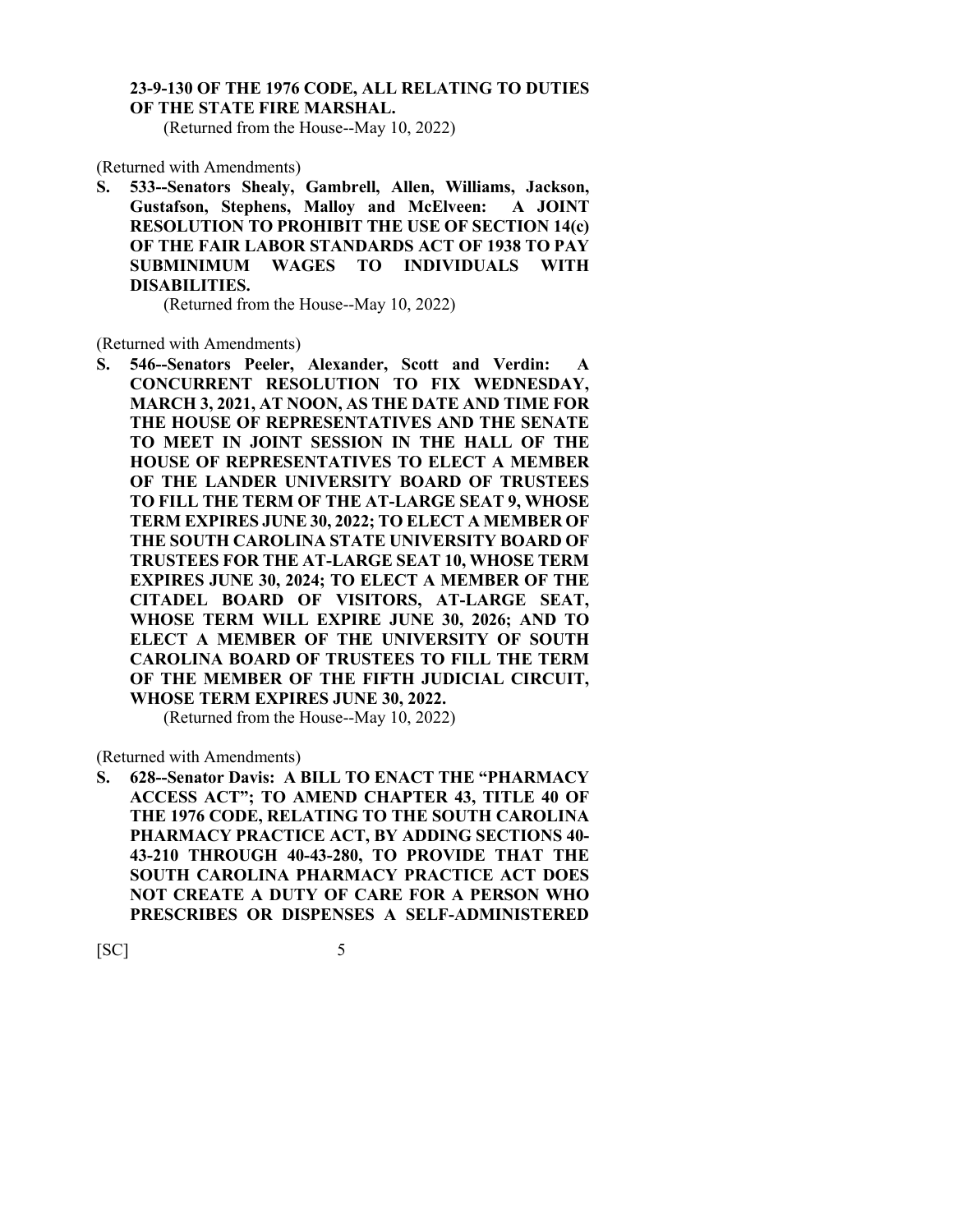**HORMONAL CONTRACEPTIVE OR ADMINISTERS AN INJECTABLE HORMONAL CONTRACEPTIVE, TO PROVIDE THAT CERTAIN PHARMACISTS MAY DISPENSE A SELF-ADMINISTERED HORMONAL CONTRACEPTIVE OR ADMINISTER AN INJECTABLE HORMONAL CONTRACEPTIVE PURSUANT TO A STANDING PRESCRIPTION DRUG ORDER, TO PROVIDE A JOINT PROTOCOL FOR DISPENSING A SELF-ADMINISTERED HORMONAL CONTRACEPTIVE OR ADMINISTERING AN INJECTABLE HORMONAL CONTRACEPTIVE WITHOUT A PATIENT-SPECIFIC WRITTEN ORDER, TO REQUIRE CONTINUING EDUCATION FOR A PHARMACIST DISPENSING A SELF-ADMINISTERED HORMONAL CONTRACEPTIVE OR ADMINISTERING AN INJECTABLE HORMONAL CONTRACEPTIVE, TO IMPOSE REQUIREMENTS ON A PHARMACIST WHO DISPENSES A SELF-ADMINISTERED HORMONAL CONTRACEPTIVE OR ADMINISTERS AN INJECTABLE HORMONAL CONTRACEPTIVE, TO PROVIDE THAT A PRESCRIBER WHO ISSUES A STANDING PRESCRIPTION DRUG ORDER FOR A SELF-ADMINISTERED HORMONAL CONTRACEPTIVE OR INJECTABLE HORMONAL CONTRACEPTIVE IS NOT LIABLE FOR ANY CIVIL DAMAGES FOR ACTS OR OMISSIONS RESULTING FROM THE DISPENSING OR ADMINISTERING OF THE CONTRACEPTIVE, AND TO PROVIDE THAT THE SOUTH CAROLINA PHARMACY PRACTICE ACT SHALL NOT BE CONSTRUED TO REQUIRE A PHARMACIST TO DISPENSE, ADMINISTER, INJECT, OR OTHERWISE PROVIDE HORMONAL CONTRACEPTIVES; AND TO AMEND ARTICLE 1, CHAPTER 6, TITLE 44 OF THE 1976 CODE, RELATING TO THE DEPARTMENT OF HEALTH AND HUMAN SERVICES, BY ADDING SECTION 44-6-115, TO PROVIDE FOR PHARMACIST SERVICES COVERED UNDER MEDICAID; AND TO DEFINE NECESSARY TERMS.** 

(Returned from the House--May 10, 2022)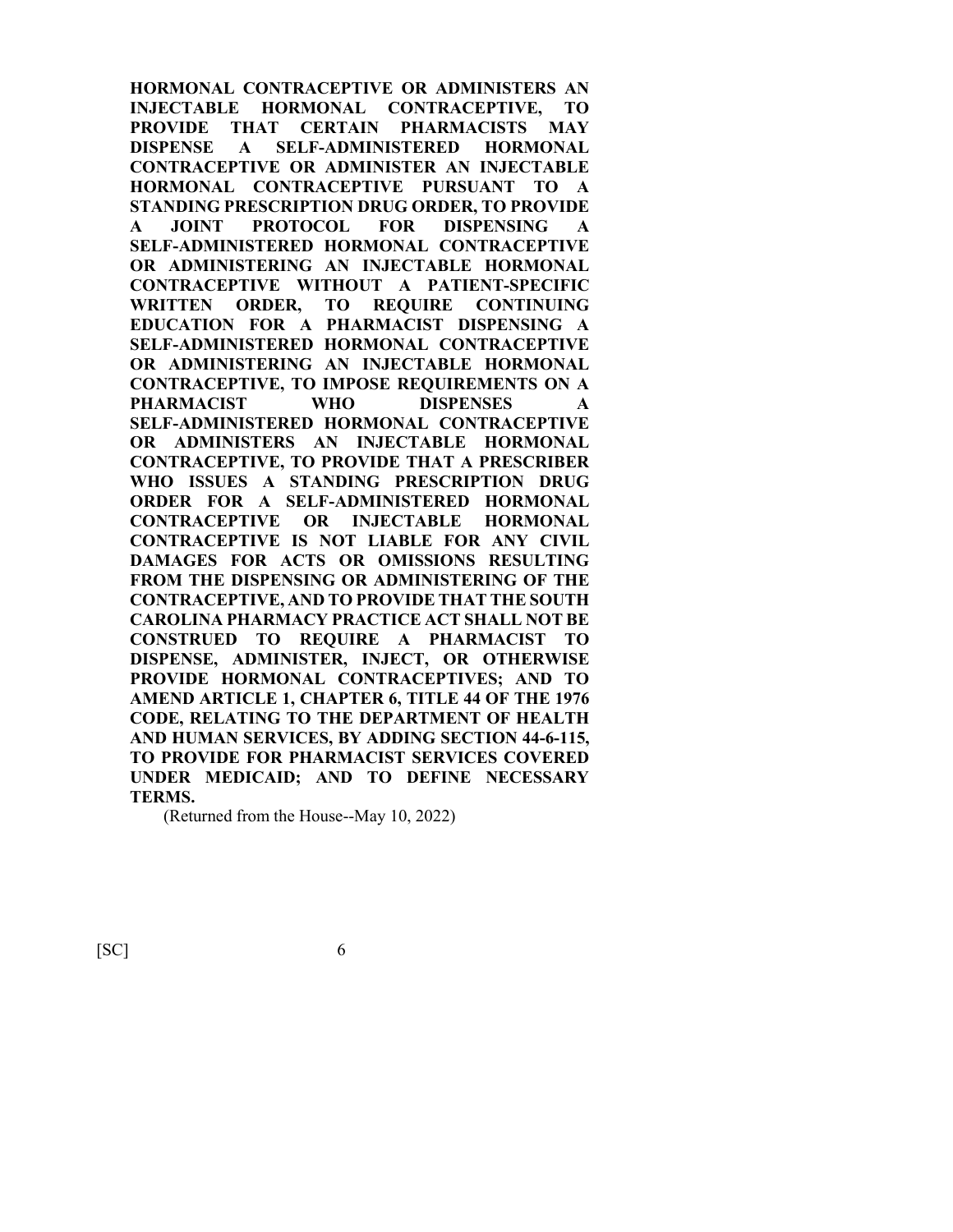(Returned with Amendments)

**S. 908--Senators Rankin and Grooms: A BILL TO AMEND SECTION 56-5-4445 OF THE 1976 CODE, RELATING TO THE RESTRICTION OF ELEVATING OR LOWERING A MOTOR VEHICLE, TO PROHIBIT MOTOR VEHICLE MODIFICATIONS THAT RESULT IN THE MOTOR VEHICLE'S FRONT FENDER BEING RAISED FOUR OR MORE INCHES ABOVE THE HEIGHT OF THE REAR FENDER.**

(Returned from the House--May 10, 2022)

(Returned with Amendments)

**S. 946--Senator Goldfinch: A BILL TO AMEND SECTION 59-5-63, CODE OF LAWS OF SOUTH CAROLINA, 1976, RELATING TO DUTY-FREE LUNCH PERIODS FOR PUBLIC ELEMENTARY SCHOOL TEACHERS, SO AS TO INSTEAD PROVIDE UNENCUMBERED TIME FOR ELEMENTARY SCHOOL TEACHERS AND TEACHERS WHO INSTRUCT CERTAIN STUDENTS REMOVED FROM THE GENERAL EDUCATION SETTING, AND TO PROVIDE RELATED REQUIREMENTS OF STATE BOARD OF EDUCATION POLICIES AND LOCAL SCHOOL BOARDS; AND TO PROVIDE THE PROVISIONS OF THIS ACT MUST BE COMPLETELY IMPLEMENTED BEFORE JULY 1, 2023.**

(Returned from the House--May 10, 2022)

(Returned with Amendments)

**S. 1103--Senators Shealy, Jackson, Talley, Davis, Gustafson, M. Johnson, Young, Kimbrell, McElveen, Williams, Cromer, Grooms, Alexander, Gambrell, Setzler and Malloy: A BILL TO AMEND CHAPTER 3, TITLE 59 OF THE 1976 CODE, RELATING TO THE STATE SUPERINTENDENT OF EDUCATION, BY ADDING SECTION 59-3-35 TO PROVIDE FOR THE DISTRIBUTION OF CHILD IDENTIFICATION KITS.**

(Returned from the House--May 10, 2022)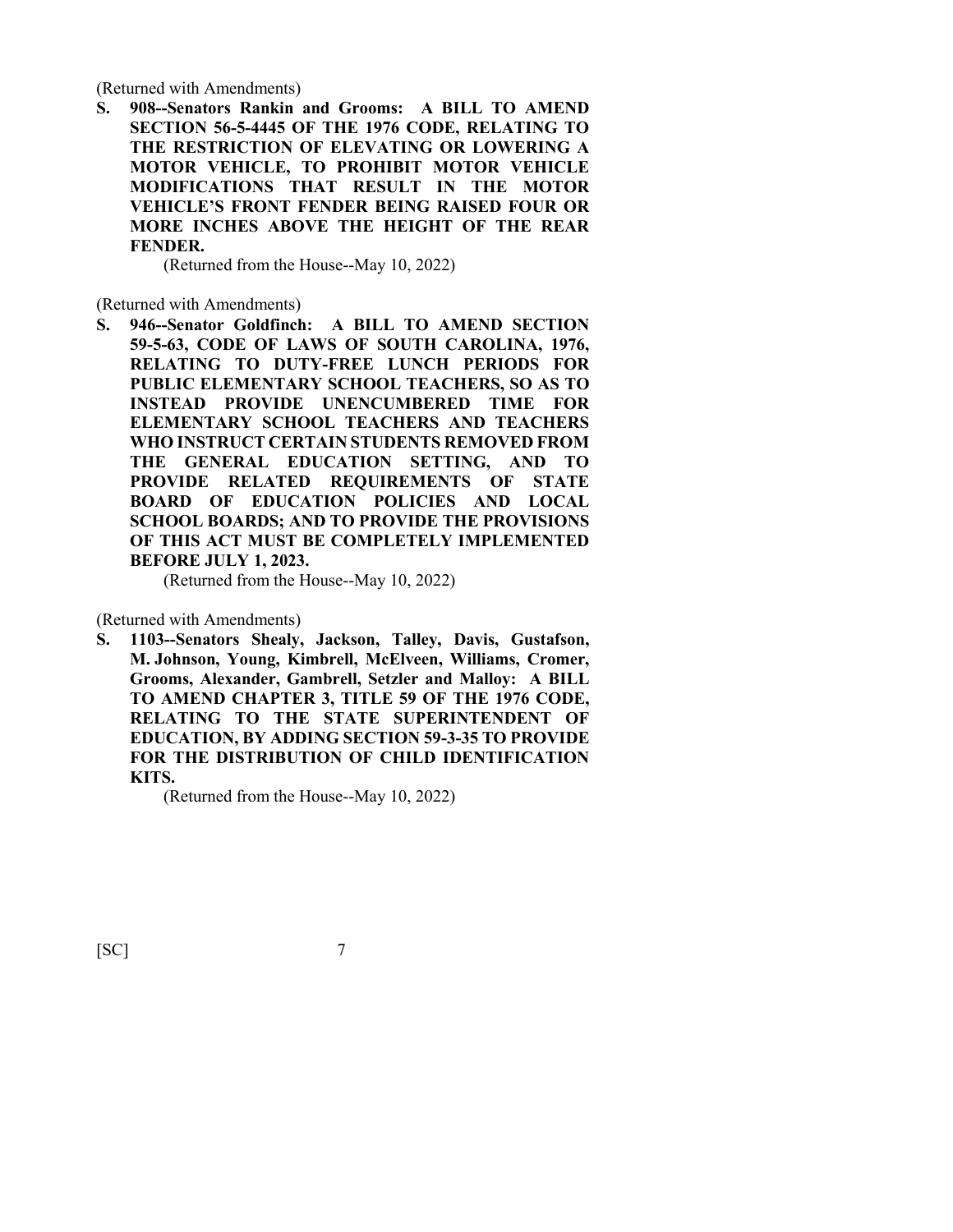(Returned with Amendments)

**S. 1106--Senators Peeler, Alexander, Scott and Campsen: A JOINT RESOLUTION PROPOSING AN AMENDMENT TO SECTION 36, ARTICLE III OF THE CONSTITUTION OF SOUTH CAROLINA, 1895, RELATING TO THE GENERAL RESERVE FUND AND THE CAPITAL RESERVE FUND, SO AS TO INCREASE FROM FIVE TO SEVEN PERCENT IN INCREMENTS OF ONE-HALF OF ONE PERCENT OVER FOUR FISCAL YEARS THE AMOUNT OF STATE GENERAL FUND REVENUE IN THE LATEST COMPLETED FISCAL YEAR REQUIRED TO BE HELD IN THE GENERAL RESERVE FUND AND THE MANNER THE SEVEN PERCENT REQUIREMENT MUST BE MAINTAINED; AND PROPOSING ANOTHER AMENDMENT TO SECTION 36, ARTICLE III OF THE CONSTITUTION OF THIS STATE, RELATING TO THE GENERAL RESERVE FUND AND THE CAPITAL RESERVE FUND, SO AS TO INCREASE FROM TWO TO THREE PERCENT THE AMOUNT OF STATE GENERAL FUND REVENUE IN THE LATEST COMPLETED FISCAL YEAR REQUIRED TO BE HELD IN THE CAPITAL RESERVE FUND AND TO PROVIDE THAT THE FIRST USE OF THE CAPITAL RESERVE FUND MUST BE TO OFFSET MIDYEAR BUDGET REDUCTIONS.**

(Returned from the House--May 10, 2022)

(Returned with Amendments)

**S. 1178--Senator Climer: A BILL TO AMEND SECTION 39-20-40, CODE OF LAWS OF SOUTH CAROLINA, 1976, RELATING TO SELF-SERVICE STORAGE FACILITIES WRITTEN RENTAL AGREEMENTS, SO AS TO PROVIDE THAT A SELF-SERVICE STORAGE FACILITY OCCUPANT MAY CHOOSE WHERE TO PUBLISH AN ADVERTISEMENT OF SALE INCLUDING CERTAIN PUBLICLY ACCESSIBLE WEBSITES; AND TO AMEND SECTION 39-20-45, RELATING TO THE ENFORCEMENT OF LIENS, SO AS TO PROVIDE FOR REQUIREMENTS FOR PUBLISHING AN ADVERTISEMENT OF A PUBLIC SALE.**

(Returned from the House--May 10, 2022)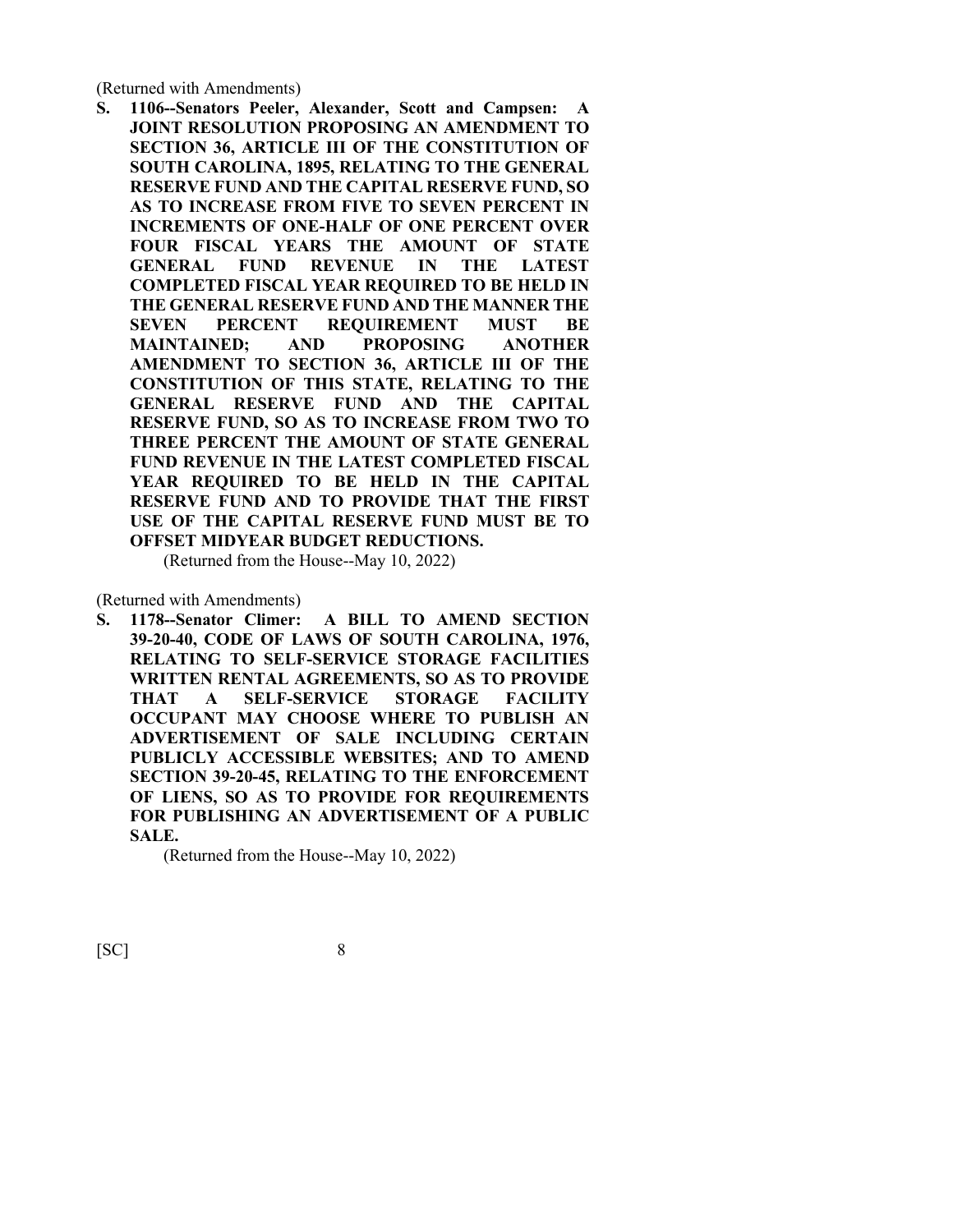#### **SPECIAL ORDERS**

(Set for Special Order--Wednesday, May 4, 2022)

**H. 4776--Reps. Willis, McCravy, Thayer, Bailey, Wooten, B. Cox, McGarry, Magnuson, Pope, Taylor, G.R. Smith, Gilliam, Jones, M.M. Smith, Trantham, Erickson, Huggins, Long, Hiott, Burns, May, Haddon, Oremus, Bennett, Daning, T. Moore, Chumley, Nutt, Hyde, Dabney, McCabe, Bryant, Forrest, Hixon, J.E. Johnson, Lucas, Morgan and D.C. Moss: A BILL TO AMEND THE CODE OF LAWS OF SOUTH CAROLINA, 1976, TO ENACT THE "MEDICAL ETHICS AND DIVERSITY ACT" BY ADDING CHAPTER 139 TO TITLE 44 SO AS TO SET FORTH FINDINGS OF THE GENERAL ASSEMBLY REGARDING THE RIGHT OF CONSCIENCE IN THE HEALTH CARE INDUSTRY; TO DEFINE CERTAIN TERMS; TO AUTHORIZE MEDICAL PRACTITIONERS, HEALTH CARE INSTITUTIONS, AND HEALTH CARE PAYERS NOT TO PARTICIPATE IN HEALTH CARE SERVICES THAT VIOLATE THE PRACTITIONER'S OR ENTITY'S CONSCIENCE AND TO PROTECT THESE INDIVIDUALS AND ENTITIES FROM CIVIL, CRIMINAL, OR ADMINISTRATIVE LIABILITY AND FROM DISCRIMINATION FOR EXERCISING THEIR PERSONAL RIGHT OF CONSCIENCE, WITH EXCEPTIONS; TO CREATE A PRIVATE RIGHT OF ACTION FOR MEDICAL PRACTITIONERS, HEALTH CARE INSTITUTIONS, AND HEALTH CARE PAYERS FOR VIOLATION OF THE CHAPTER; AND FOR OTHER PURPOSES.**

(Read the first time--April 6, 2022) (Recalled from Committee on Medical Affairs--May 04, 2022) (Set for Special Order--May 4, 2022) (Amended--May 10, 2022) (Read the second time--May 10, 2022) (Ayes 28, Nays 15--May 10, 2022)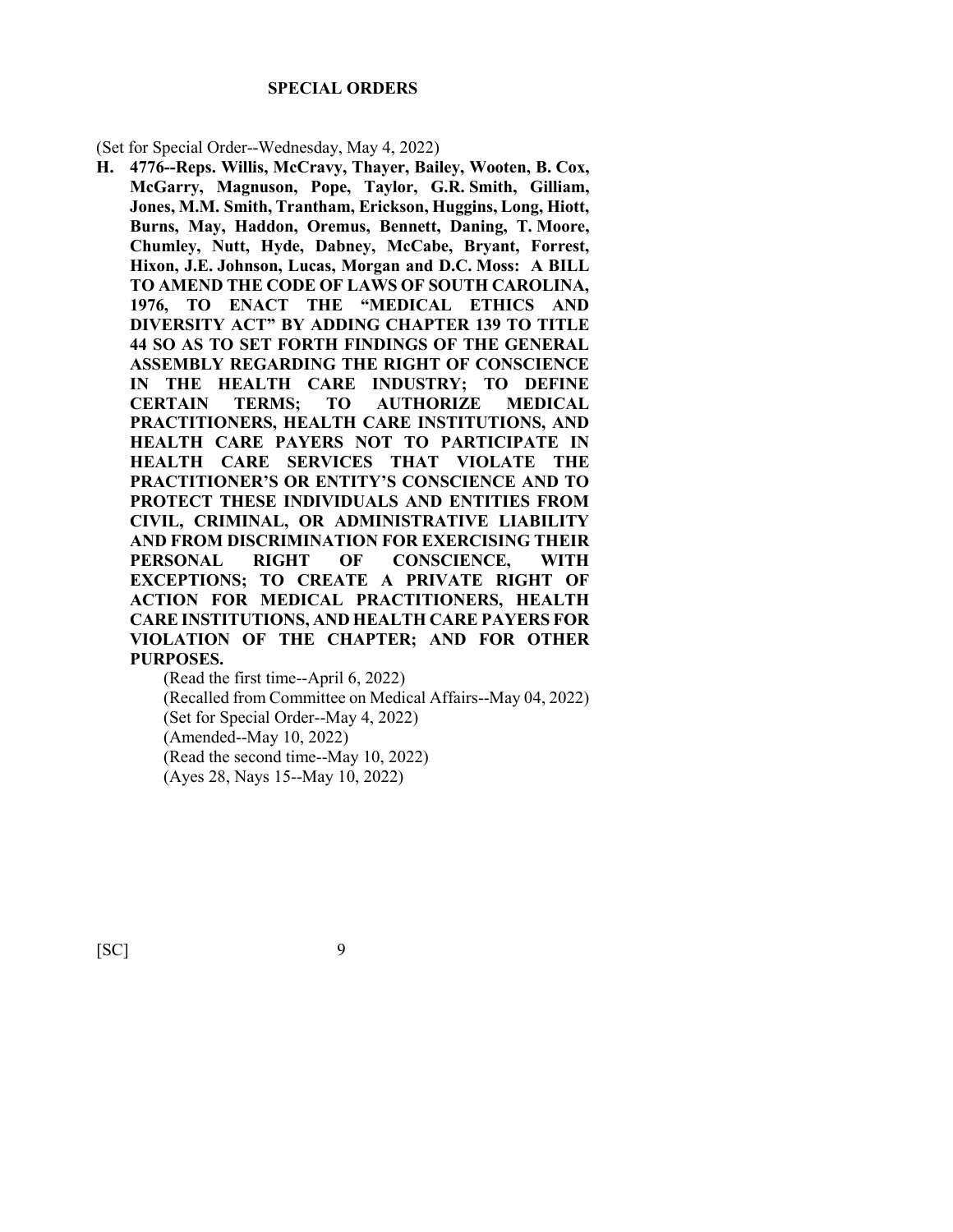(Set for Special Order--May 10, 2022)

**H. 5198--Reps. Lucas, G.M. Smith, Rutherford, Simrill, Finlay, Yow, R. Williams, Jefferson and Cobb-Hunter: A BILL TO AMEND SECTION 59-117-10, CODE OF LAWS OF SOUTH CAROLINA, 1976, RELATING TO THE UNIVERSITY OF SOUTH CAROLINA BOARD OF TRUSTEES, SO AS TO REVISE THE COMPOSITION OF THE BOARD; TO AMEND SECTION 59-117-20, RELATING TO TERMS OF ELECTED MEMBERS OF THE BOARD, SO AS TO PROVIDE FOR THE ELECTION OF NEW MEMBERS OF THE BOARD FOR STAGGERED TERMS BEGINNING JULY 1, 2023; TO AMEND SECTION 59-117-40, RELATING TO THE POWERS AND DUTIES OF THE BOARD, SO AS TO PROVIDE THE BOARD SHALL ELECT A CHAIRMAN, TO PROVIDE THE CHAIRMAN SERVES A TWO-YEAR TERM, TO PROVIDE A TRUSTEE MAY NOT SERVE MORE THAN TWO TERMS AS CHAIRMAN, AND TO REVISE CERTAIN POWERS; AND TO AMEND SECTION 59-117-50, RELATING TO MEETINGS OF THE BOARD, SO AS TO PROVIDE FOR HOW SPECIAL MEETINGS OF THE BOARD MAY BE CALLED.**

(Read the first time--April 7, 2022) (Reported by Committee on Education--April 28, 2022) (Favorable with amendments) (Set for Special Order--May 10, 2022)

## **STATEWIDE THIRD READING BILLS**

**S. 401--Senators Gustafson, Hembree and Fanning: A BILL TO AMEND SECTION 6-1-320 OF THE 1976 CODE, RELATING TO THE LIMITATION ON MILLAGE INCREASES, TO ALLOW THE GOVERNING BODY OF A COUNTY TO SUSPEND THE LIMITATION FOR THE PURPOSE OF SUPPORTING A FIRE PROTECTION DISTRICT.**

(Read the first time--January 12, 2021) (Reported by Committee on Finance--March 17, 2021) (Favorable with amendments) (Committee Amendment Adopted--April 06, 2021) (Read the second time--April 06, 2021) (Ayes 22, Nays 20--April 06, 2021) (Contested by Senator Rice)

[SC] 10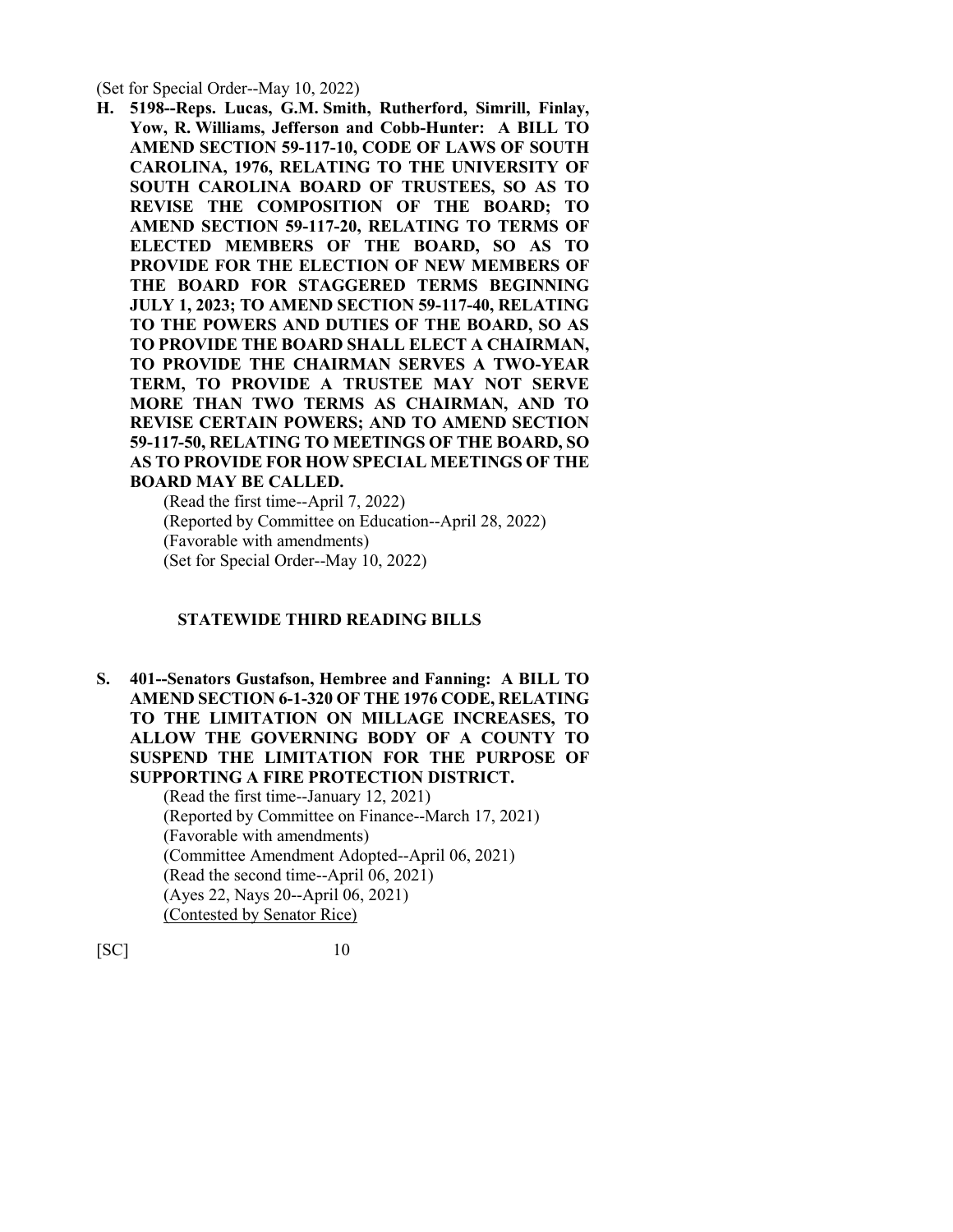- **S. 458--Senators Adams, Talley, Bennett, Senn, Alexander and Loftis: A BILL TO AMEND SECTIONS 44-53-190(B) AND 44-53-370(e) OF THE 1976 CODE, RELATING IN PART TO THE TRAFFICKING OFFENSES FOR CERTAIN CONTROLLED SUBSTANCES, TO ADD AN OFFENSE FOR "TRAFFICKING IN FENTANYL", AND TO DEFINE NECESSARY TERMS.** (Read the first time--January 13, 2021) (Reported by Committee on Judiciary--February 23, 2022) (Favorable with amendments) (Committee Amendment Adopted--March 1, 2022) (Read the second time--March 1, 2022) (Ayes 42, Nays 0--March 1, 2022) (Amended--March 2, 2022) (Amendment proposed--April 05, 2022) (Document No. SENATE\AMEND\COUNCIL\VR\458C001.CC.VR22)
- **S. 22--Senators Hutto, Shealy and Jackson: A BILL TO AMEND SECTION 63-19-820, CODE OF LAWS OF SOUTH CAROLINA, 1976, RELATING TO PLACING CHILDREN IN AN ADULT JAIL, SO AS TO ELIMINATE THE EXCEPTION FOR CHILDREN TO BE TRIED AS AN ADULT AND TO DECREASE THE LENGTH OF TIME THAT A CHILD MAY BE HELD IN A JUVENILE DETENTION FACILITY FOR COMMITTING A STATUS OFFENSE OR FOR VIOLATING A RELATED COURT ORDER; TO AMEND SECTION 63-19-1020, RELATING TO THE RIGHT OF CERTAIN PERSONS AND ENTITIES INJURED BY DELINQUENT ACTS OF A CHILD TO INSTITUTE LEGAL PROCEEDINGS AGAINST THE CHILD, SO AS TO REQUIRE THAT THE CHILD AND HIS FAMILY SEEK COUNSELING WHEN THE STATUS OFFENSE IS OF INCORRIGIBILITY; TO AMEND SECTION 63-19-1440, RELATING TO COMMITMENT OF CERTAIN CHILDREN TO THE DEPARTMENT OF JUVENILE JUSTICE, SO AS TO DISTINGUISH BETWEEN STATUS AND CRIMINAL OFFENSES AND TO CHANGE THE REQUIREMENTS FOR COURT ORDERS; TO AMEND SECTION 63-19-1810, RELATING TO DETERMINATION OF RELEASE OF JUVENILES ADJUDICATED DELINQUENT BY THE DEPARTMENT,**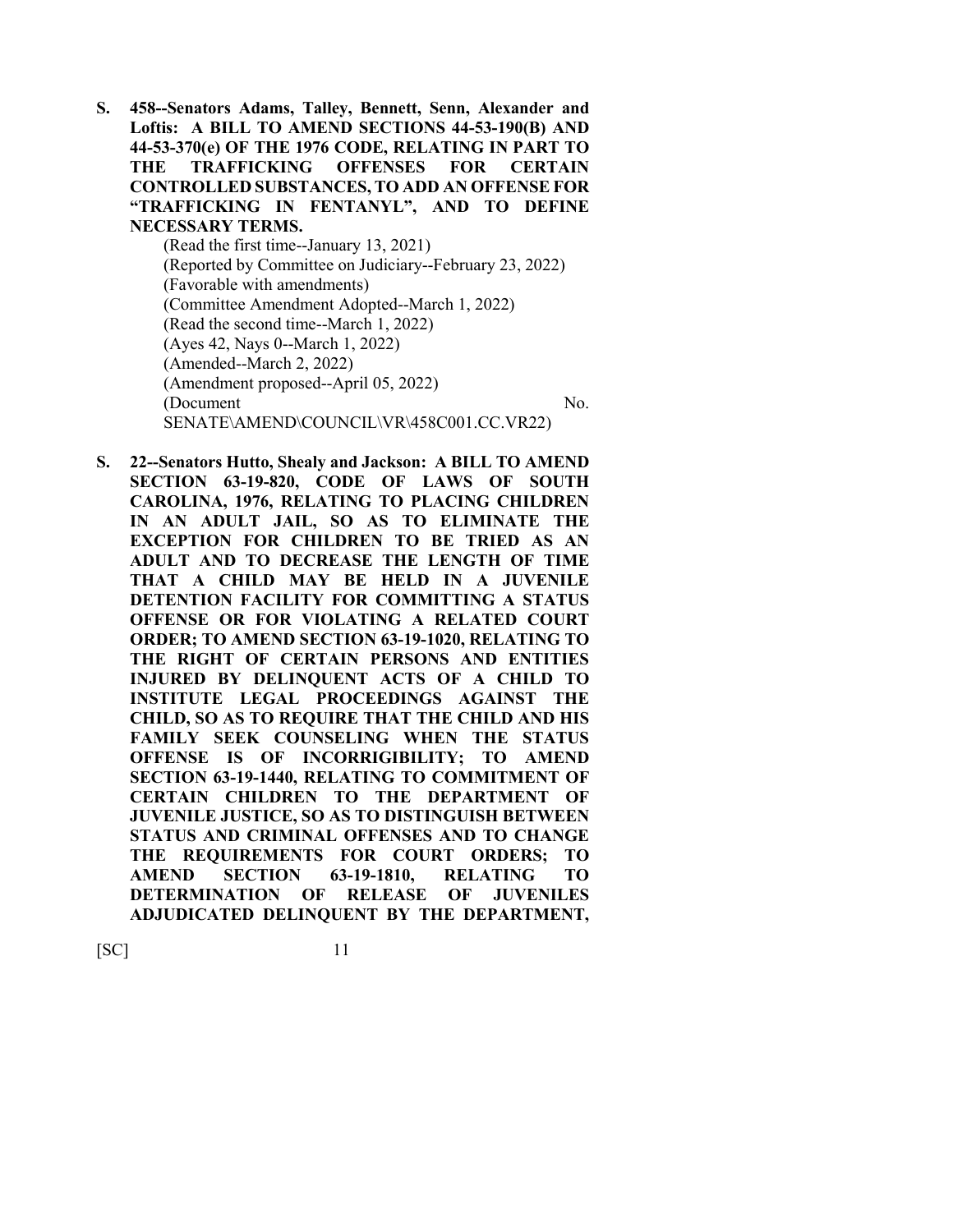**SO AS TO MAKE CONFORMING CHANGES; AND TO AMEND SECTION 63-19-2050, AS AMENDED, RELATING TO EXPUNGEMENT OF CERTAIN COURT RECORDS, SO AS TO PROVIDE FOR THE AUTOMATIC EXPUNGEMENT OF A JUVENILE'S RECORDS FOR STATUS OFFENSES, WITH EXCEPTIONS.**

(Read the first time--January 12, 2021) (Reported by Committee on Judiciary--March 30, 2022) (Favorable) (Amendment proposed--April 06, 2022) (Document No. JUD\AMEND\JUD0022.001) (Read the second time--April 06, 2022) (Contested by Senator Hembree)

**H. 3037--Reps. Garvin, Robinson, Cobb-Hunter, Hosey, J.L. Johnson, Matthews, S. Williams, Rivers, Jefferson, R. Williams, Govan and King: A BILL TO AMEND THE CODE OF LAWS OF SOUTH CAROLINA, 1976, BY ADDING SECTION 56-3-117 SO AS TO PROVIDE THE DEPARTMENT OF MOTOR VEHICLES MAY ADD A NOTATION TO A PRIVATE PASSENGER-CARRYING MOTOR VEHICLE REGISTRATION TO INDICATE THE VEHICLE OWNER OR AN OCCUPANT OF THE VEHICLE SUFFERS FROM CERTAIN MEDICAL CONDITIONS AND TO PROVIDE THE CRIMINAL JUSTICE ACADEMY SHALL OFFER COURSES TO TRAIN LAW ENFORCEMENT OFFICERS ON HANDLING SITUATIONS THAT MAY ARISE FROM THE ENFORCEMENT OF THIS PROVISION.** (Read the first time--April 7, 2021)

(Reported by Committee on Transportation--March 17, 2022) (Favorable with amendments) (Committee Amendment Adopted--March 23, 2022) (Amended--April 20, 2022) (Read the second time--April 20, 2022) (Ayes 44, Nays 0--April 20, 2022) (Amended--May 10, 2022)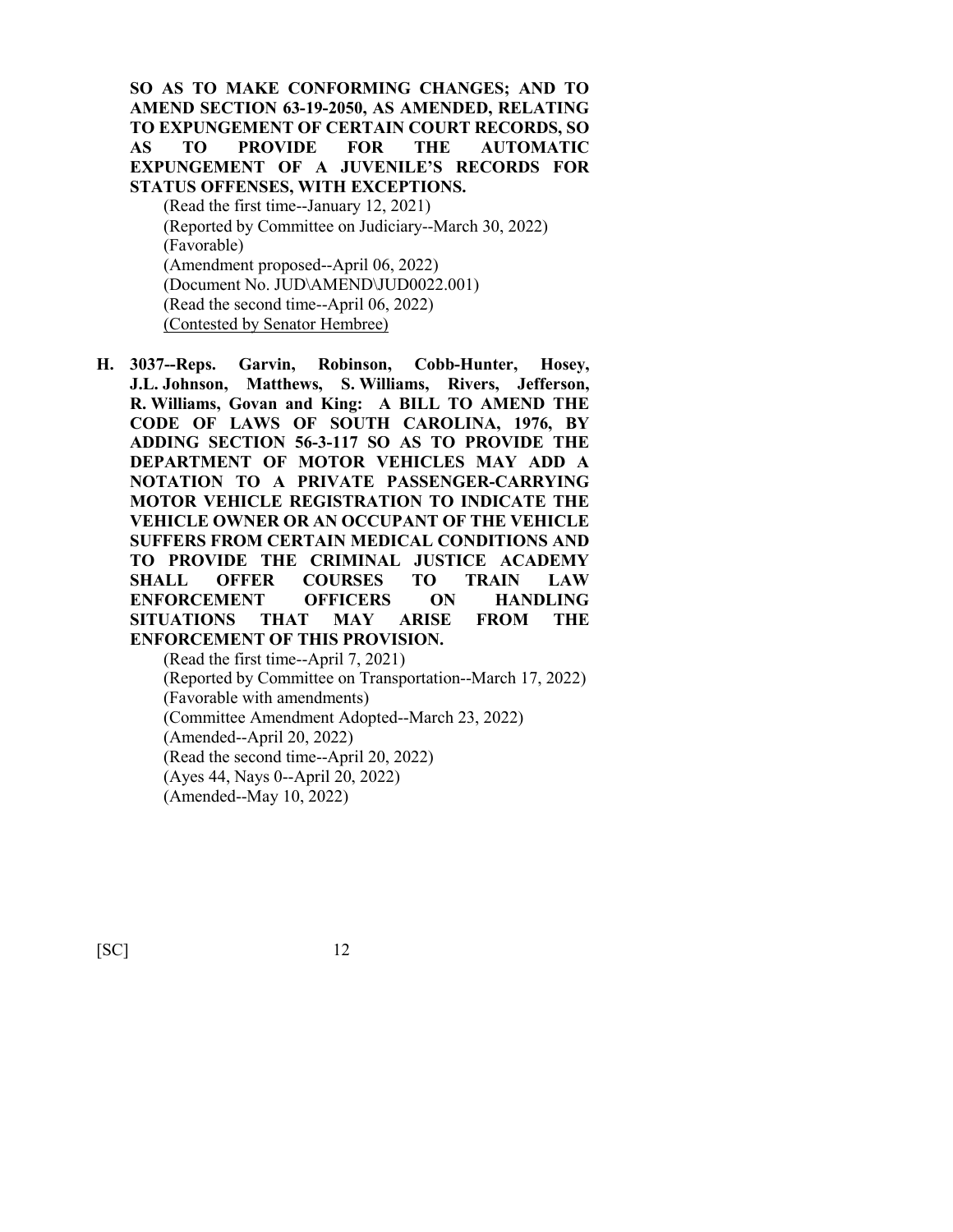**H. 4775--Reps. Hiott, Bailey, Carter, Erickson and Bradley: A BILL TO AMEND CHAPTER 60, TITLE 48, CODE OF LAWS OF SOUTH CAROLINA, 1976, RELATING TO MANUFACTURER RESPONSIBILITY FOR THE RECOVERY AND RECYCLING OF CERTAIN ELECTRONIC WASTE, SO AS TO ADD AND CHANGE DEFINITIONAL TERMS; TO REQUIRE MANUFACTURERS OF COVERED DEVICES TO OFFER AN ELECTRONIC WASTE RECOVERY PROGRAM AND TO ESTABLISH MINIMUM REQUIREMENTS OF SUCH RECOVERY PROGRAMS; TO ESTABLISH TELEVISION AND COMPUTER MONITOR COLLECTION SITE CONVENIENCE STANDARDS BASED ON COUNTY POPULATION; TO REQUIRE TELEVISION AND COMPUTER MONITOR MANUFACTURERS TO SUBMIT AN ANNUAL MANUFACTURER RECOVERY PLAN TO THE DEPARTMENT OF HEALTH AND ENVIRONMENTAL CONTROL FOR REVIEW AND APPROVAL AND TO ESTABLISH MINIMUM PLAN REQUIREMENTS; TO ALLOW MANUFACTURER CLEARINGHOUSES, ACTING ON BEHALF OF CERTAIN MANUFACTURERS, TO COMPLY WITH THE CHAPTER'S PROVISIONS AND TO ESTABLISH CERTAIN REQUIREMENTS APPLICABLE TO MANUFACTURER CLEARINGHOUSES; TO SET FORTH POWERS AND DUTIES OF THE DEPARTMENT OF HEALTH AND ENVIRONMENTAL CONTROL; TO CREATE AND CHANGE CERTAIN FEES AND PENALTIES; TO PROVIDE FOR PERIODIC REVIEW OF THE CHAPTER'S PROVISIONS BY A STAKEHOLDER GROUP; AND FOR OTHER PURPOSES; AND TO REPEAL SECTION 14 OF ACT 129 OF 2014, AS AMENDED, RELATING TO A SUNSET PROVISION.**

(Read the first time--April 7, 2022) (Polled by Committee on Agriculture and Natural Resources-- May 03, 2022) (Favorable) (Read the second time--May 05, 2022) (Ayes 37, Nays 0--May 5, 2022)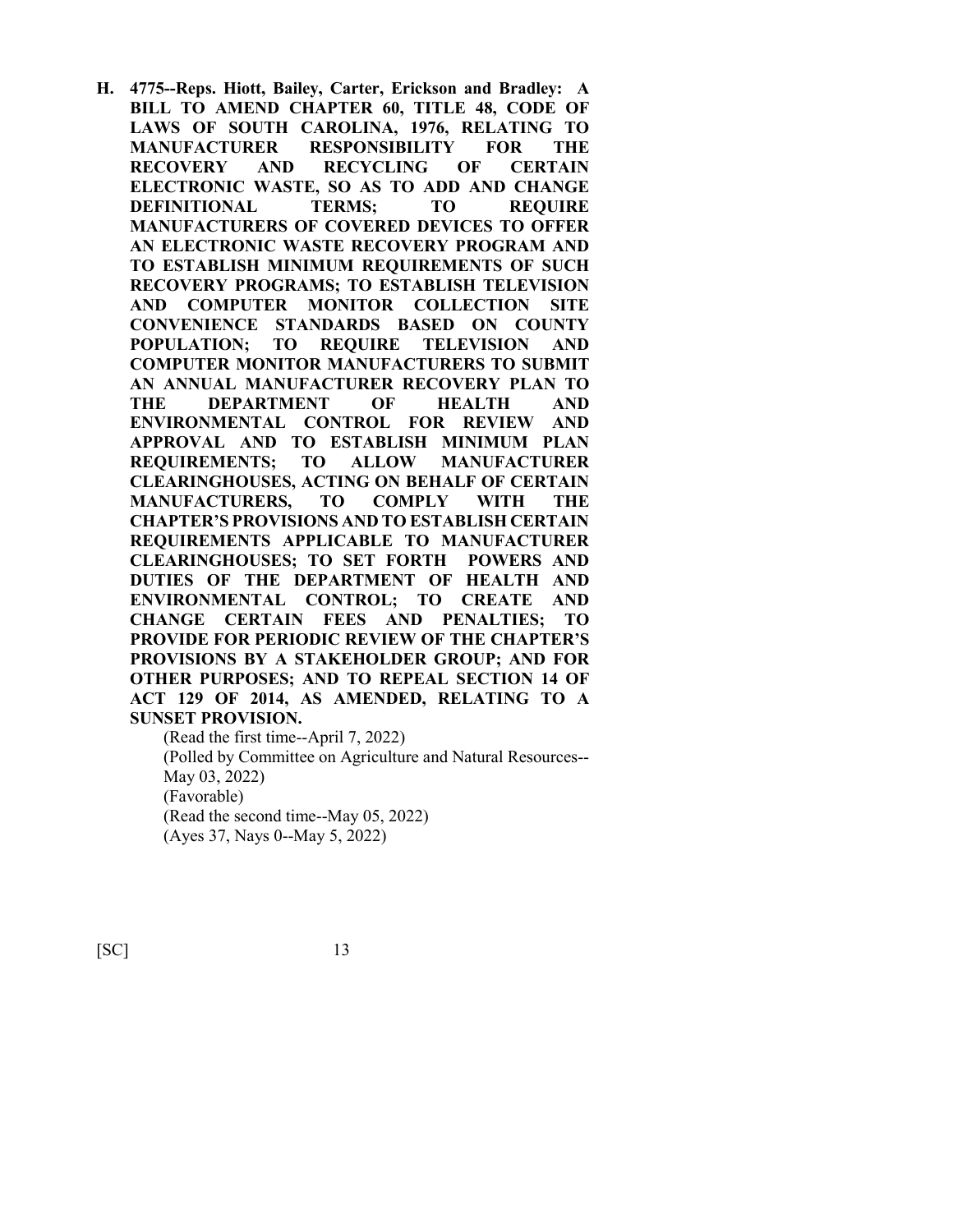**S. 614--Senators Corbin, Loftis, Kimbrell, Garrett, Rice, Adams, Gustafson, Verdin, Cromer and Martin: A BILL TO AMEND ARTICLE 1, CHAPTER 1, TITLE 25 OF THE 1976 CODE, RELATING TO THE MILITARY CODE, BY ADDING SECTION 25-1-80, TO PROVIDE FOR THE DUTIES AND RESPONSIBILITIES OF THE SOUTH CAROLINA UNORGANIZED MILITIA.**

> (Read the first time--February 25, 2021) (Reported by Committee on Family and Veterans' Services-- March 24, 2021) (Favorable) (Amended--May 10, 2022) (Read the second time--May 10, 2022) (Ayes 28, Nays 15--May 10, 2022)

**H. 3833--Reps. Erickson, Bradley, Herbkersman, Dabney, Brawley, King, Gilliard, Jefferson, Howard, S. Williams, Henegan and Govan: A BILL TO AMEND THE CODE OF LAWS OF SOUTH CAROLINA, 1976, TO ENACT THE "PSYCHOLOGY INTERJURISDICTIONAL COMPACT (PSYPACT)" BY ADDING ARTICLE 3 TO CHAPTER 55, TITLE 40 SO AS TO PROVIDE FOR THE ENTRY OF SOUTH CAROLINA INTO THIS MULTISTATE COMPACT, TO PROVIDE FOR THE STRUCTURE, FUNCTIONS, POWERS, AND DUTIES OF THE GOVERNING BODY OF THE COMPACT; TO PROVIDE THE OBLIGATIONS, BENEFITS, AND RIGHTS OF COMPACT MEMBERS; TO DESIGNATE THE EXISTING PROVISIONS OF CHAPTER 55, TITLE 40 AS ARTICLE 1 ENTITLED "GENERAL PROVISIONS"; AND TO AMEND SECTIONS 40-55-60 AND 40-55-80, RELATING TO THE STATE BOARD OF EXAMINERS IN PSYCHOLOGY AND QUALIFICATIONS FOR LICENSURE AS A PSYCHOLOGIST RESPECTIVELY, SO AS TO MAKE CONFORMING CHANGES.**

(Read the first time--February 24, 2022) (Reported by Committee on Medical Affairs--April 21, 2022) (Favorable) (Read the second time--May 10, 2022) (Ayes 42, Nays 0--May 10, 2022)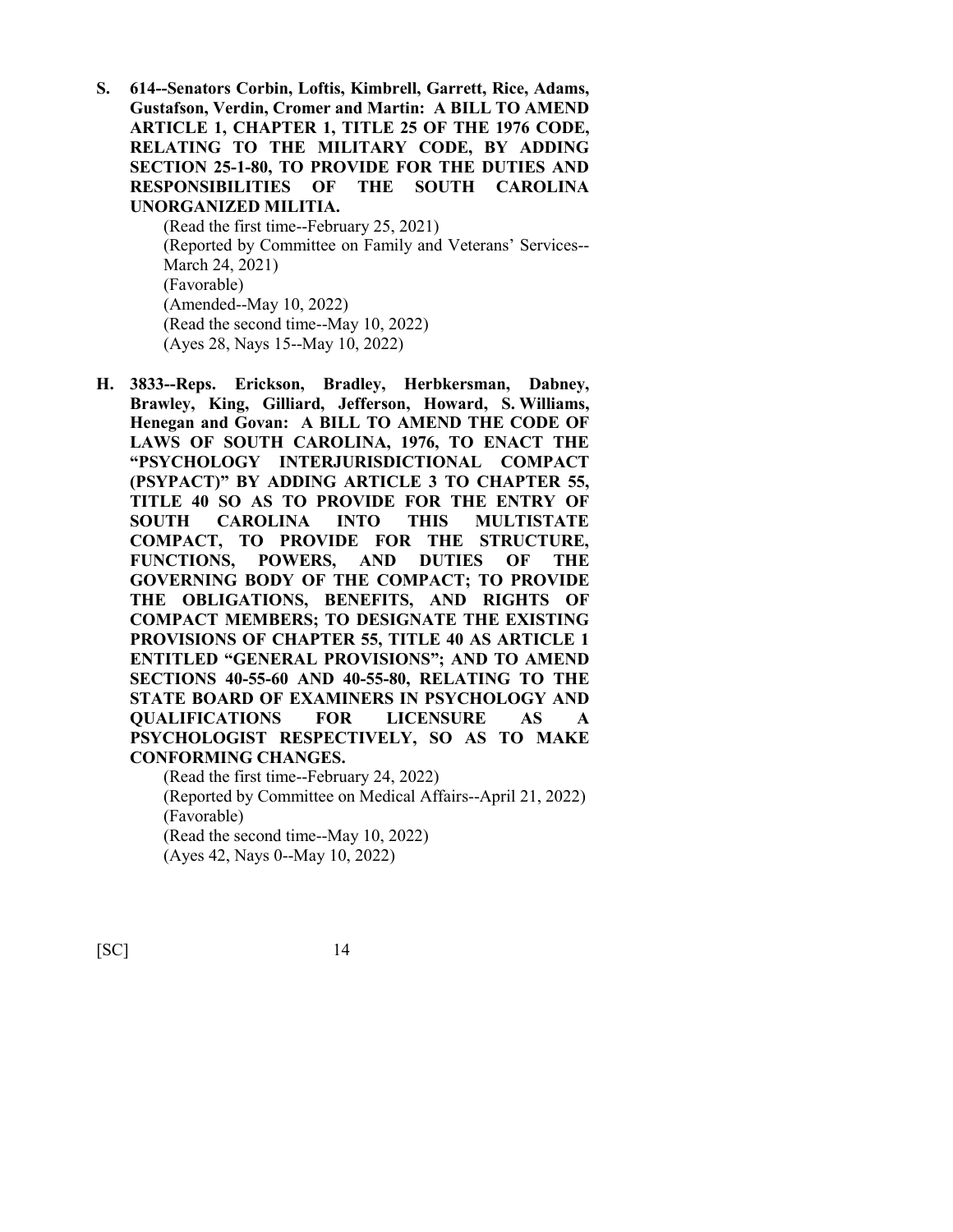**H. 4220--Reps. Sandifer and Hardee: A BILL TO AMEND THE CODE OF LAWS OF SOUTH CAROLINA, 1976, BY ADDING SECTION 38-63-230 SO AS TO PROVIDE FOR MUTUAL RESCISSION OF INDIVIDUAL LIFE INSURANCE POLICIES; AND TO AMEND SECTION 38-6-220, RELATING TO REQUIRED INDIVIDUAL LIFE INSURANCE POLICY PROVISIONS, SO AS TO ALLOW FOR THE MUTUAL DECISION TO TERMINATE OR RESCIND A POLICY OF INSURANCE.**

(Read the first time--March 31, 2022) (Reported by Committee on Banking and Insurance--April 26, 2022) (Favorable) (Amended--May 10, 2022) (Read the second time--May 10, 2022) (Ayes 44, Nays 0--May 10, 2022)

**H. 4889--Rep. Bannister: A BILL TO AMEND THE CODE OF LAWS OF SOUTH CAROLINA, 1976, BY ADDING SECTION 40-79-215 SO AS TO PROHIBIT AN ALARM BUSINESS OR CONTRACTOR FROM BEING FINED FOR A FALSE ALARM NOT ATTRIBUTED TO IMPROPER INSTALLATION, DEFECTIVE EQUIPMENT, OR OPERATIONAL ERROR BY THE ALARM BUSINESS OR CONTRACTOR.**

(Read the first time--March 30, 2022) (Polled by Committee on Labor, Commerce and Industry-- April 28, 2022) (Favorable) (Amended--May 04, 2022) (Amended--May 10, 2022) (Read the second time--May 10, 2022) (Ayes 44, Nays 0--May 10, 2022)

**H. 3340--Reps. Bailey, Hardee, Atkinson, Hayes, Brittain and Weeks: A BILL TO AMEND SECTION 12-20-105, AS AMENDED, CODE OF LAWS OF SOUTH CAROLINA, 1976, RELATING TO STATE LICENSE TAX CREDITS ALLOWED CERTAIN TAXPAYERS FOR CONTRIBUTIONS TO QUALIFYING INFRASTRUCTURE AND ECONOMIC DEVELOPMENT PROJECTS, SO AS TO**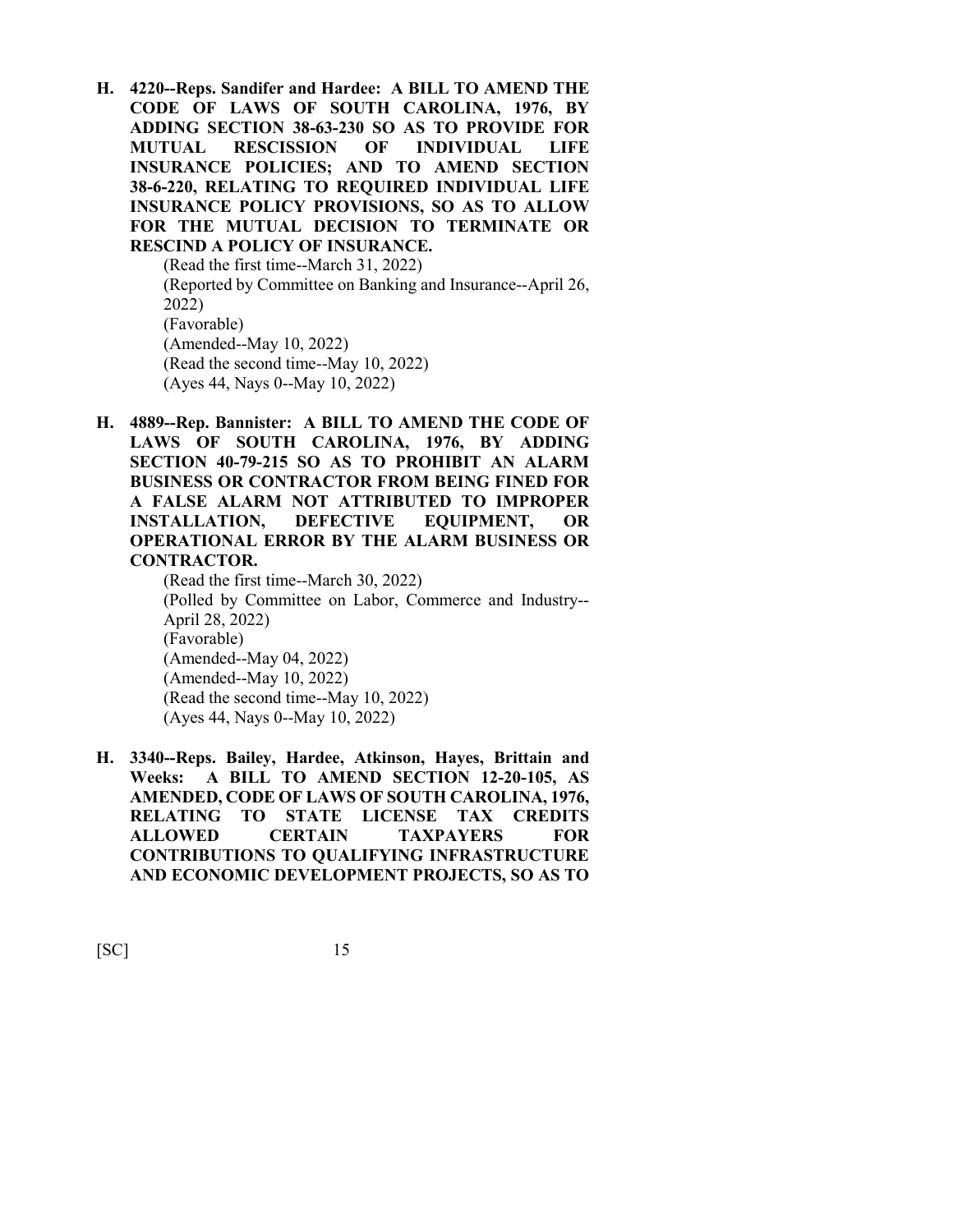**INCREASE THE MAXIMUM ANNUAL CREDIT AMOUNT FROM FOUR HUNDRED THOUSAND TO SIX HUNDRED THOUSAND DOLLARS, TO PROVIDE ADDITIONAL ANNUAL CREDIT AMOUNTS OF FIFTY THOUSAND DOLLARS, ONE HUNDRED THOUSAND DOLLARS, AND ONE HUNDRED FIFTY THOUSAND DOLLARS, RESPECTIVELY, FOR QUALIFYING PROJECTS LOCATED IN COUNTIES CLASSIFIED FOR THE TARGETED JOBS TAX CREDIT AS TIER II, III, AND IV COUNTIES, TO PROVIDE ADDITIONAL ELIGIBILITY REQUIREMENTS FOR THESE INCREASED CREDIT AMOUNTS, AND TO ALLOW UNUSED CREDITS TO BE CARRIED FORWARD TO THE THREE SUCCEEDING TAX YEARS.**

(Read the first time--April 7, 2022) (Reported by Committee on Finance--May 03, 2022) (Favorable with amendments) (Committee Amendment Adopted--May 04, 2022) (Read the second time--May 10, 2022) (Ayes 40, Nays 3--May 10, 2022)

**H. 3948--Reps. Stavrinakis, Murphy and Dillard: A BILL TO AMEND THE CODE OF LAWS OF SOUTH CAROLINA, 1976, BY ADDING SECTION 4-37-60 SO AS TO PROVIDE THAT A COUNTY THAT HAS IMPOSED A TAX PURSUANT TO CHAPTER 37, TITLE 4, ALSO MAY IMPOSE ANOTHER SALES AND USE TAX.** (Read the first time--April 7, 2021)

(Reported by Committee on Finance--May 03, 2022) (Favorable) (Read the second time--May 10, 2022)

**H. 3291--Reps. Pope, Burns, Chumley, Bryant, V.S. Moss, Haddon, Forrest and Ligon: A BILL TO AMEND SECTION 16-11-600, CODE OF LAWS OF SOUTH CAROLINA, 1976, RELATING TO TRESPASSING AND THE POSTING OF NOTICE OF TRESPASSING, SO AS TO ALLOW FOR A DIFFERENT METHOD OF THE POSTING OF NOTICE OF**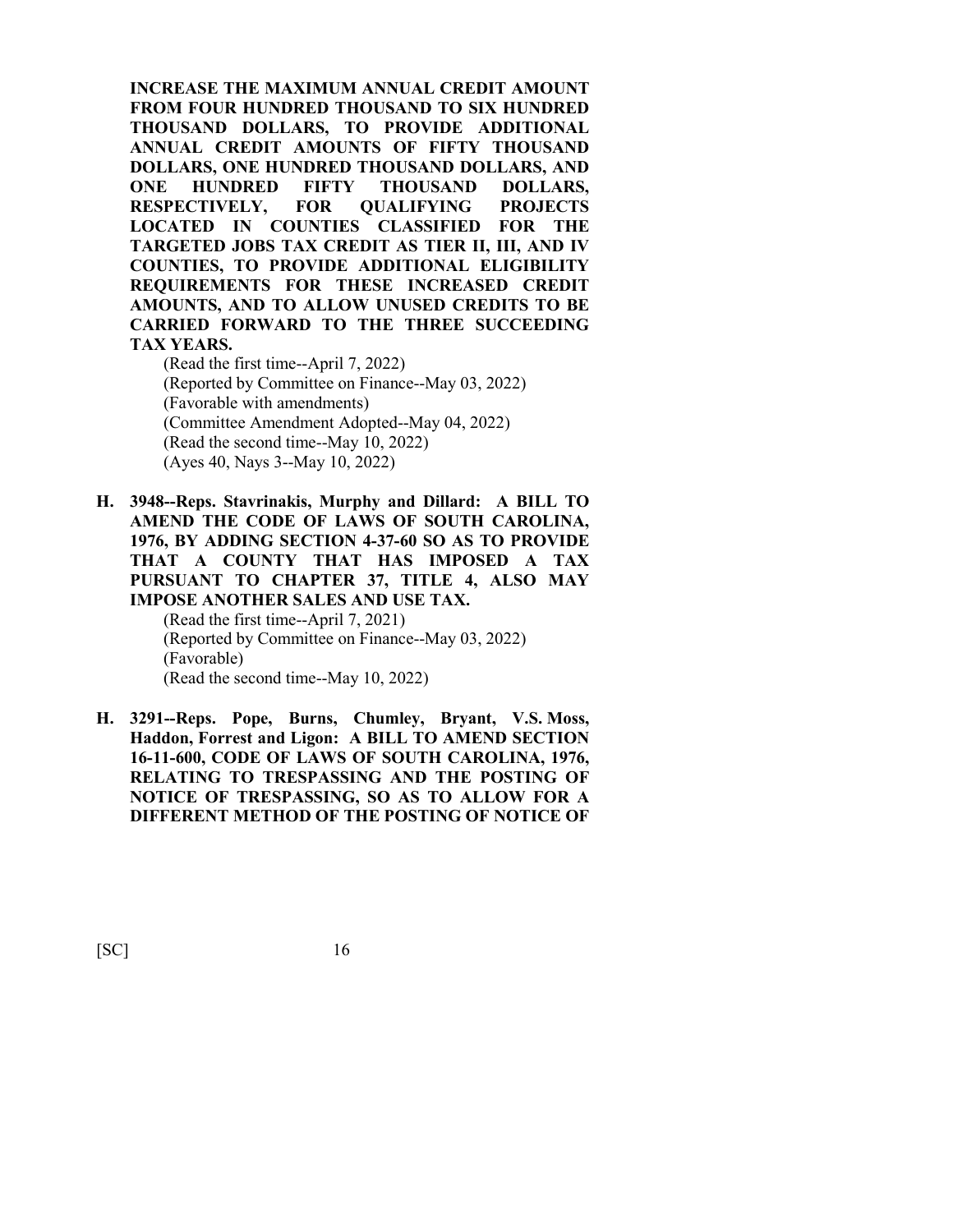### **TRESPASSING INVOLVING CLEARLY VISIBLE PURPLE-PAINTED BOUNDARIES.**

(Read the first time--March 17, 2021) (Reported by Committee on Judiciary--May 04, 2022) (Favorable) (Amendment proposed--May 10, 2022) (Document No. S-JUD\AMEND\JUD3291.001) (Read the second time--May 10, 2022)

**H. 3599--Reps. B. Newton, McGarry, Dabney, Brawley, Gilliard, King, Jefferson, Howard, S. Williams, Carter, Erickson and Govan: A BILL TO AMEND THE CODE OF LAWS OF SOUTH CAROLINA, 1976, BY ADDING ARTICLE 3 TO CHAPTER 36, TITLE 40 SO AS TO ENACT THE "OCCUPATIONAL THERAPY LICENSURE COMPACT" WHICH ENTERS SOUTH CAROLINA INTO A MULTISTATE OCCUPATIONAL LICENSURE COMPACT TO PROVIDE FOR THE RECIPROCAL PRACTICE OF OCCUPATIONAL THERAPY AMONG THE STATES THAT ARE PARTIES TO THE COMPACT; AND TO DESIGNATE THE EXISTING SECTIONS OF CHAPTER 36 AS ARTICLE 1, ENTITLED "GENERAL PROVISIONS".**

(Read the first time--February 24, 2022) (Reported by Committee on Labor, Commerce and Industry-- May 04, 2022) (Favorable) (Read the second time--May 10, 2022) (Ayes 44, Nays 0--May 10, 2022)

**H. 3775--Reps. Robinson, Dillard, Elliott, Erickson, Parks, Martin, Fry, Matthews, V.S. Moss, G.R. Smith, Brawley, Rose, Stavrinakis and Hill: A BILL TO AMEND THE CODE OF LAWS OF SOUTH CAROLINA, 1976, BY ADDING SECTION 38-71-144 SO AS TO PROVIDE DEFINITIONS AND THAT NO HEALTH BENEFIT PLAN MAY REQUIRE AN INSURED TO FAIL TO SUCCESSFULLY RESPOND TO A DRUG OR DRUGS FOR STAGE FOUR ADVANCED,**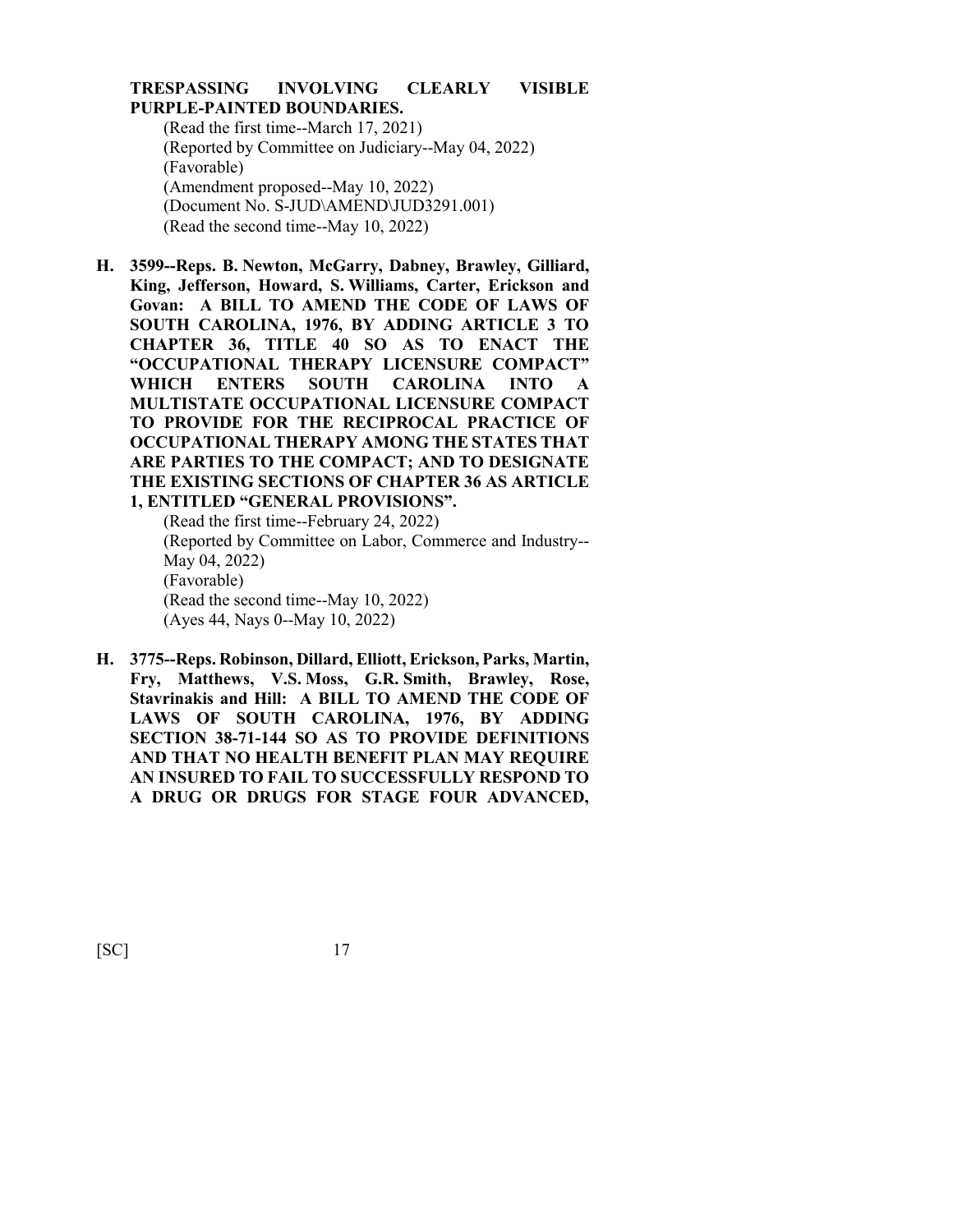## **METASTATIC CANCER PRIOR TO THE APPROVAL OF A DRUG PRESCRIBED BY HIS OR HER PHYSICIAN.**

(Read the first time--March 30, 2022)

(Recalled from Committee on Medical Affairs--April 5, 2022) (Committed to Committee on Banking and Insurance--April 5, 2022) (Recalled from Committee on Banking and Insurance--May 4,

2022) (Amended--May 10, 2022) (Read the second time--May 10, 2022)

(Ayes 44, Nays 0--May 10, 2022)

**H. 4048--Rep. G.M. Smith: A BILL TO AMEND THE CODE OF LAWS OF SOUTH CAROLINA, 1976, BY ADDING SECTION 1-11-445 SO AS PROVIDE THAT THE STATE OF SOUTH CAROLINA MUST PROVIDE A LEGAL DEFENSE FOR AND INDEMNIFICATION TO A STATE AGENCY, DEPARTMENT, OR INSTRUMENTALITY AGAINST A CLAIM OR SUIT THAT ARISES OUT OF OR BY VIRTUE OF THE PERFORMANCE OF OFFICIAL DUTIES ON BEHALF OF A STATE AGENCY, DEPARTMENT, OR INSTRUMENTALITY, AND TO PROVIDE A SIMILAR DEFENSE AND INDEMNIFICATION TO BOARD MEMBERS AND EMPLOYEES, AND OFFICERS OF THE ENTITY; TO REPEAL SECTION 1-11-440 RELATING TO LEGAL DEFENSES AND INDEMNIFICATIONS PROVIDED TO MEMBERS OF THE FISCAL ACCOUNTABILITY AUTHORITY AND ITS DIRECTOR; AND TO REPEAL SECTION 12-4-325 RELATING TO LEGAL DEFENSES AND INDEMNIFICATION PROVIDED TO OFFICERS AND EMPLOYEES OF THE DEPARTMENT OF REVENUE.**

(Read the first time--April 7, 2022) (Reported by Committee on Judiciary--May 04, 2022) (Favorable with amendments) (Committee Amendment Adopted--May 10, 2022) (Read the second time--May 10, 2022) (Ayes 44, Nays 0--May 10, 2022)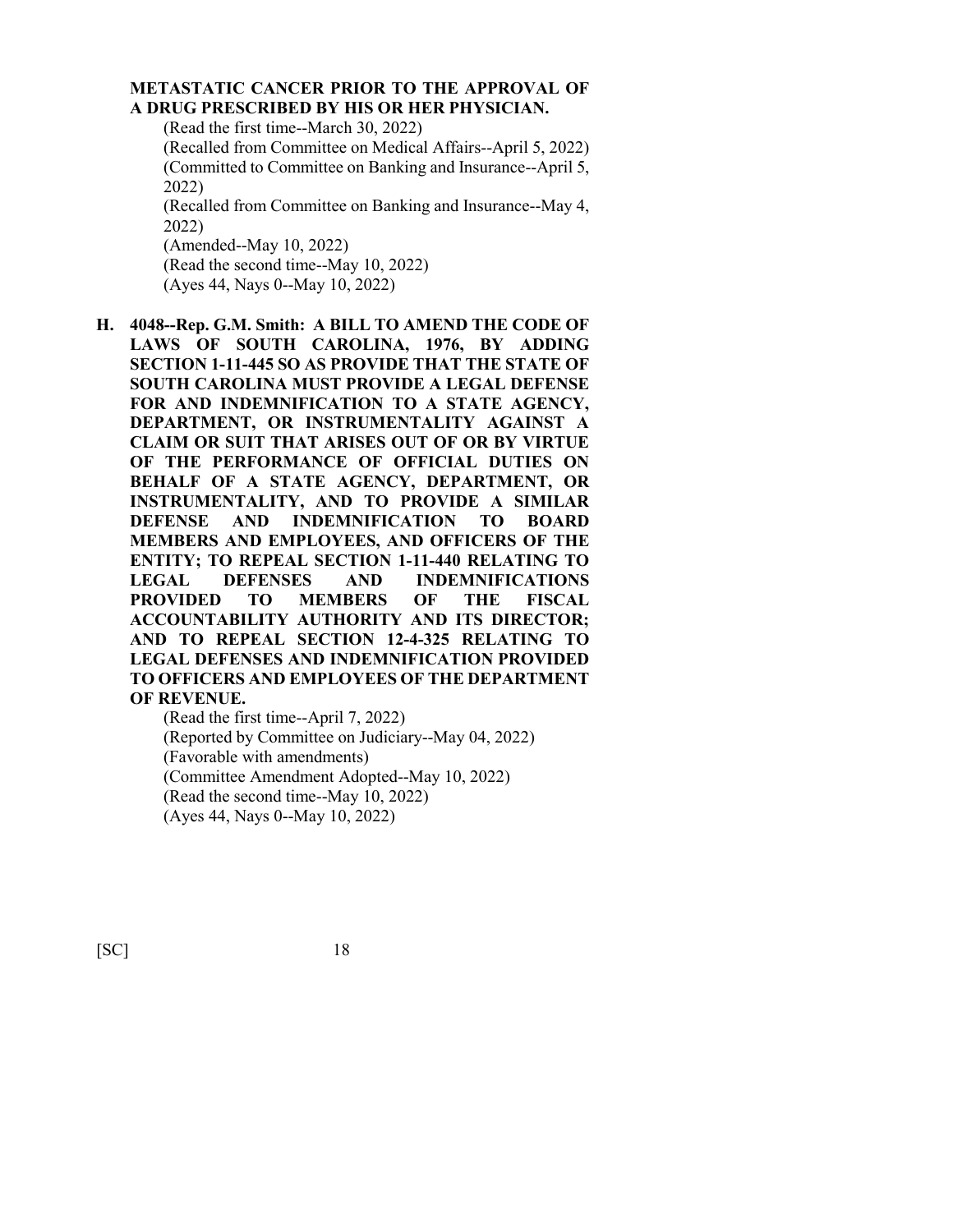**H. 3166--Reps. King, Robinson, Thigpen, Cobb-Hunter, Anderson, Brawley, Govan and G.M. Smith: A BILL TO AMEND CHAPTER 33, TITLE 44, CODE OF LAWS OF SOUTH CAROLINA, 1976, RELATING TO SICKLE CELL DISEASE, SO AS TO ENACT THE "RENA GRANT SICKLE CELL DISEASE VOLUNTARY PATIENT REGISTRY ACT"; TO REQUIRE THE SOUTH CAROLINA DEPARTMENT OF HEALTH AND ENVIRONMENTAL CONTROL TO DEVELOP AND MAINTAIN A SICKLE CELL DISEASE VOLUNTARY PATIENT REGISTRY IN WHICH PATIENTS DIAGNOSED WITH SICKLE CELL DISEASE MAY REGISTER; TO ESTABLISH REQUIREMENTS FOR A PHYSICIAN TO SUBMIT THE NAME AND OTHER IDENTIFYING INFORMATION OF A PATIENT DIAGNOSED WITH SICKLE CELL DISEASE TO THE REGISTRY; TO PROHIBIT RELEASE OF INFORMATION CONTAINED IN THE REGISTRY, WITH EXCEPTIONS; TO ALLOW ACCESS TO INFORMATION IN THE REGISTRY BY, AMONG OTHERS, TREATING PHYSICIANS AND OTHER HEALTH CARE PRACTITIONERS TO VERIFY PATIENT REGISTRATION AND HEALTH CARE RESEARCHERS; TO ALLOW A PATIENT TO REVOKE A REGISTRATION; AND FOR OTHER PURPOSES.**

(Read the first time--March 4, 2021) (Reported by Committee on Medical Affairs--May 05, 2022) (Favorable with amendments) (Committee Amendment Adopted--May 10, 2022) (Read the second time--May 10, 2022) (Ayes 44, Nays 0--May 10, 2022)

**H. 3247--Reps. G.M. Smith, B. Cox, V.S. Moss, Yow, Huggins, Erickson, Bradley, Allison, Felder, B. Newton, W. Newton, Herbkersman, Ballentine, Davis, Weeks, McGarry, White, W. Cox, R. Williams, Blackwell, Crawford, Fry and Hixon: A BILL TO AMEND THE CODE OF LAWS OF SOUTH CAROLINA, 1976, SO AS TO ENACT THE "WORKFORCE ENHANCEMENT AND MILITARY RECOGNITION ACT"; TO AMEND SECTION 12-6-1171, RELATING TO THE**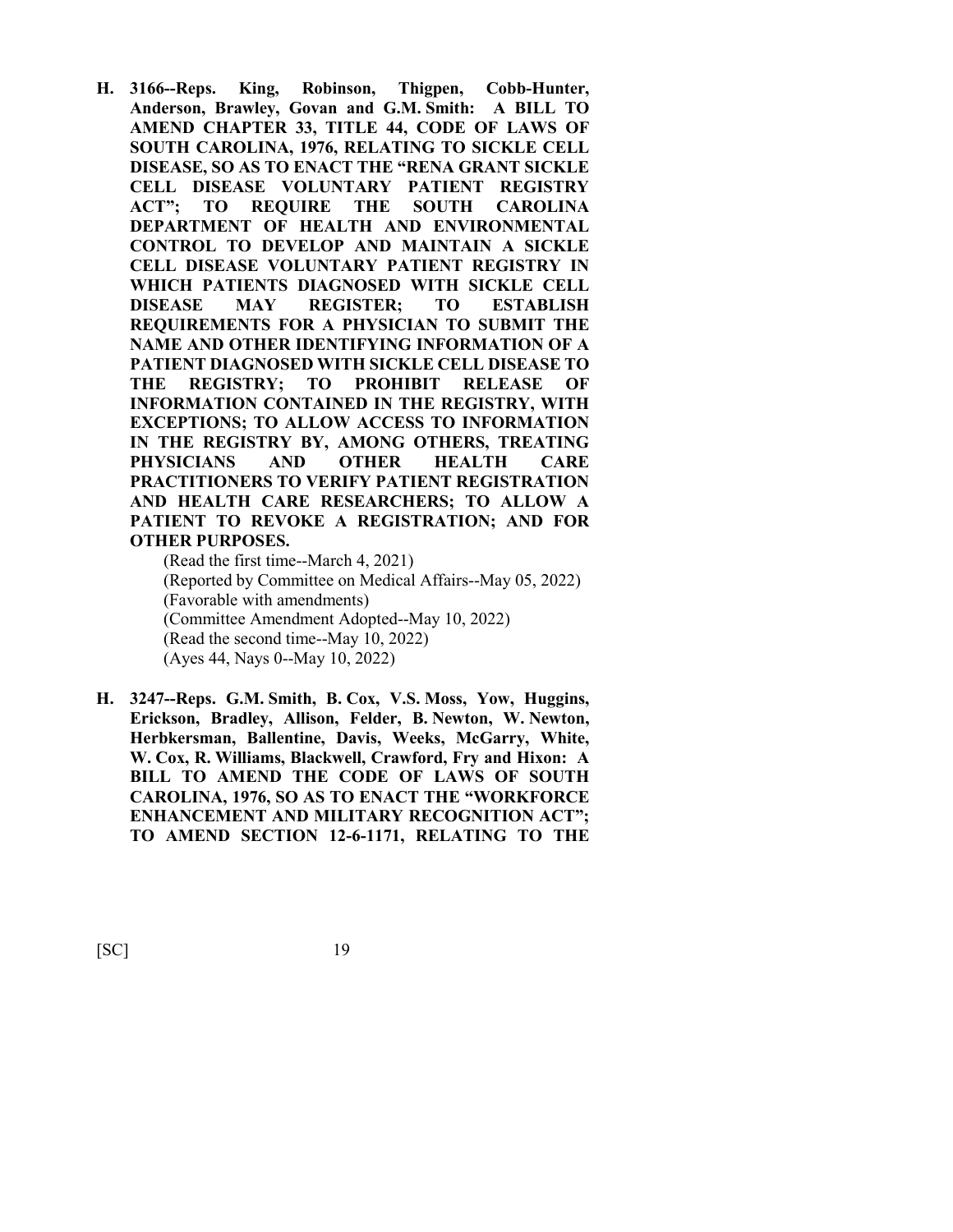#### **MILITARY RETIREMENT INCOME DEDUCTION, SO AS TO PHASE-IN THE REMOVAL OF CERTAIN LIMITS.**

(Read the first time--February 17, 2022) (Reported by Committee on Finance--May 05, 2022) (Favorable with amendments) (Committee Amendment Adopted--May 10, 2022) (Read the second time--May 10, 2022)

**H. 3325--Reps. King, Murray, Rivers, M.M. Smith and Parks: A BILL TO AMEND SECTION 44-63-74, CODE OF LAWS OF SOUTH CAROLINA, 1976, RELATING TO THE MANDATORY ELECTRONIC FILING OF DEATH CERTIFICATES WITH THE BUREAU OF VITAL STATISTICS OF THE DEPARTMENT OF HEALTH AND ENVIRONMENTAL CONTROL, SO AS TO ELIMINATE EXEMPTIONS FOR PHYSICIANS WHO CERTIFY FEWER THAN TWELVE DEATHS ANNUALLY.**

(Read the first time--March 3, 2021) (Reported by Committee on Medical Affairs--May 05, 2022) (Favorable with amendments) (Committee Amendment Adopted--May 10, 2022) (Amended--May 10, 2022) (Read the second time--May 10, 2022) (Ayes 44, Nays 0--May 10, 2022)

**H. 3840--Reps. Erickson, Herbkersman, Bradley, W. Newton, Wooten, Caskey, B. Cox, Blackwell, Dabney, King, Jefferson, Brawley, Howard, S. Williams, G.R. Smith, Huggins, Murray and Rivers: A BILL TO AMEND THE CODE OF LAWS OF SOUTH CAROLINA, 1976, BY ADDING ARTICLE 3 TO CHAPTER 67, TITLE 40 SO AS TO ESTABLISH THE "AUDIOLOGY AND SPEECH-LANGUAGE INTERSTATE COMPACT ACT", TO STATE THE PURPOSE OF THE ACT, TO PROVIDE DEFINITIONS, TO OUTLINE STATE PARTICIPATION, TO OUTLINE PRIVILEGES FOR AUDIOLOGISTS AND SPEECH-LANGUAGE PATHOLOGISTS RESULTING FROM THE COMPACT, TO ALLOW FOR THE PRACTICE OF TELEHEALTH, TO PROVIDE ACCOMMODATIONS FOR ACTIVE DUTY MILITARY PERSONNEL AND THEIR SPOUSES, TO PROVIDE A MECHANISM FOR TAKING ADVERSE ACTIONS AGAINST LICENSEES, TO ESTABLISH THE "AUDIOLOGY AND SPEECH-LANGUAGE PATHOLOGY**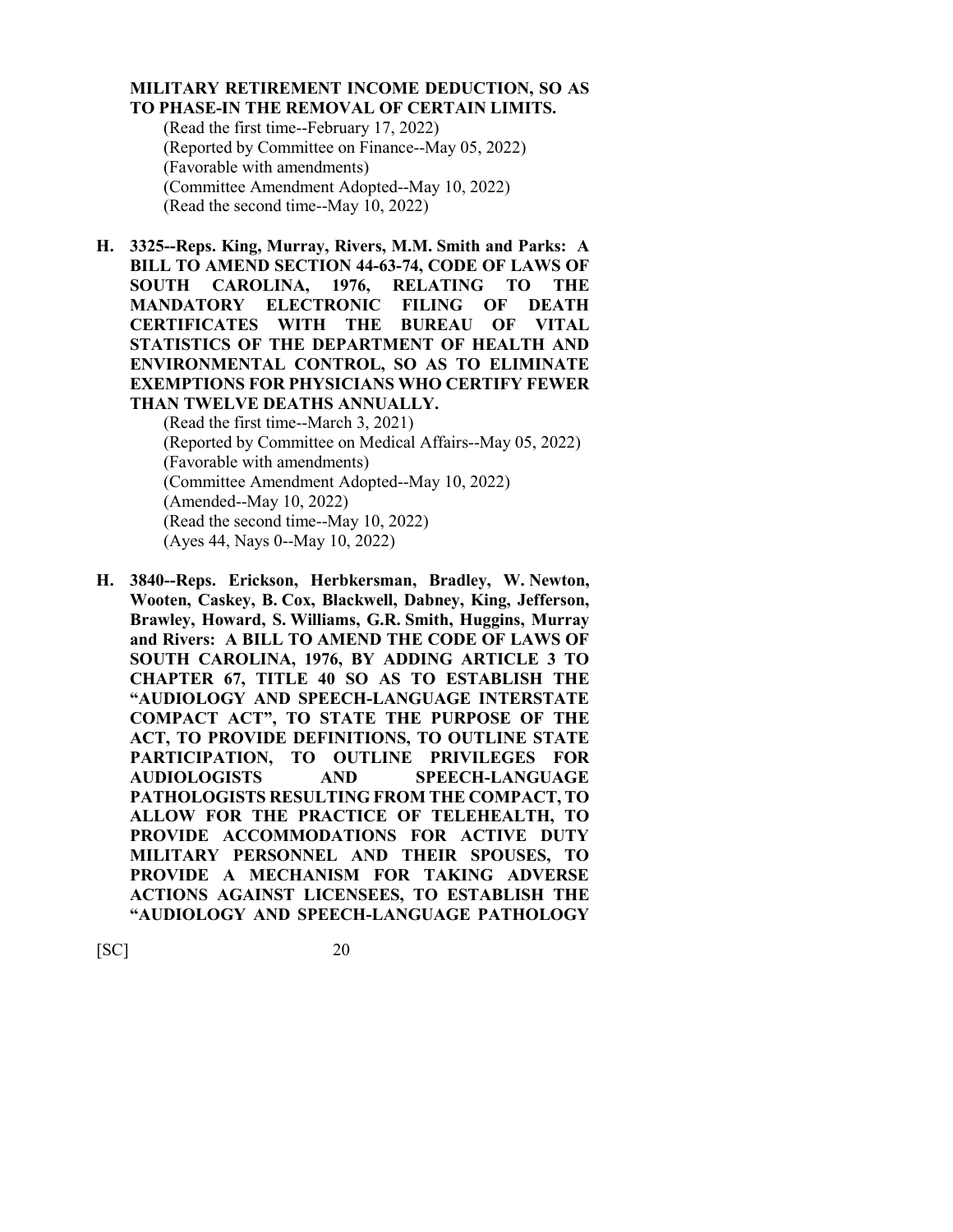**COMPACT COMMISSION", TO ESTABLISH A DATA SYSTEM, TO OUTLINE THE RULEMAKING PROCESS, TO ADDRESS OVERSIGHT, DISPUTE RESOLUTION, AND ENFORCEMENT DUTIES AND RESPONSIBILITIES, TO ESTABLISH THE DATE OF IMPLEMENTATION OF THE INTERSTATE COMMISSION FOR AUDIOLOGY AND SPEECH-LANGUAGE PATHOLOGY, RULES, WITHDRAWAL, AND AMENDMENT, TO ADDRESS STATUTORY CONSTRUCTION, SEVERABILITY, AND BINDING EFFECT OF THE COMPACT; AND TO DESIGNATE THE EXISTING SECTIONS OF CHAPTER 67, TITLE 40 AS ARTICLE 1, ENTITLED "GENERAL PROVISIONS".** (Read the first time--April 7, 2022)

(Reported by Committee on Medical Affairs--May 05, 2022) (Favorable) (Read the second time--May 10, 2022) (Ayes 44, Nays 0--May 10, 2022)

**H. 4999--Rep. Hiott: A BILL TO AMEND SECTION 44-56-200 CODE OF LAWS OF SOUTH CAROLINA, 1976, RELATING TO HAZARDOUS WASTE CLEANUP, SO AS TO PROVIDE STANDARDS FOR CONDUCTING CERTAIN CLEANUP, REMOVAL, REMEDIATION, OR OTHER RESPONSES; TO PROVIDE SITE-SPECIFIC REMEDIATION STANDARDS; AND TO DEFINE NECESSARY TERMS.**

(Read the first time--April 7, 2022) (Reported by Committee on Medical Affairs--May 05, 2022) (Favorable) (Read the second time--May 10, 2022)

**H. 5000--Reps. Matthews, Caskey, Wooten and May: A BILL TO AMEND SECTION 44-63-140, AS AMENDED, CODE OF LAWS OF SOUTH CAROLINA, 1976, RELATING IN PART TO THE RIGHT OF ADULT ADOPTED PERSONS TO ACCESS THEIR ORIGINAL BIRTH CERTIFICATES IN CERTAIN CIRCUMSTANCES, SO AS TO APPLY RETROACTIVELY.**

> (Read the first time--April 5, 2022) (Reported by Committee on Medical Affairs--May 05, 2022) (Favorable) (Read the second time--May 10, 2022) (Ayes 38, Nays 5--May 10, 2022)

[SC] 21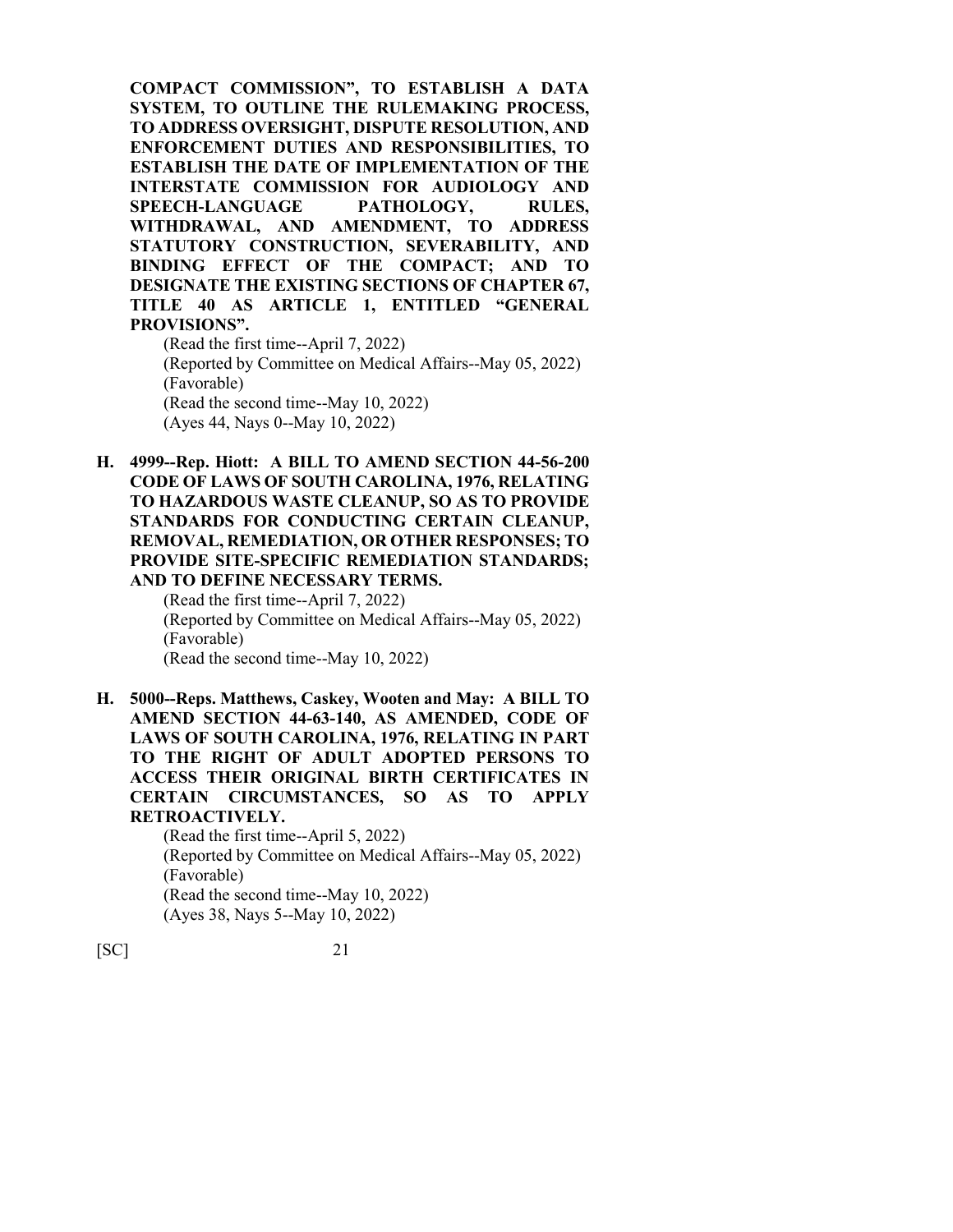**H. 5182--Reps. Lucas, Fry, Hewitt, Bailey, Erickson, Dillard, Huggins, Wooten, Caskey, Ballentine, R. Williams and Jefferson: A BILL TO AMEND THE CODE OF LAWS OF SOUTH CAROLINA, 1976, TO ENACT THE "SOUTH CAROLINA OPIOID RECOVERY ACT" BY ADDING CHAPTER 50 TO TITLE 44 SO AS TO PROVIDE FOR PURPOSES OF THE ACT, PROVIDE DEFINITIONS, ESTABLISH THE SOUTH CAROLINA OPIOID RECOVERY FUND, ESTABLISH THE DISCRETIONARY SUBFUND, ESTABLISH THE GUARANTEED POLITICAL SUBDIVISION SUBFUND, ESTABLISH THE ADMINISTRATIVE SUBFUND, ESTABLISH THE SOUTH CAROLINA OPIOID RECOVERY FUND BOARD, PROVIDE THAT THE STATE FISCAL ACCOUNTABILITY AUTHORITY IS RESPONSIBLE FOR ADMINISTRATIVE OPERATIONS, PROVIDE FOR CERTAIN RESTRICTIONS ON BRINGING CERTAIN CLAIMS, AND TO PROVIDE THAT THIS ACT MUST BE LIBERALLY CONSTRUED.** (Read the first time--April 26, 2022)

(Reported by Committee on Finance--May 05, 2022) (Favorable with amendments) (Committee Amendment Adopted--May 10, 2022) (Read the second time--May 10, 2022) (Ayes 36, Nays 0--May 10, 2022)

#### **STATEWIDE SECOND READING BILLS**

**S. 376--Senators Talley, Hembree and Setzler: A BILL TO ENACT THE "STATE INSTITUTION OF HIGHER EDUCATION EFFICIENCY ACT"; TO AMEND TITLE 59 OF THE 1976 CODE, RELATING TO EDUCATION, BY ADDING CHAPTER 157, TO ALLOW THE BOARD OF TRUSTEES OF AN INSTITUTION OF HIGHER EDUCATION TO ESTABLISH BY RESOLUTION AN AUXILIARY DIVISION AS PART OF THE COLLEGE OR UNIVERSITY, TO PROVIDE THAT THE AUXILIARY DIVISION IS EXEMPT FROM VARIOUS STATE LAWS, TO REQUIRE THAT CERTAIN PERMANENT IMPROVEMENT PROJECTS MUST BE SUBMITTED TO THE JOINT BOND REVIEW COMMITTEE AND THE**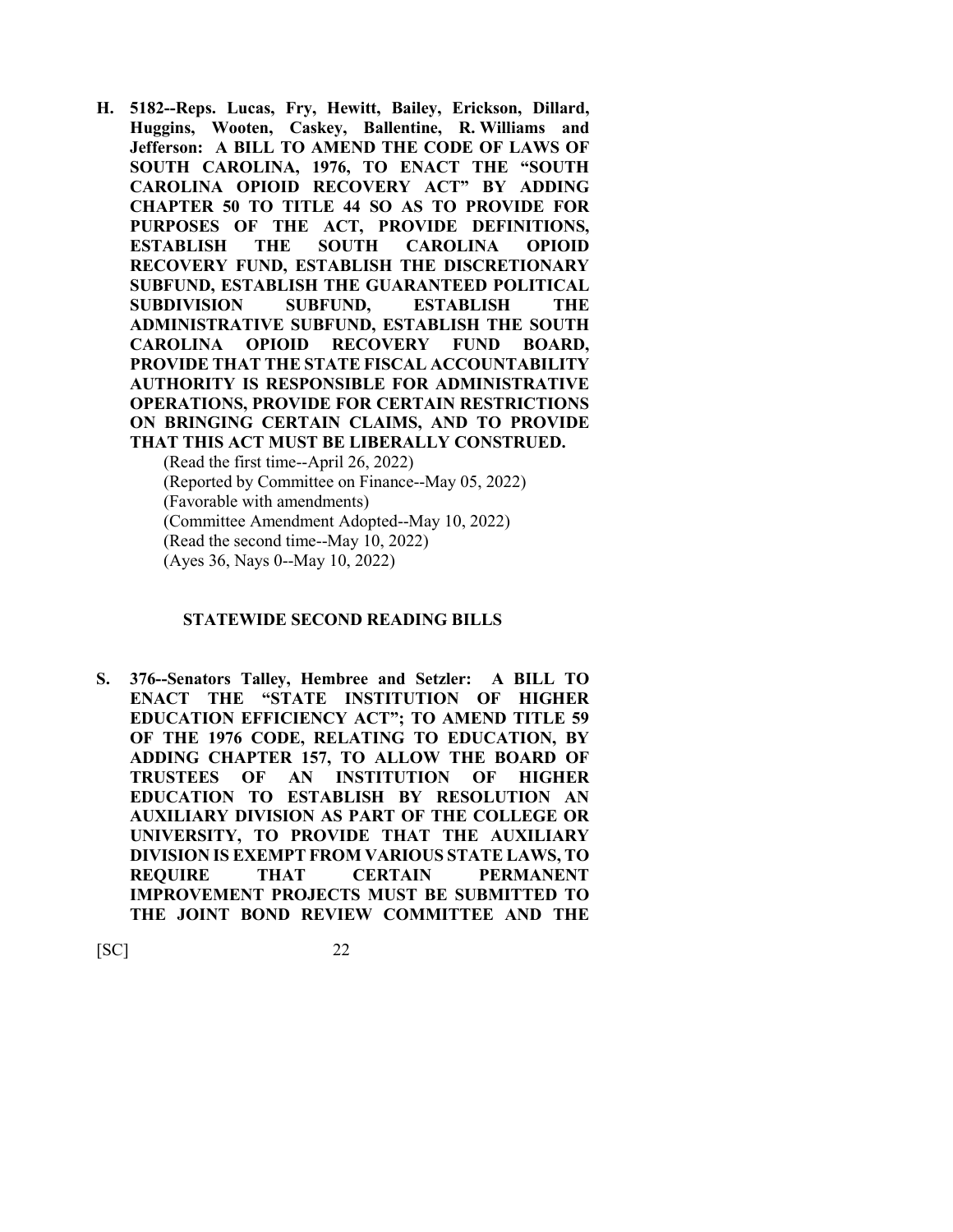**EXECUTIVE BUDGET OFFICE, TO PROVIDE THAT A BOARD OF TRUSTEES MAY ADOPT FOR AN AUXILIARY DIVISION A PROCUREMENT POLICY, AND TO PROVIDE REPORTING REQUIREMENTS; TO AMEND SECTION 8-11-260 OF THE 1976 CODE, RELATING TO EXEMPTIONS FROM CERTAIN REQUIREMENTS FOR STATE OFFICERS AND EMPLOYEES, TO PROVIDE THAT EMPLOYEES OF CERTAIN RESEARCH UNIVERSITIES AND NON-RESEARCH, FOUR-YEAR COLLEGES AND UNIVERSITIES ARE EXEMPT; TO AMEND SECTION 11-35-710(A)(6) OF THE 1976 CODE, RELATING TO EXEMPTIONS FROM THE SOUTH CAROLINA CONSOLIDATED PROCUREMENT CODE, TO PROVIDE THAT THE STATE FISCAL ACCOUNTABILITY AUTHORITY MAY EXEMPT PRIVATE GIFTS, AUXILIARY DIVISIONS, AND OTHER SALES AND SERVICES; AND TO DEFINE NECESSARY TERMS.** (Read the first time--January 12, 2021)

(Reported by Committee on Education--February 24, 2021) (Favorable with amendments) (Committee Amendment Adopted--January 11, 2022) (Contested by Senator Climer)

**H. 3586--Reps. Sandifer and Hardee: A BILL TO AMEND SECTION 38-55-520, CODE OF LAWS OF SOUTH CAROLINA, 1976, RELATING TO THE PURPOSE OF THE ARTICLE, SO AS TO ESTABLISH THE FRAUD DIVISION WITHIN THE DEPARTMENT OF INSURANCE; TO AMEND SECTION 38-55-530, RELATING TO DEFINITIONS, SO AS TO REMOVE REFERENCES TO THE SECOND INJURY FUND AND ADD A SEPARATE DEFINITION FOR "UNDESERVED ECONOMIC BENEFIT OR ADVANTAGE"; TO AMEND SECTION 38-55-550, RELATING TO CIVIL PENALTIES PAID TO THE INSURANCE FRAUD DIVISION, SO AS TO MAKE CONFORMING CHANGES; TO AMEND SECTION 38-55-560, RELATING TO THE INSURANCE FRAUD DIVISION, SO AS TO TRANSFER THE DUTIES AND OBLIGATIONS TO THE DEPARTMENT OF INSURANCE; TO AMEND SECTION 38-55-570, RELATING TO NOTIFICATION OF KNOWLEDGE OR BELIEF OF FALSE STATEMENTS AND MISREPRESENTATIONS AND INFORMATION TO BE RELEASED, SO AS TO TRANSFER**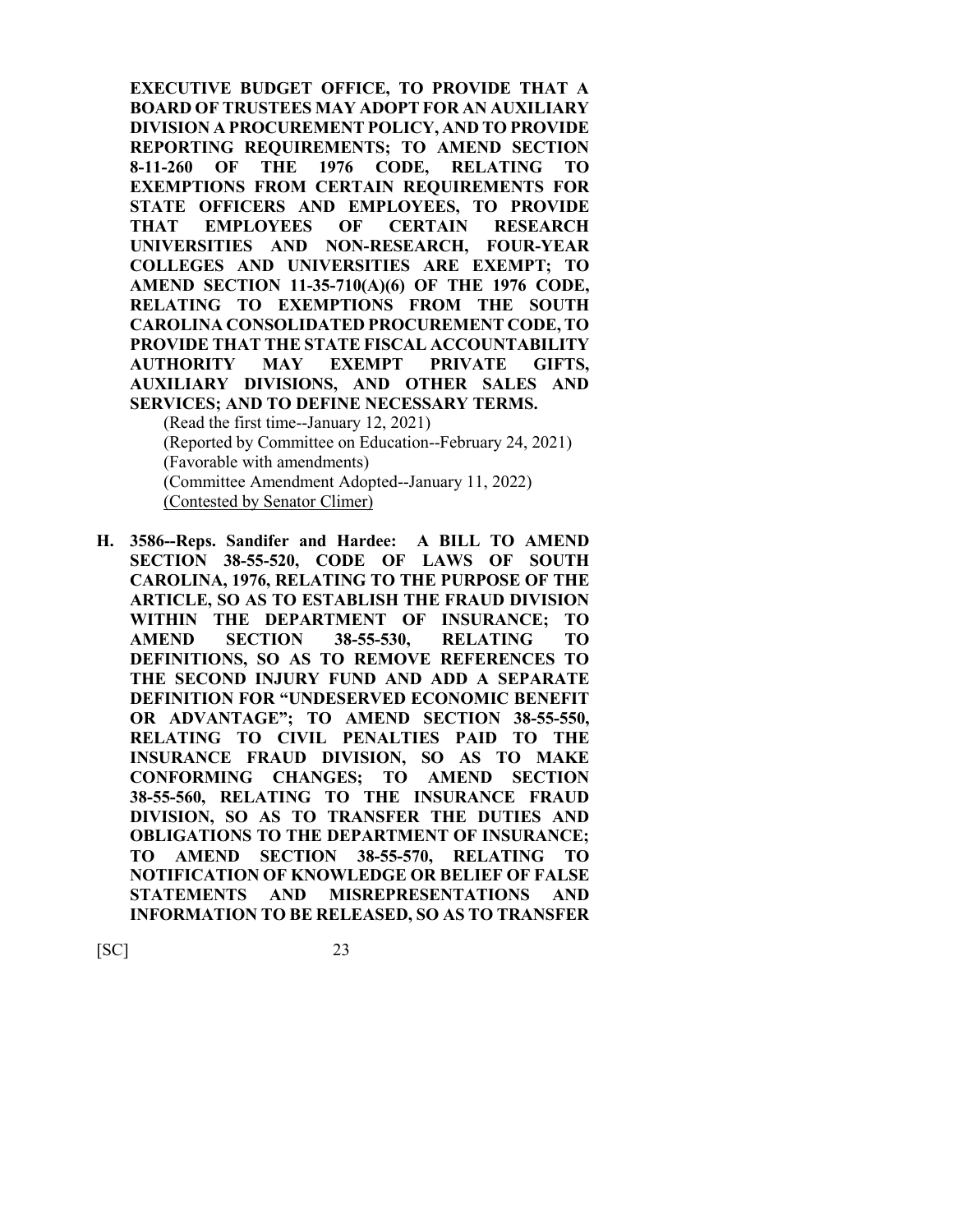**THE DUTIES AND OBLIGATIONS TO THE DEPARTMENT OF INSURANCE; TO AMEND SECTION 38-55-590, RELATING TO THE REQUIRED ANNUAL REPORT TO THE GENERAL ASSEMBLY, SO AS TO TRANSFER THE DUTIES AND OBLIGATIONS TO THE DEPARTMENT OF INSURANCE; AND TO AMEND SECTION 42-9-440, RELATING TO THE WORKERS' COMPENSATION COMMISSION'S REQUIREMENT TO REPORT SUSPECTED FRAUD, SO AS TO MAKE CONFORMING CHANGES.**

(Read the first time--February 4, 2021) (Reported by Committee on Banking and Insurance--February 25, 2021) (Favorable) (Contested by Senator Malloy)

**S. 94--Senators Malloy and Adams: A BILL TO AMEND SECTION 42-1-160 OF THE 1976 CODE, RELATING TO INJURY AND PERSONAL INJURY IN WORKERS' COMPENSATION, TO PROVIDE THAT A LIMITATION ON STRESS, MENTAL INJURIES, AND MENTAL ILLNESS FOR WORKERS' COMPENSATION DOES NOT APPLY TO A FIRST RESPONDER DIAGNOSED WITH POST-TRAUMATIC STRESS DISORDER, AND TO DEFINE NECESSARY TERMS.**

(Read the first time--January 12, 2021) (Reported by Committee on Judiciary--March 10, 2021) (Favorable with amendments) (Contested by Senator Turner)

**S. 595--Senator Senn: A BILL TO AMEND SECTION 54-3-10(B) OF THE 1976 CODE, RELATING TO THE CREATION AND MEMBERSHIP OF THE SOUTH CAROLINA STATE PORTS AUTHORITY, TO DELETE THE PROVISION PROHIBITING EX-OFFICIO MEMBERS FROM ATTENDING EXECUTIVE SESSION.**

(Read the first time--February 23, 2021) (Reported by Committee on Transportation--March 23, 2021) (Favorable with amendments) (Contested by Senators Harpootlian and Setzler)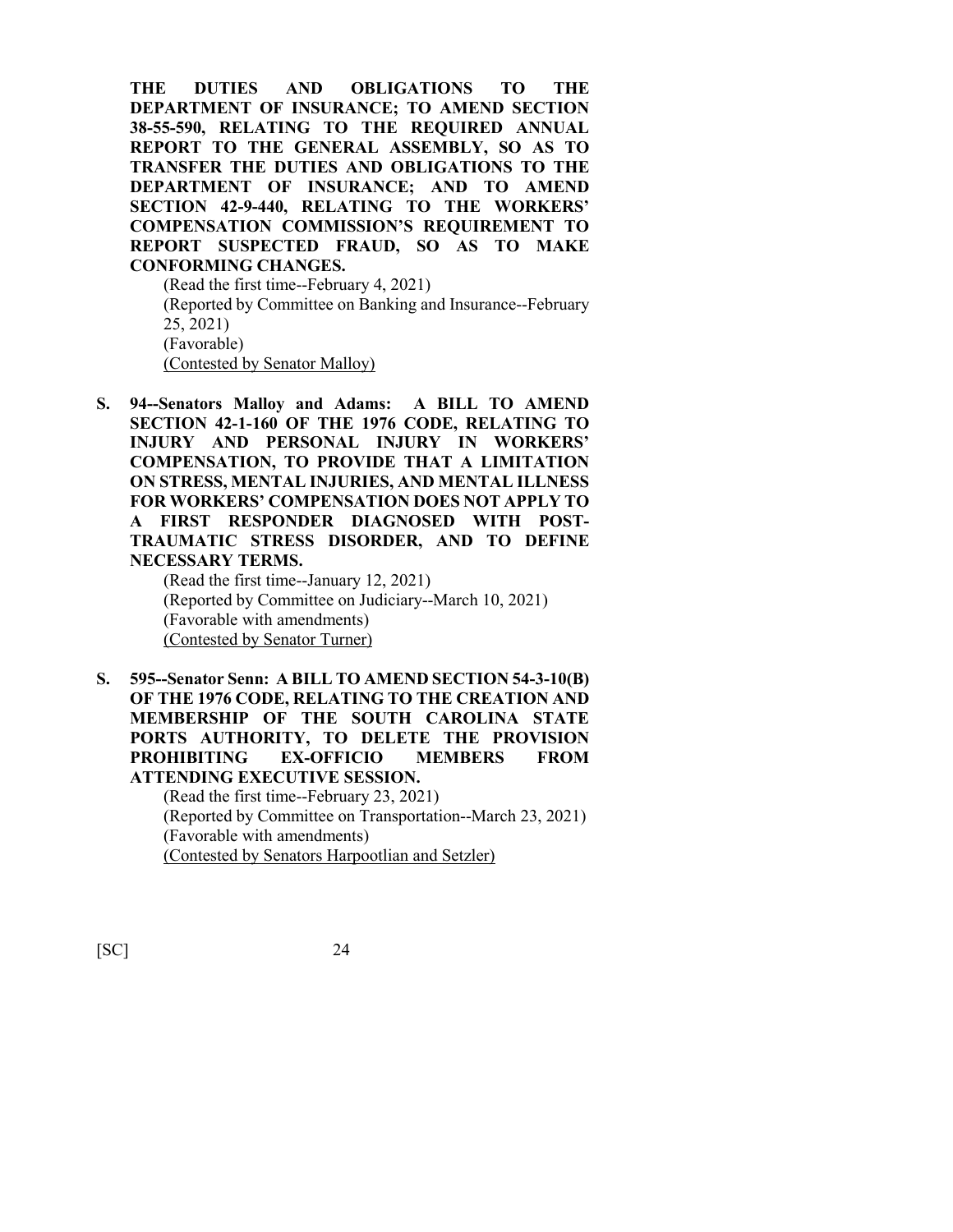**S. 101--Senators Cromer and Hembree: A BILL TO AMEND THE CODE OF LAWS OF SOUTH CAROLINA, 1976, BY ADDING SECTION 1-1-671 SO AS TO PROVIDE FOR THE DESIGN, COLOR, AND OTHER ELEMENTS OF THE SOUTH CAROLINA STATE FLAG AND TO DESIGNATE THE FLAG OF THIS DESIGN, COLOR, AND ELEMENTS AS THE OFFICIAL SOUTH CAROLINA STATE FLAG.**

> (Read the first time--January 12, 2021) (Reported by Committee on Family and Veterans' Services-- March 24, 2021) (Favorable with amendments) (Contested by Senator Hutto)

**S. 245--Senators Young, Rankin, Climer, Turner, Bennett and M. Johnson: A BILL TO AMEND SECTION 56-5-3435 OF THE 1976 CODE, RELATING TO MAINTAINING A SAFE OPERATING DISTANCE BETWEEN A MOTOR VEHICLE AND A BICYCLE, TO DEFINE "SAFE OPERATING DISTANCE".**

> (Read the first time--January 12, 2021) (Polled by Committee on Transportation--March 24, 2021) (Favorable) (Contested by Senator Loftis)

**H. 3262--Reps. Fry, Huggins, Davis, B. Newton, G.R. Smith, Morgan, Burns, Erickson, Bennett, Thayer, Taylor, Bryant, Elliott, Willis, Felder, McGarry, V.S. Moss, Haddon, Long, Pope, Forrest, Caskey, Hixon, Hewitt, Bailey, M.M. Smith, J.E. Johnson, Bradley, Brittain and Crawford: A BILL TO AMEND SECTION 7-11-15, AS AMENDED, CODE OF LAWS OF SOUTH CAROLINA, 1976, RELATING TO QUALIFICATIONS TO RUN AS A CANDIDATE IN GENERAL ELECTIONS, SO AS TO REQUIRE ALL CANDIDATES FROM EACH POLITICAL PARTY IN THIS STATE TO PAY A FILING FEE, INCLUDING CANDIDATES FROM PARTIES THAT ARE NOT REQUIRED TO CONDUCT A PRIMARY ELECTION, AND TO AUTHORIZE POLITICAL PARTIES TO CHARGE A CERTIFICATION FEE TO ALL CANDIDATES SEEKING NOMINATION BY POLITICAL PARTY PRIMARY OR POLITICAL PARTY CONVENTION; AND TO AMEND SECTION 7-11-210, RELATING TO THE NOTICE OF CANDIDACY AND PLEDGE, SO AS TO REQUIRE**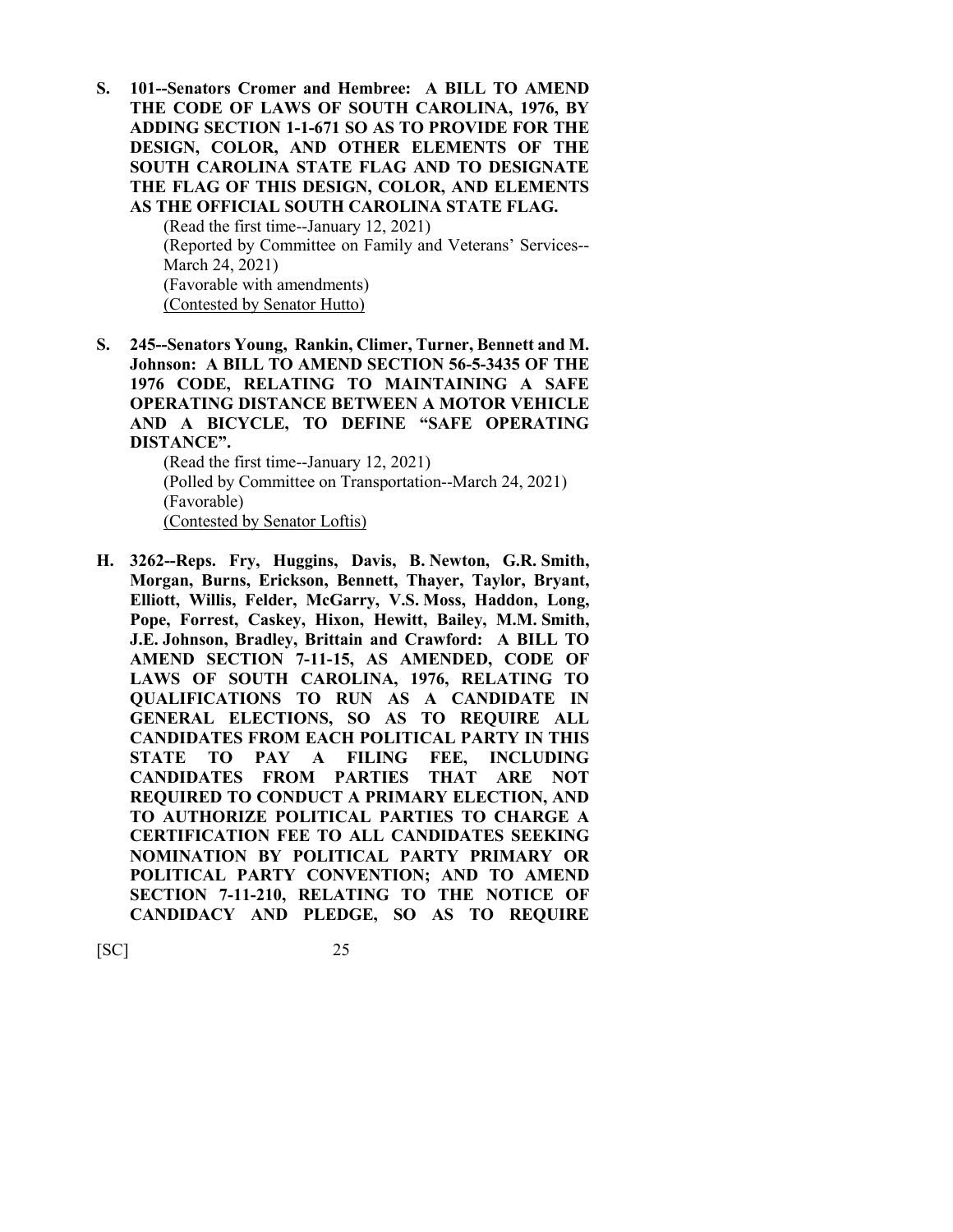**CANDIDATES TO AFFIRM THEIR PARTICIPATION IN AT LEAST THREE OF THE LAST FOUR STATEWIDE PARTY PRIMARIES, OR, IN THE ALTERNATIVE, IF PRECLUDED FROM PARTICIPATION DUE TO AGE, PERSONAL HEALTH, RESIDENCY, OR ACTIVE MILITARY SERVICE, CANDIDATES MAY PLEDGE THAT THEY ARE BONA FIDE MEMBERS OF THE POLITICAL PARTY WHOSE NOMINATION THEY ARE SEEKING, AND TO PROVIDE THAT THE STATE PARTY CHAIRMAN, IF PERMITTED BY PARTY RULE, MAY REQUIRE ADDITIONAL VERIFICATION WHEN A CANDIDATE'S AFFIRMATION OF BONA FIDE PARTY MEMBERSHIP IS DISPUTED, AND THAT THE STATE CHAIRMAN IS THE FINAL AUTHORITY TO RESOLVE QUESTIONS REGARDING BONA FIDE PARTY MEMBERSHIP.**

(Read the first time--February 25, 2021) (Reported by Committee on Judiciary--March 24, 2021) (Favorable with amendments) (Contested by Senator Martin)

**S. 41--Senator Grooms: A BILL TO AMEND SECTION 31-12-70(A)(16) OF THE 1976 CODE, RELATING TO THE POWERS OF REDEVELOPMENT AUTHORITIES, TO PROVIDE THAT CERTAIN REDEVELOPMENT FEES MAY BE USED FOR FINANCING, ACQUIRING, DEVELOPING, SUPPORTING, AND OPERATING CERTAIN MUSEUM PROJECTS.**

(Read the first time--January 12, 2021) (Reported by Committee on Labor, Commerce and Industry-- April 08, 2021) (Favorable) (Contested by Senator Peeler)

**H. 3681--Reps. Simrill, Rutherford, Bannister, West and Lowe: A BILL TO AMEND THE CODE OF LAWS OF SOUTH CAROLINA, 1976, BY ADDING SECTION 44-95-45 SO AS TO PROVIDE THAT POLITICAL SUBDIVISIONS OF THIS STATE MAY NOT ENACT ANY LAWS, ORDINANCES, OR RULES PERTAINING TO INGREDIENTS, FLAVORS, OR LICENSING OF CIGARETTES, ELECTRONIC SMOKING DEVICES, E-LIQUID, VAPOR PRODUCTS, TOBACCO PRODUCTS, OR ALTERNATIVE NICOTINE PRODUCTS;**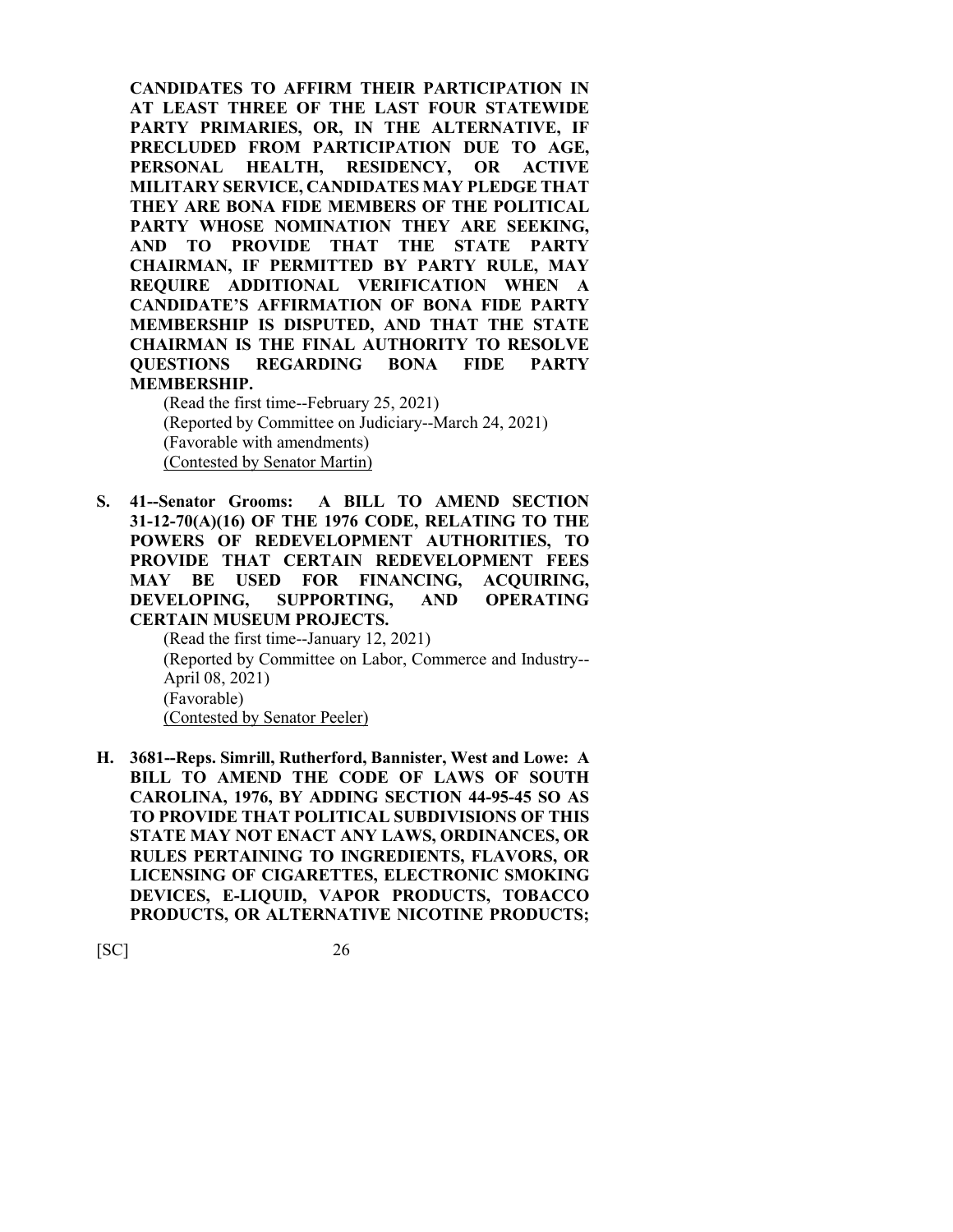**AND TO PROVIDE THAT SUCH LAWS, ORDINANCES, AND RULES ENACTED BY A POLITICAL SUBDIVISION PRIOR TO DECEMBER 31, 2020, ARE NOT SUBJECT TO THE PREEMPTION IMPOSED BY THIS ACT.** (Read the first time--April 8, 2021) (Polled by Committee on Medical Affairs--April 22, 2021) (Favorable)

(Contested by Senators Senn, McElveen and Kimpson)

**H. 3612--Reps. Lucas, Allison, M.M. Smith, Calhoon, Govan, Davis, Murray, Gilliard, Carter, Anderson and Weeks: A BILL TO AMEND THE CODE OF LAWS OF SOUTH CAROLINA, 1976, SO AS TO ENACT THE "SOUTH CAROLINA COMPUTER SCIENCE EDUCATION INITIATIVE ACT" BY ADDING SECTION 59-29-250 SO AS TO PROVIDE FOR THE EXPANSION AND ENHANCEMENT OF COMPUTER SCIENCE EDUCATION IN PUBLIC HIGH SCHOOLS THROUGH THE CREATION AND IMPLEMENTATION OF A STATEWIDE COMPUTER SCIENCE EDUCATION PLAN AND THE REQUIREMENT THAT EACH PUBLIC SCHOOL OFFERS AT LEAST ONE COMPUTER SCIENCE COURSE THAT MEETS CERTAIN CRITERIA.**

(Read the first time--February 3, 2021) (Reported by Committee on Education--April 28, 2021) (Favorable) (Contested by Senator Rankin)

**S. 591--Senators Hutto, Shealy, Senn and Stephens: A BILL TO AMEND SECTION 20-1-100, CODE OF LAWS OF SOUTH CAROLINA, 1976, RELATING TO THE MINIMUM AGE A PERSON MAY ENTER INTO MARRIAGE, SO AS TO PROVIDE THAT A MARRIAGE ENTERED INTO BY AN INDIVIDUAL YOUNGER THAN EIGHTEEN YEARS OF AGE IS VOID AB INITIO; TO AMEND SECTION 20-1-290, RELATING TO THE WILFUL FAILURE OF THE LICENSE-ISSUING OFFICER TO COMPLY WITH LAWS RELATED TO THE ISSUANCE OF MARRIAGE LICENSES, SO AS TO REMOVE REFERENCES TO CODE SECTIONS REPEALED BY THIS BILL; TO REPEAL SECTION 20-1-250 RELATING TO THE ISSUANCE OF A MARRIAGE LICENSE TO APPLICANTS BETWEEN THE AGES OF SIXTEEN AND EIGHTEEN WITH PARENTAL OR GUARDIAN CONSENT, AND SECTION 20-1-260**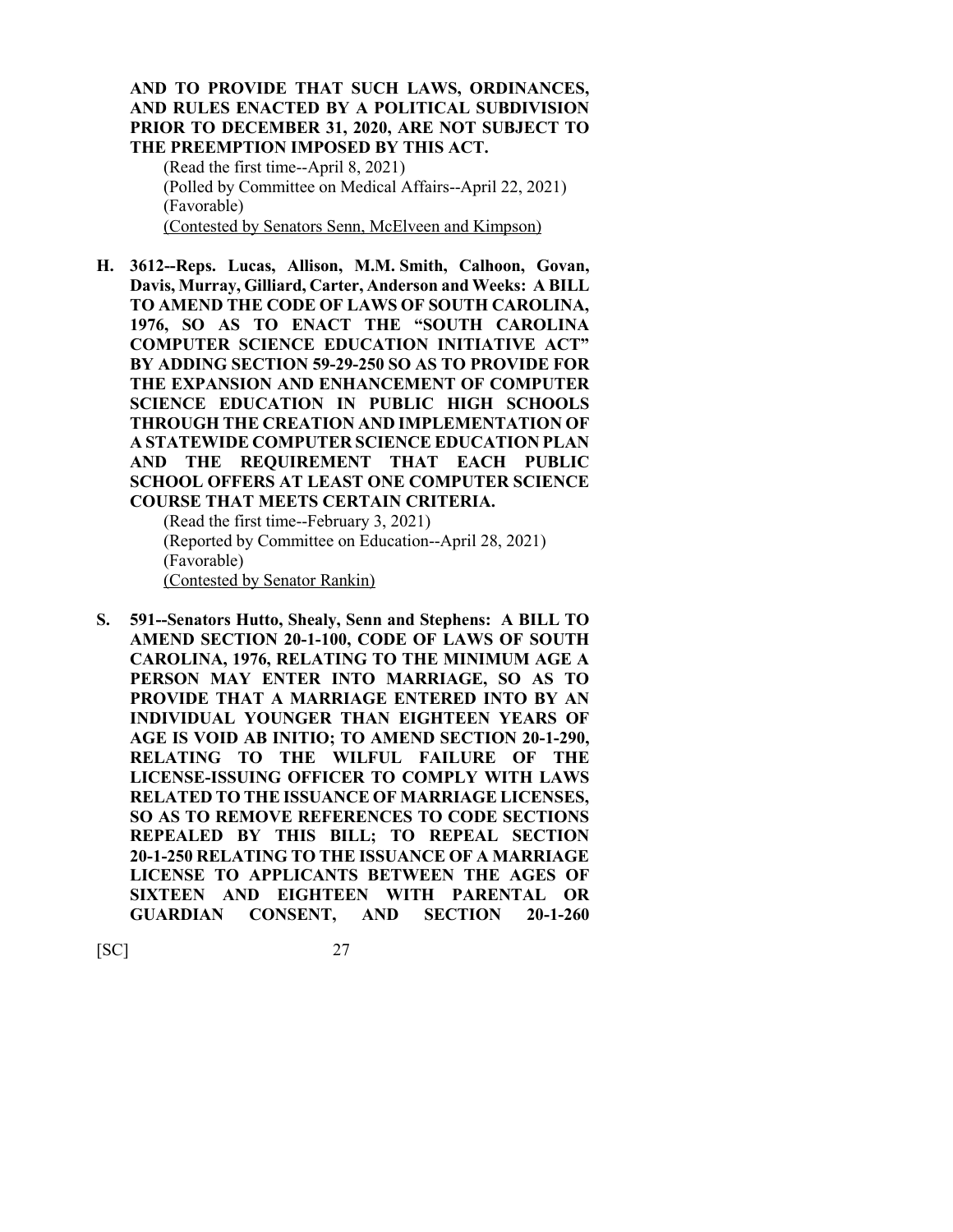### **RELATING TO THE PROOF OF AGE REQUIRED FOR A MINOR APPLICANT.**

(Read the first time--February 23, 2021) (Reported by Committee on Judiciary--May 05, 2021) (Favorable) (Contested by Senator Cash)

**H. 3575--Reps. Fry, Collins, Elliott, Kirby, Forrest, W. Newton, McGarry, B. Newton, Hosey, Caskey, Herbkersman, Martin, M.M. Smith, Wheeler, Brittain, Hewitt, Erickson, Bradley, Henderson-Myers, Stavrinakis, Davis and Kimmons: A BILL TO AMEND THE CODE OF LAWS OF SOUTH CAROLINA, 1976, BY ADDING SECTION 61-4-45 SO AS TO ALLOW A QUALIFYING RETAILER TO OFFER CURBSIDE DELIVERY OR PICKUP SERVICE OF BEER OR WINE AND TO PROVIDE LIMITATIONS; AND TO AMEND SECTION 61-2-170, RELATING TO DRIVE-THROUGH OR CURB SERVICE OF ALCOHOLIC BEVERAGES, SO AS TO MAKE CONFORMING CHANGES.**

(Read the first time--March 16, 2021) (Reported by Committee on Judiciary--May 05, 2021) (Favorable) (Contested by Senator Cash)

**H. 3620--Reps. Gilliard, W. Newton, Bernstein, Hyde, Simrill, Rutherford, Lucas, Dillard, Erickson, Hart, Kimmons, Pope, Stavrinakis, Thigpen, Wheeler, Bradley, Alexander, Kirby, Henegan, Pendarvis, Herbkersman, Collins, McDaniel, Ott, Cobb-Hunter, R. Williams, Murray, Brawley, Govan, Henderson-Myers, Carter, Rose, Tedder, J.L. Johnson, Wetmore, Weeks, Matthews, Rivers, Anderson, Jefferson, Garvin, Hosey and Clyburn: A BILL TO AMEND THE CODE OF LAWS OF SOUTH CAROLINA, 1976, BY ADDING ARTICLE 22 TO CHAPTER 3, TITLE 16 SO AS TO ENTITLE THE ARTICLE "PENALTY ENHANCEMENTS FOR CERTAIN CRIMES", TO PROVIDE ADDITIONAL PENALTIES FOR PERSONS WHO COMMIT CERTAIN DELINEATED CRIMES WHEN THE VICTIM WAS INTENTIONALLY SELECTED BASED ON CERTAIN FACTORS, AND TO PROVIDE VICTIMS OF A**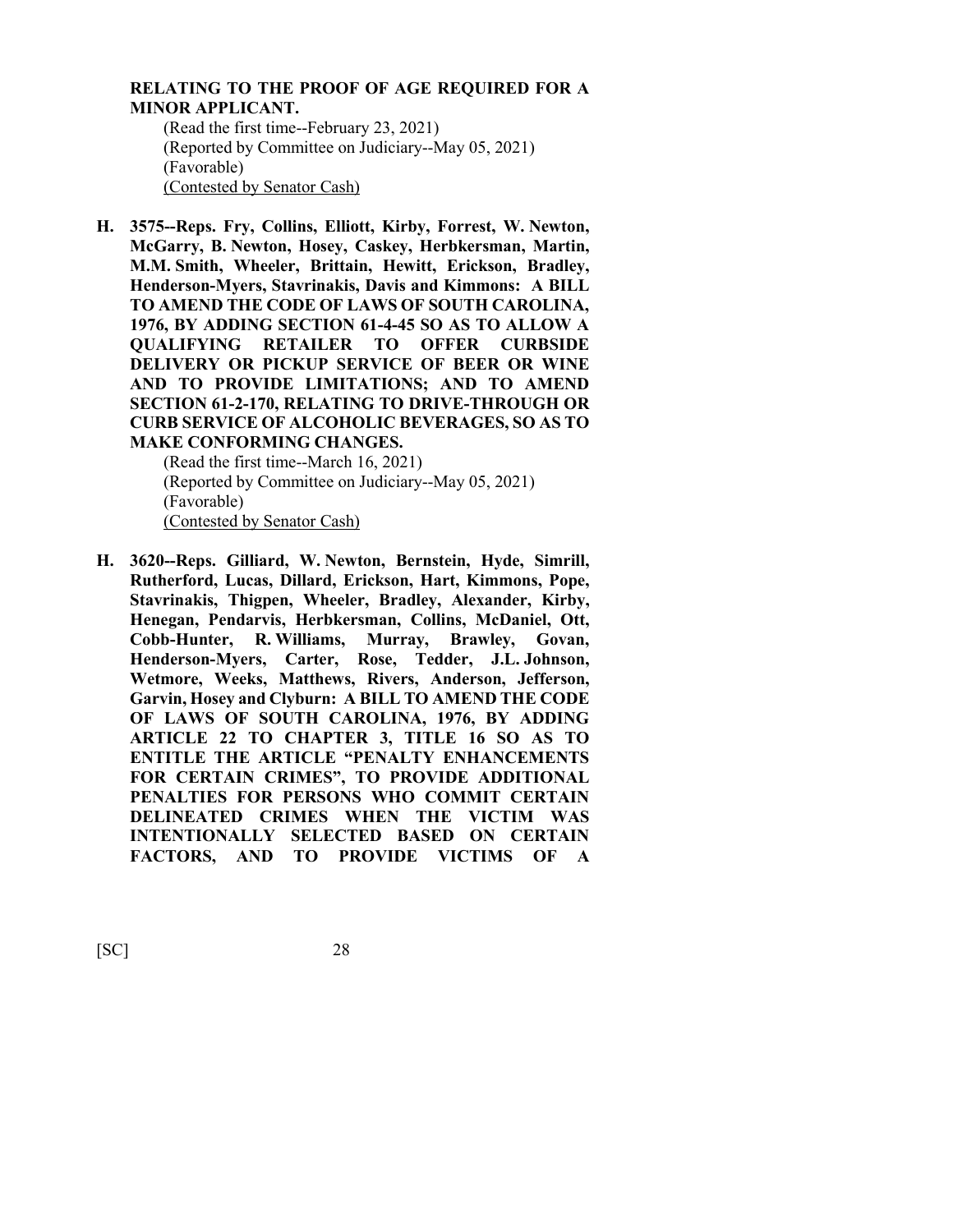### **VIOLATION OF THE ARTICLE MAY BRING A CIVIL ACTION FOR DAMAGES SUSTAINED.**

(Read the first time--April 8, 2021) (Reported by Committee on Judiciary--May 05, 2021) (Favorable with amendments) (Contested by Senators Garrett, Cash, Verdin, Rice and Loftis)

**H. 3243--Reps. Collins, Bernstein, Kimmons, Forrest, Herbkersman, Erickson, W. Cox, Elliott, Carter, Cobb-Hunter, Rutherford, King, Henegan, Wheeler, Thigpen, Pendarvis, Rose, Bamberg, Dillard, McKnight, Garvin, Stavrinakis, Ott, Weeks, Atkinson, R. Williams, Jefferson, Kirby, J.L. Johnson, Cogswell, Caskey, Matthews, S. Williams and Anderson: A BILL TO AMEND THE CODE OF LAWS OF SOUTH CAROLINA, 1976, BY ADDING SECTION 41-1-35 SO AS TO PROVIDE PEOPLE WHO ARE LAWFULLY PRESENT IN THIS STATE AND ARE NOT PRECLUDED FROM ESTABLISHING RESIDENCY UNDER FEDERAL IMMIGRATION LAW MAY ESTABLISH RESIDENCY AND BE ELIGIBLE FOR OCCUPATIONAL OR PROFESSIONAL LICENSURE UNDER THE PROVISIONS OF THIS CHAPTER, PROVIDED OTHER LICENSURE REQUIREMENTS ARE MET.**

(Read the first time--April 7, 2021) (Recalled from Committee on Labor, Commerce and Industry- -May 06, 2021) (Amended--March 15, 2022) (Contested by Senator Martin)

**H. 3466--Reps. Long, McGarry, Pope, Forrest, Magnuson and Jones: A BILL TO AMEND THE CODE OF LAWS OF SOUTH CAROLINA, 1976, BY ADDING SECTION 40-80-65 SO AS TO PROVIDE PROCEDURES THROUGH WHICH A FIRE DEPARTMENT THAT ASSUMES THE COST OF TRAINING A FIREFIGHTER MAY BE REIMBURSED FOR THESE COSTS BY OTHER FIRE DEPARTMENTS THAT**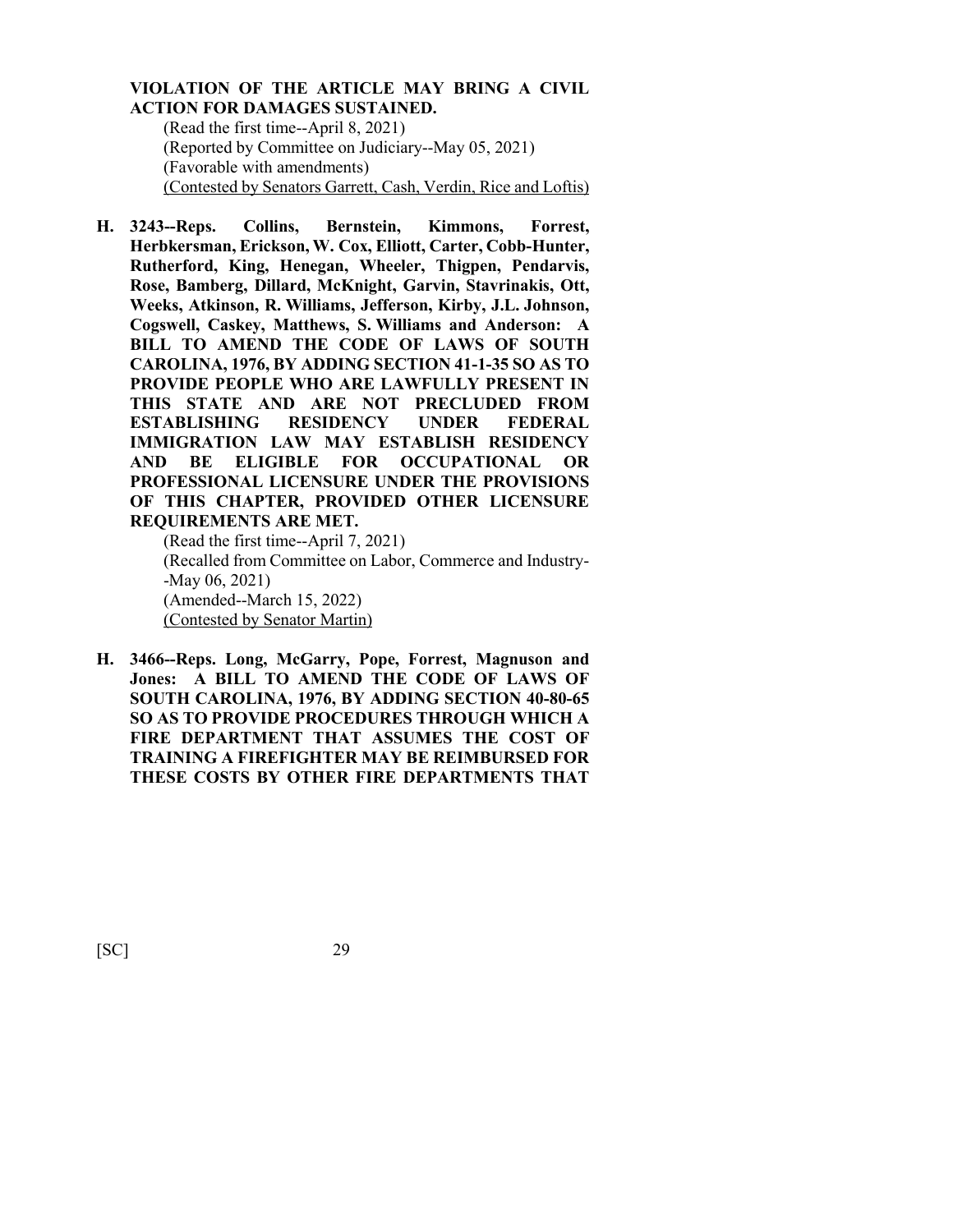## **SUBSEQUENTLY HIRE THE FIREFIGHTER WITHIN A CERTAIN PERIOD OF TIME.**

(Read the first time--April 8, 2021) (Reported by Committee on Labor, Commerce and Industry-- May 13, 2021) (Favorable with amendments) (Committee Amendment Adopted--February 15, 2022) (Contested by Senator Gambrell)

**S. 712--Senators Davis, Hutto and Garrett: A BILL TO AMEND CHAPTER 111, TITLE 59 OF THE 1976 CODE, RELATING TO EDUCATIONAL SCHOLARSHIPS, BY ADDING ARTICLE 11, TO ESTABLISH THE HEALTHCARE PROFESSIONAL LOAN FORGIVENESS PROGRAM, TO PROVIDE FOR THE ELIGIBILITY, ADMINISTRATION, AND FUNDING OF THE PROGRAM, TO CREATE AN ADVISORY COMMITTEE, AND TO DEFINE NECESSARY TERMS.**

(Read the first time--March 30, 2021) (Reported by Committee on Education--February 01, 2022) (Favorable with amendments) (Contested by Senator Cash)

**S. 887--Senators Rice, Garrett, Adams, Kimbrell and Massey: A BILL TO AMEND THE CODE OF LAWS OF SOUTH CAROLINA, 1976, BY ADDING SECTION 1-1-1520 SO AS TO REQUIRE COMMISSIONERS AND ALTERNATES TO A CONVENTION OF STATES OR TO A STATE RATIFICATION CONVENTION TO TAKE AN OATH, TO PROVIDE CRIMINAL PENALTIES FOR THOSE COMMISSIONERS AND ALTERNATES WHO ARE CONVICTED OF VIOLATING THE REQUIRED OATH; AND TO DEFINE RELEVANT TERMS.**

(Read the first time--December 6, 2021) (Reported by Committee on Judiciary--February 23, 2022) (Favorable with amendments) (Contested by Senator Sabb)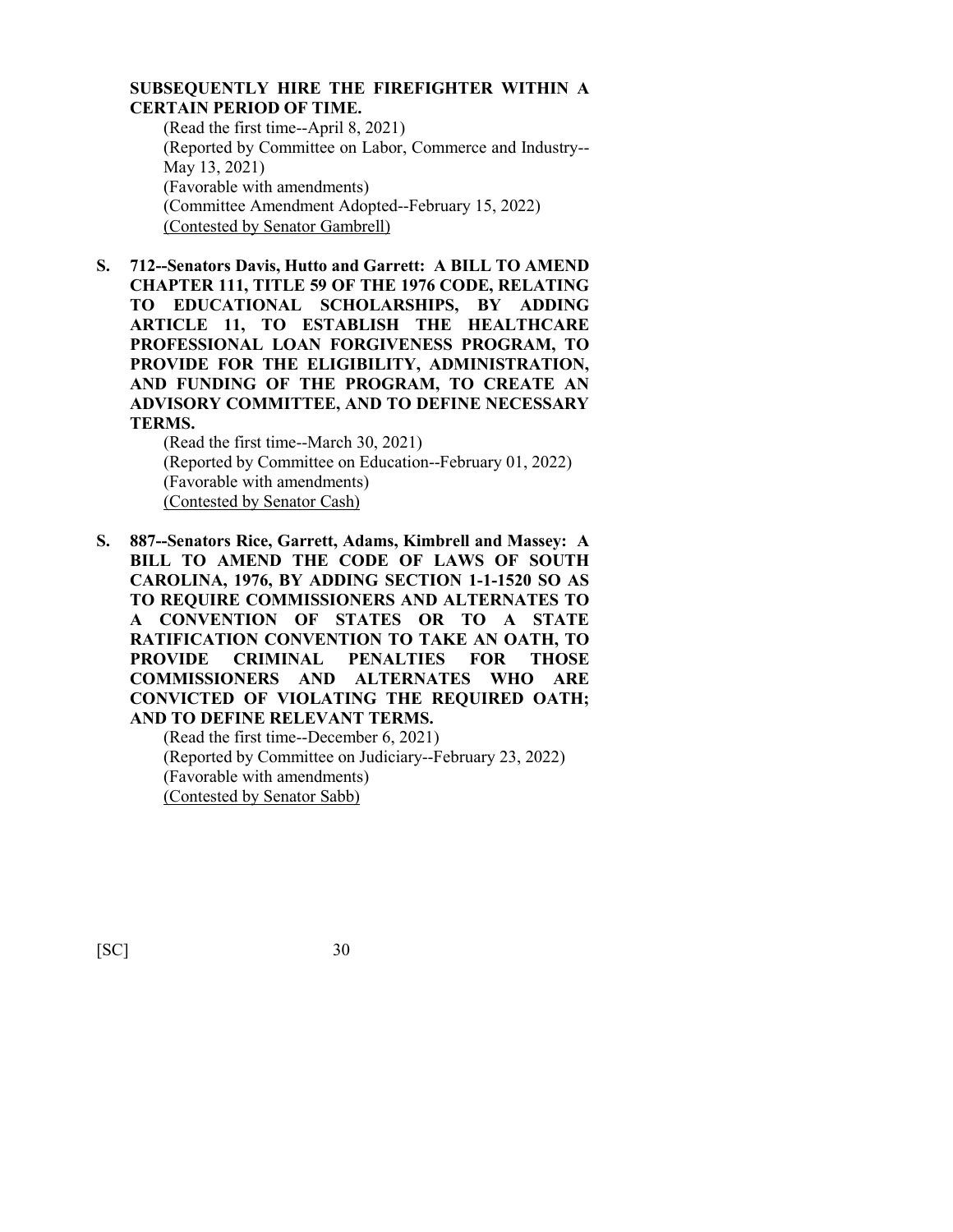**S. 838--Senators Adams, Garrett, M. Johnson, Kimbrell, Rice, Cash and Corbin: A BILL TO AMEND SECTION 63-5-350 OF THE 1976 CODE, RELATING TO PROVIDING HEALTH SERVICES TO MINORS WITHOUT PARENTAL CONSENT, TO PROHIBIT THE ADMINISTRATION OF THE COVID-19 VACCINE WITHOUT PARENTAL CONSENT.**

> (Read the first time--June 8, 2021) (Reported by Committee on Medical Affairs--March 03, 2022) (Favorable with amendments) (Contested by Senator Kimpson)

**S. 1034--Senator Gambrell: A BILL TO AMEND THE CODE OF LAWS OF SOUTH CAROLINA, 1976, BY ADDING SECTION 40-43-195 SO AS TO AUTHORIZE CENTRAL FILL PHARMACIES TO BE ESTABLISHED IN THIS STATE FOR THE PURPOSE OF FILLING PRESCRIPTIONS FOR, AND AT THE REQUEST OF, AN ORIGINATING PHARMACY; TO ESTABLISH CERTAIN OPERATING PROCEDURES AND REQUIREMENTS FOR CENTRAL FILL PHARMACIES, INCLUDING, AMONG OTHER THINGS, OBTAINING A CENTRAL FILL PHARMACY PERMIT AND A CONTROLLED SUBSTANCES REGISTRATION, IF APPROPRIATE, NOTIFYING PATIENTS OF CENTRAL FILL PROCESSING PROCEDURES, REQUIRING WRITTEN PRESCRIPTION DRUG INFORMATION AND A TOLL-FREE NUMBER, PROVIDING PRESCRIPTION LABELING AND RECORD KEEPING REQUIREMENTS, AND REQUIRING POLICIES AND PROCEDURES MANUALS.**

(Read the first time--February 1, 2022) (Reported by Committee on Medical Affairs--March 03, 2022) (Favorable) (Amended--March 31, 2022)

**S. 907--Senators Grooms, Verdin and Garrett: A BILL TO AMEND ARTICLE 1, CHAPTER 41, TITLE 44 OF THE 1976 CODE, RELATING TO ABORTIONS, BY ADDING SECTION 44-41-90 TO REQUIRE THE DISCLOSURE OF MEDICAL INFORMATION TO PERSONS WHO MAY**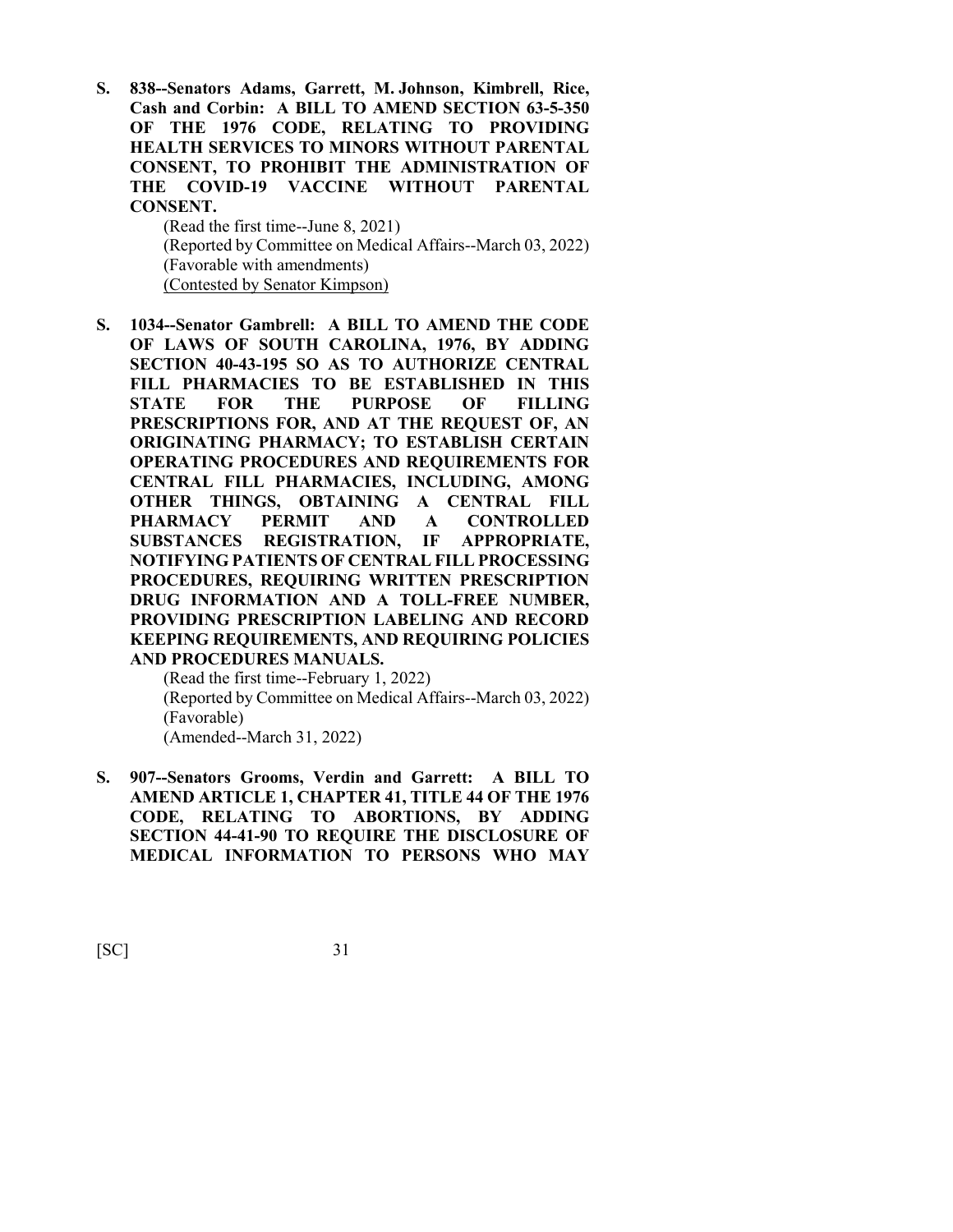#### **RECEIVE A CHEMICALLY INDUCED ABORTION, WITH EXCEPTIONS.**

(Read the first time--December 6, 2021) (Polled by Committee on Medical Affairs--March 10, 2022) (Favorable) (Contested by Senator McLeod)

**S. 1130--Senators Kimbrell and Garrett: A BILL TO AMEND TITLE 44 OF THE 1976 CODE, RELATING TO HEALTH, BY ADDING CHAPTER 139 TO PROVIDE THAT LOCAL LAWS AND ORDINANCES RELATED TO THE REGULATION AND ENFORCEMENT OF THE RIGHT OF MEDICAL PRACTITIONERS, HEALTH CARE INSTITUTIONS, AND HEALTH CARE PAYERS TO EXERCISE THEIR CONSCIENCE, WHETHER SUCH CONSCIENCE IS INFORMED BY RELIGION, MORAL, ETHICAL, OR PHILOSOPHIC BELIEFS, ARE PREEMPTED AND SUPERSEDED BY LAWS ENACTED BY THE GENERAL ASSEMBLY AND REGULATIONS PROMULGATED BY STATE AGENCIES PURSUANT TO THOSE LAWS.**

(Read the first time--March 8, 2022) (Polled by Committee on Medical Affairs--March 10, 2022) (Favorable) (Contested by Senator Hutto)

**S. 976--Senator Jackson: A BILL TO AMEND THE CODE OF LAWS OF SOUTH CAROLINA, 1976, BY ADDING SECTION 37-6-513 SO AS TO ALLOW THE DEPARTMENT OF CONSUMER AFFAIRS TO UTILIZE FUNDS AND FEES PAID TO THE DEPARTMENT OF CONSUMER AFFAIRS; AND BY ADDING SECTION 37-6-610 SO AS TO ALLOW THE DEPARTMENT OF CONSUMER AFFAIRS TO CARRY FORWARD CERTAIN FUNDS.**

(Read the first time--January 12, 2022) (Recalled from Committee on Banking and Insurance--March 15, 2022) (Amended--March 17, 2022) (Contested by Senator Rice)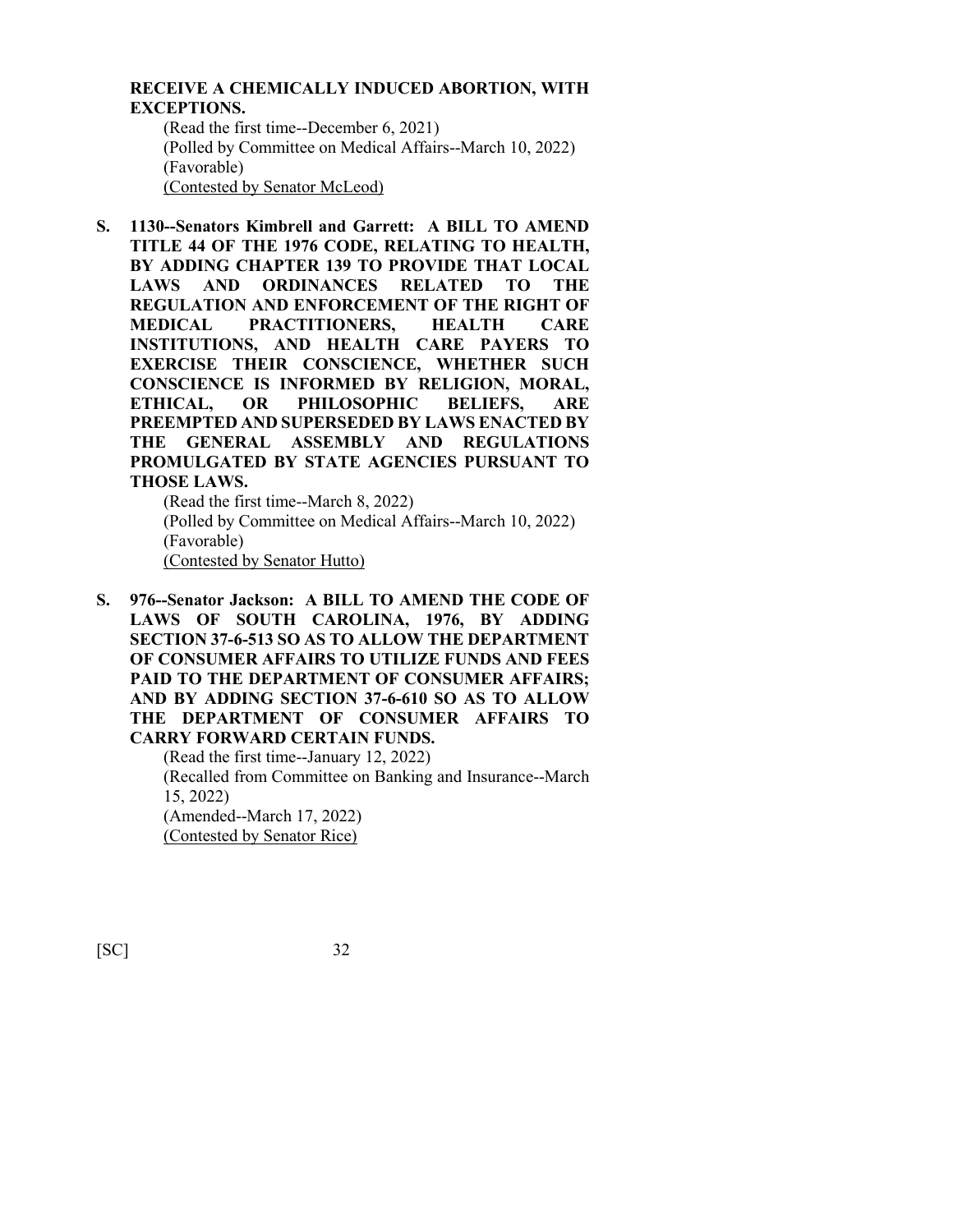**S. 366--Senators Talley, Hutto and Malloy: A BILL TO AMEND SECTION 42-15-60, CODE OF LAWS OF SOUTH CAROLINA, 1976, RELATING TO THE TIME PERIOD MEDICAL TREATMENT AND SUPPLIES ARE FURNISHED, SO AS TO CLARIFY THAT MEDICAL TREATMENT AND SUPPLIES ARE FURNISHED FOR ANY ADDITIONAL TIME THAT THE JUDGMENT OF THE WORKERS' COMPENSATION COMMISSION ESTABLISHED, BY THE PREPONDERANCE OF EVIDENCE CONTAINED IN THE MEDICAL RECORDS OR BY THE OPINION OF A MEDICAL PROVIDER, WILL LESSEN THE PERIOD OF DISABILITY; AND TO AMEND SECTION 42-17-40, RELATING TO THE CONDUCT OF A WORKERS' COMPENSATION COMMISSION HEARING SO AS TO PROVIDE THAT MEDICAL RECORDS AND OPINIONS OF MEDICAL PROVIDERS ARE ADMISSIBLE WITHOUT REGARD TO THE RULES OF EVIDENCE.** 

(Read the first time--January 12, 2021) (Reported by Committee on Judiciary--March 16, 2022) (Favorable with amendments) (Contested by Senator Massey)

**S. 471--Senators Rankin and Sabb: A BILL TO AMEND SECTION 14-7-1050, CODE OF LAWS OF SOUTH CAROLINA, 1976, RELATING TO JURY VOIR DIRE, SO AS TO PROVIDE FOR ATTORNEY CONDUCTED JURY VOIR DIRE BY ORAL AND DIRECT QUESTIONING; TO AMEND SECTION 14-7-1060, RELATING TO THE DRAWING OF A JURY PANEL, SO AS TO PROVIDE THAT THE NUMBER OF JURORS TO BE DRAWN IS WITHIN THE DISCRETION OF THE TRIAL JUDGE; AND TO AMEND SECTION 14-7-1080, RELATING TO THE DRAWING OF A SECOND JURY PANEL, SO AS TO DELETE THE REQUIREMENT THAT THE PANEL MUST BE MADE UP OF TWENTY JURORS.**

> (Read the first time--January 14, 2021) (Reported by Committee on Judiciary--March 16, 2022) (Favorable) (Contested by Senator Massey)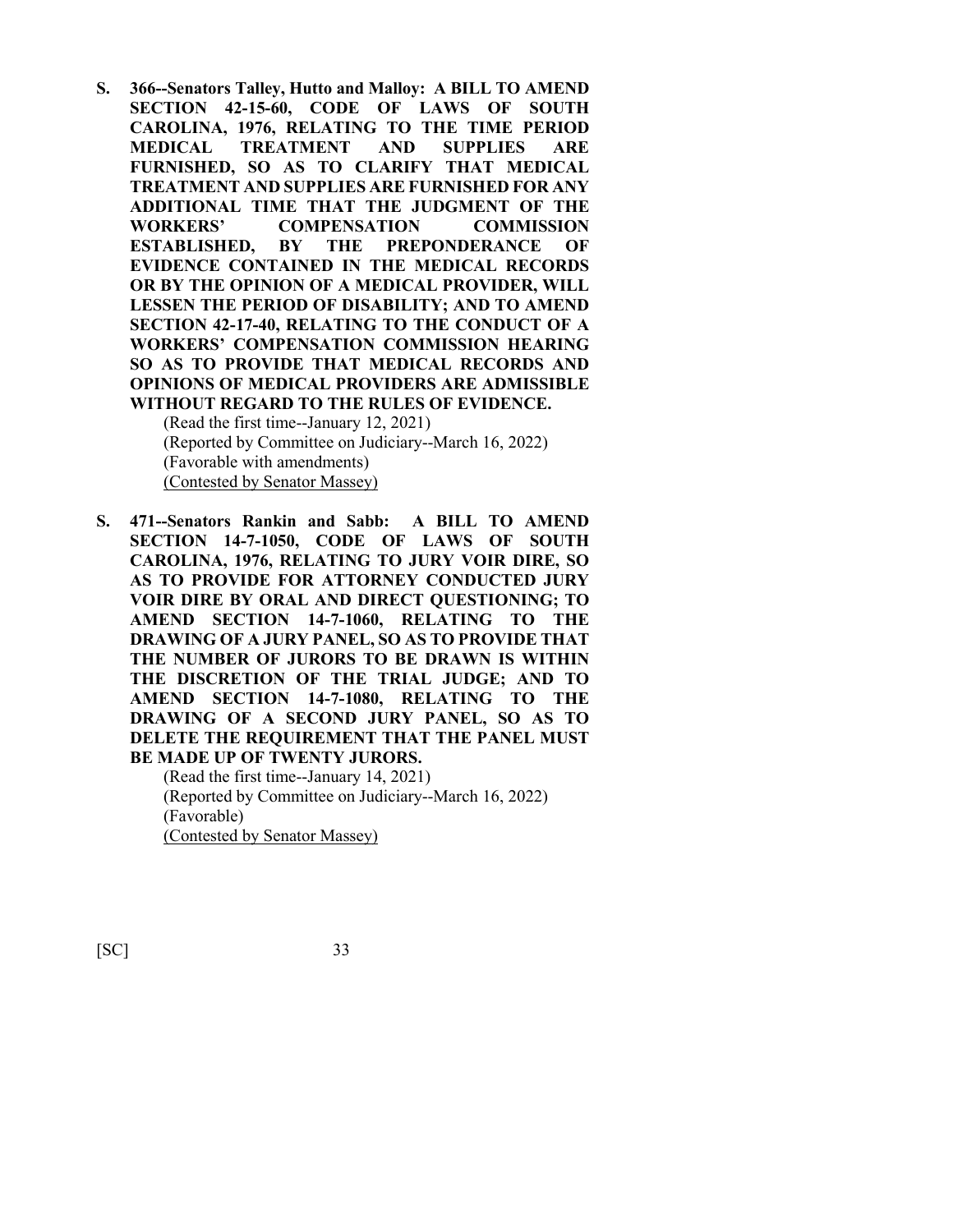**S. 721--Senators Alexander and Grooms: A BILL TO AMEND ARTICLE 1, CHAPTER 5, TITLE 56 OF THE 1976 CODE, RELATING TO THE UNIFORM ACT REGULATING TRAFFIC ON HIGHWAYS, BY ADDING SECTION 56-5- 100, TO PROVIDE THAT THE IMPLEMENTATION OR USE OF A MOTOR CARRIER SAFETY IMPROVEMENT THAT IS REQUIRED BY A COMPANY ENGAGING IN THE OPERATION OF A COMMERCIAL MOTOR VEHICLE SHALL NOT BE CONSIDERED IN ANY EVALUATION OF AN INDIVIDUAL'S STATUS AS AN EMPLOYEE, JOINT EMPLOYEE, OR INDEPENDENT CONTRACTOR OF THE COMPANY UNDER STATE LAW; AND TO DEFINE NECESSARY TERMS.**

(Read the first time--March 31, 2021) (Reported by Committee on Transportation--March 17, 2022) (Favorable) (Contested by Senator Sabb)

**S. 544--Senator Loftis: A BILL TO AMEND THE CODE OF LAWS OF SOUTH CAROLINA, 1976, BY ADDING SECTION 59-63-25 SO AS TO PROVIDE AN OPEN ENROLLMENT OPTION IN PUBLIC SCHOOLS, AND TO PROVIDE RELATED APPLICATION AND ENROLLMENT PROCEDURES; TO AMEND SECTION 59-40-145, RELATING TO INTERDISTRICT ATTENDANCE IN CHARTER SCHOOLS, SECTION 59-63-30, RELATING TO PUBLIC SCHOOL ATTENDANCE QUALIFICATIONS, SECTION 59-63-32, RELATING TO PUBLIC SCHOOL ENROLLMENT REQUIREMENTS, AND SECTION 59-63-480, RELATING TO PUBLIC SCHOOL ATTENDANCE REQUIREMENTS IN ADJACENT COUNTIES, ALL SO AS TO MAKE CONFORMING CHANGES; TO REPEAL SECTION 59-63-45, RELATING TO INTERDISTRICT STUDENT TRANSFER REIMBURSEMENTS, AND SECTION 59-63-500, RELATING TO INTERDISTRICT STUDENT TRANSFER CONSENT; AND TO MAKE THE PROVISIONS OF THIS ACT EFFECTIVE JULY 1, 2021.** 

(Read the first time--February 11, 2021) (Reported by Committee on Education--March 29, 2022) (Favorable with amendments) (Contested by Senator Sabb)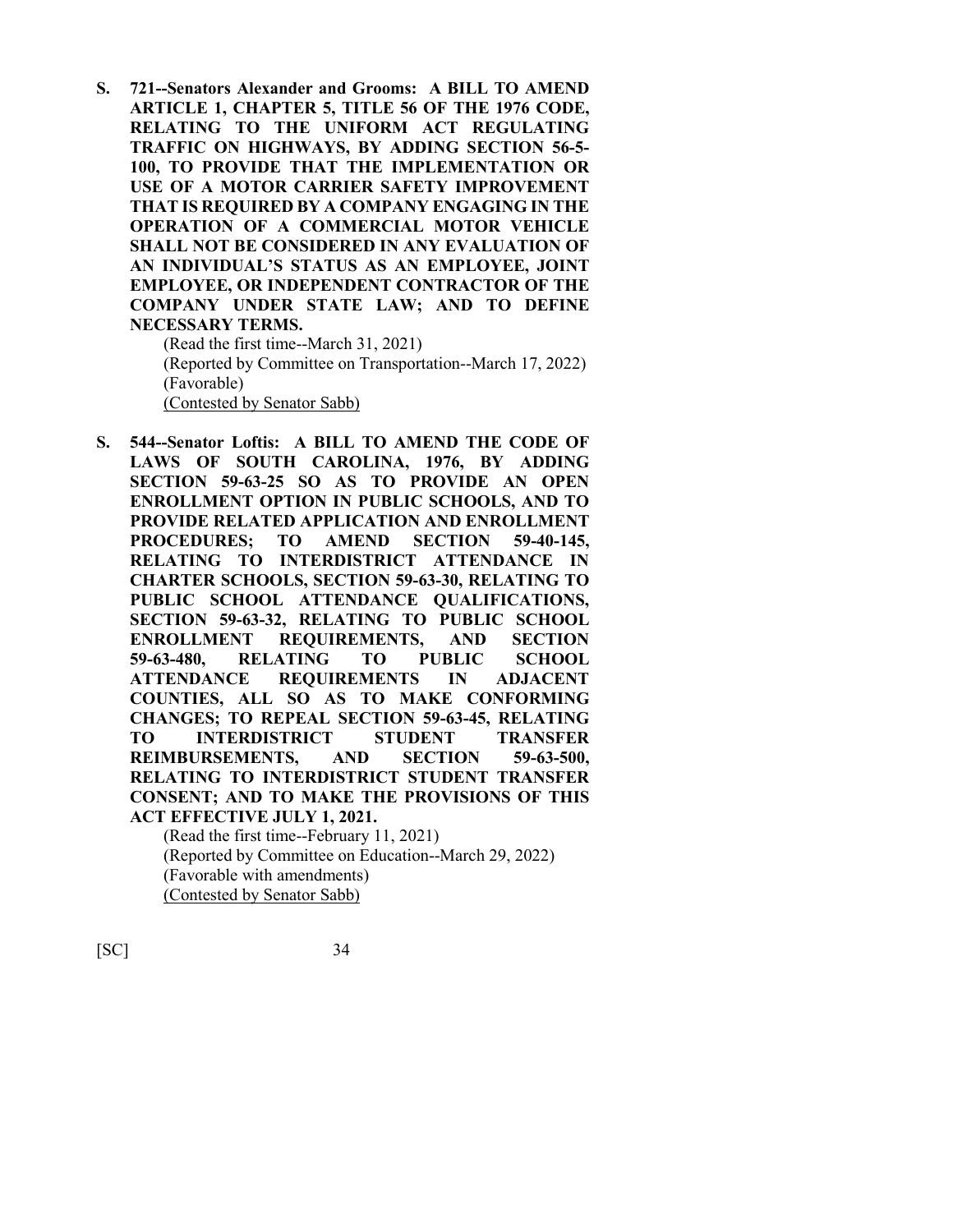**H. 4831--Reps. Elliott, B. Cox, Caskey, Ballentine, Wooten, McGarry, Forrest, Erickson, Bernstein, Wetmore, Carter, Atkinson, Cogswell, W. Cox, Weeks, Wheeler, Henegan and Murray: A JOINT RESOLUTION TO DIRECT THE DEPARTMENT OF COMMERCE TO CONDUCT AN ECONOMIC DEVELOPMENT STUDY TO EVALUATE THE STATE'S BUSINESS ADVANTAGES, ECONOMIC CLIMATE, WORKFORCE READINESS, AND ANY OTHER RELEVANT STATE ASSETS TO CREATE A ROADMAP TO EFFECTIVELY COMPETE IN ATTRACTING OFFSHORE WIND ENERGY SUPPLY CHAIN INDUSTRIES TO THE STATE; AND TO PROVIDE FOR THE PURPOSE AND DUTIES OF THE STUDY.**

(Read the first time--February 3, 2022) (Reported by Committee on Labor, Commerce and Industry-- March 29, 2022) (Favorable) (Amended--April 19, 2022) (Amended--April 20, 2022) (Amendment proposed--May 04, 2022) (Document No. SENATE\AMEND\COUNCIL\PH\4831C001.JN.PH.22)

**S. 53--Senators Malloy and Shealy: A BILL TO AMEND THE SOUTH CAROLINA CODE OF LAWS, 1976, TO ENACT THE "SOUTH CAROLINA JUVENILE JUSTICE REFORM ACT", TO AMEND SECTION 63-1-20, RELATING TO THE CHILDREN'S POLICY OF SOUTH CAROLINA, TO INCLUDE WITHIN THE STATEMENT A PROVISION TO ESTABLISH A POLICY REGARDING THE CARE AND GUIDANCE OF CHILDREN WITHIN THE JUVENILE JUSTICE SYSTEM; AND TO MAKE CONFORMING CHANGES. (Abbreviated Title)**

> (Read the first time--January 12, 2021) (Reported by Committee on Judiciary--March 30, 2022) (Favorable with amendments) (Contested by Senator Hembree)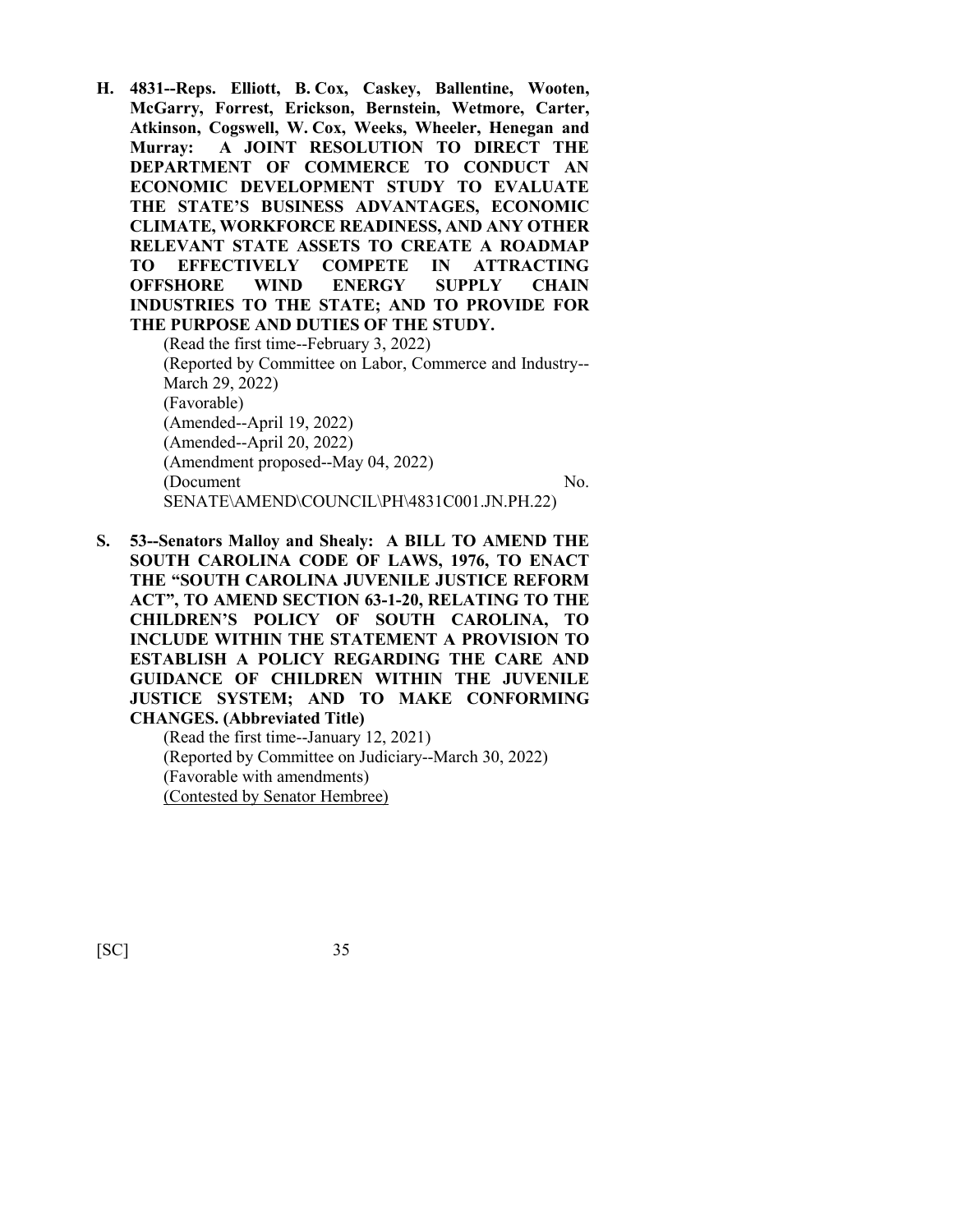**H. 3788--Reps. G.M. Smith and Murphy: A BILL TO AMEND SECTION 1-7-920, CODE OF LAWS OF SOUTH CAROLINA, 1976, RELATING TO THE MEMBERSHIP OF THE COMMISSION ON PROSECUTION COORDINATION, SO AS TO ADD THE ATTORNEY GENERAL FOR THE TERM FOR WHICH HE IS ELECTED OR HIS DESIGNEE TO THE MEMBERSHIP OF THE COMMISSION.**

> (Read the first time--March 2, 2022) (Reported by Committee on Judiciary--April 20, 2022) (Favorable) (Contested by Senator Harpootlian)

**H. 3939--Reps. Pope, Hyde, McCravy, McGarry, Bryant, Wheeler, Wooten, Hixon, B. Newton, Blackwell and Weeks: A BILL TO AMEND SECTION 42-1-160, CODE OF LAWS OF SOUTH CAROLINA, 1976, RELATING TO THE DEFINITIONS OF "INJURY" AND "PERSONAL INJURY" IN WORKERS' COMPENSATION, SO AS TO EXEMPT INJURIES SUSTAINED BY LAW ENFORCEMENT IN THE LINE OF DUTY FROM CERTAIN LIMITATIONS ON CLAIMS FOR INJURY CAUSED BY STRESS, MENTAL INJURY, OR MENTAL ILLNESS.**

(Read the first time--April 29, 2021) (Reported by Committee on Judiciary--April 20, 2022) (Favorable with amendments) (Contested by Senator Turner)

**H. 4062--Reps. Sandifer and West: A BILL TO AMEND THE CODE OF LAWS OF SOUTH CAROLINA, 1976, BY ADDING SECTION 58-3-65 SO AS TO ALLOW THE PUBLIC SERVICE COMMISSION TO HIRE QUALIFIED, INDEPENDENT THIRD-PARTY EXPERTS AND CONSULTANTS; AND TO AMEND SECTION 58-41-20, RELATING TO REVIEW AND APPROVAL PROCEEDINGS FOR ELECTRICAL UTILITIES, SO AS TO MAKE CONFORMING CHANGES.**

> (Read the first time--April 7, 2021) (Reported by Committee on Judiciary--April 20, 2022) (Favorable with amendments)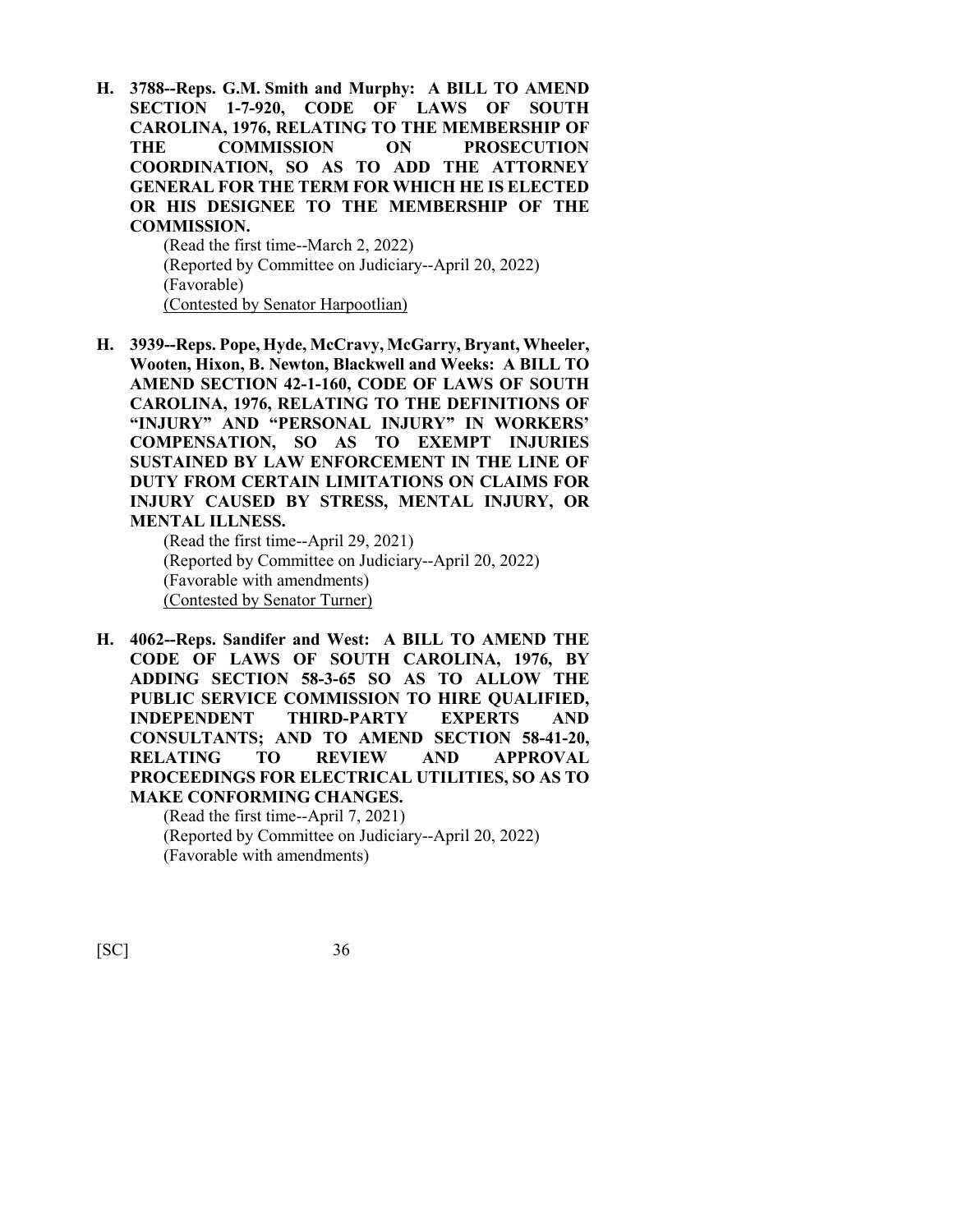(Not to be considered before Thursday, May 12, 2022)

**S. 1290--Banking and Insurance Committee: A JOINT RESOLUTION TO APPROVE REGULATIONS OF THE DEPARTMENT OF INSURANCE, RELATING TO SUITABILITY IN ANNUITY TRANSACTIONS, DESIGNATED AS REGULATION DOCUMENT NUMBER 5065, PURSUANT TO THE PROVISIONS OF ARTICLE 1, CHAPTER 23, TITLE 1 OF THE 1976 CODE.**

(Without reference--April 26, 2022)

**S. 1128--Senators Shealy and McElveen: A BILL TO AMEND CHAPTER 5, TITLE 52 OF THE 1976 CODE, RELATING TO HORSE RACING, TO ENACT THE SOUTH CAROLINA EQUINE ADVANCEMENT ACT TO ESTABLISH A GRANT PROGRAM TO ASSIST THE GROWTH AND DEVELOPMENT OF THE EQUINE INDUSTRY IN SOUTH CAROLINA, TO PROVIDE FOR PARI-MUTUEL WAGERING ON APPLICATIONS OPERATED BY A LICENSED ADVANCED DEPOSIT WAGERING ENTITY, TO ESTABLISH SOUTH CAROLINA EQUINE COMMISSION TO REGULATE THE INDUSTRY, TO PROVIDE FOR MEMBERSHIP ON THE COMMISSION, TO PROVIDE FOR THE POWERS, DUTIES, AND OBLIGATIONS OF THE COMMISSION, TO PROVIDE FOR LICENSE FEES, AND TO DEFINE NECESSARY TERMS.**

(Read the first time--March 8, 2022) (Reported by Committee on Family and Veterans' Services-- April 28, 2022) (Favorable with amendments) (Committee Amendment Adopted--May 03, 2022) (Contested by Senator Campsen)

(Not to be considered before Thursday, May 12, 2022)

**S. 1297--Family and Veterans' Services Committee: A JOINT RESOLUTION TO APPROVE REGULATIONS OF THE SECRETARY OF STATE, RELATING TO PROMULGATION OF REGULATIONS PURSUANT TO THE SOUTH CAROLINA ELECTRONIC NOTARY PUBLIC ACT, DESIGNATED AS REGULATION DOCUMENT NUMBER 5104, PURSUANT TO THE PROVISIONS OF ARTICLE 1, CHAPTER 23, TITLE 1 OF THE 1976 CODE.** (Without reference--April 28, 2022)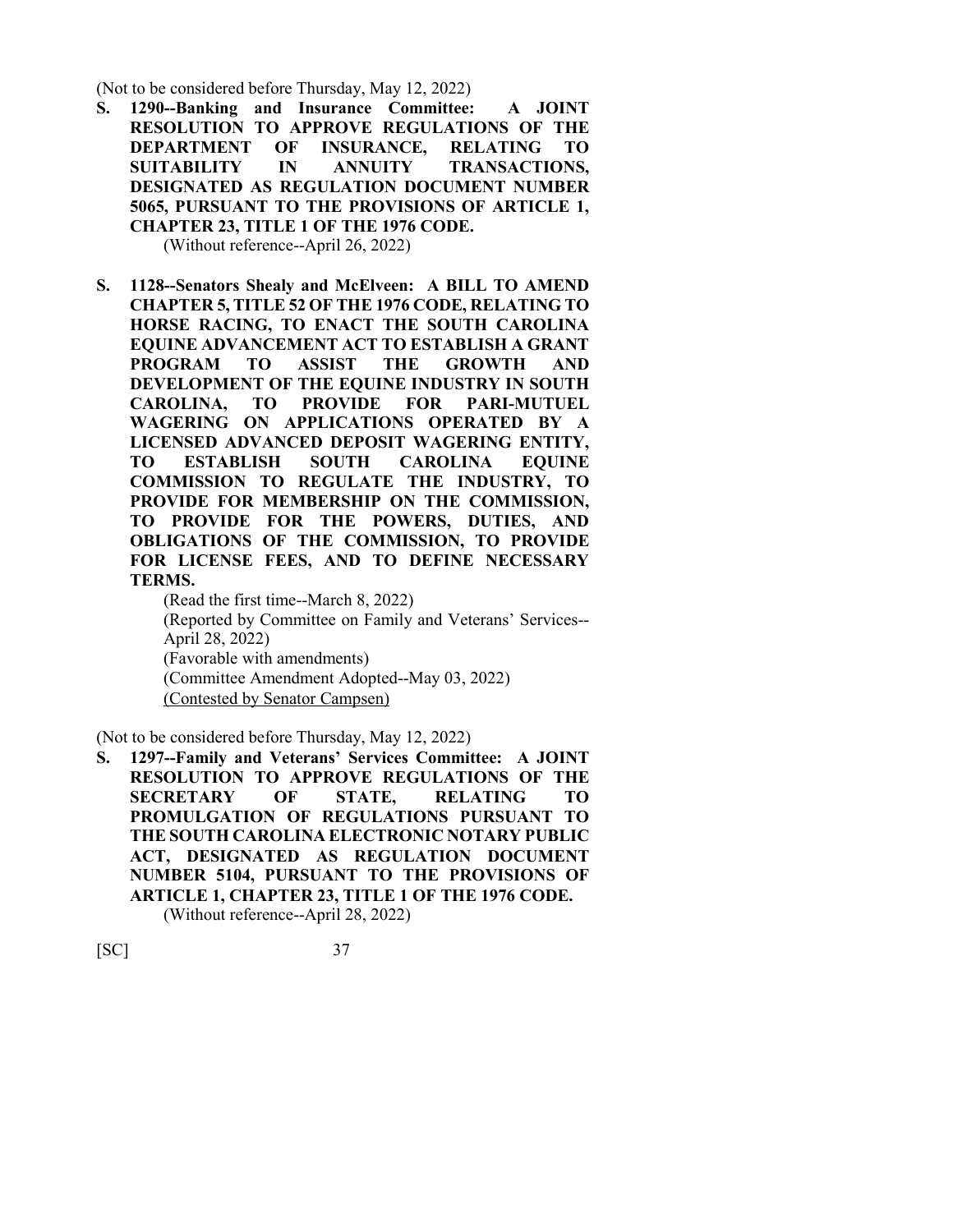**H. 3106--Reps. Bannister, G.R. Smith, Dillard, Elliott, Hosey and Willis: A BILL TO AMEND SECTIONS 9-1-1085 AND 9-11-225, CODE OF LAWS OF SOUTH CAROLINA, 1976, BOTH RELATING TO EMPLOYER AND EMPLOYEE CONTRIBUTION RATES UNDER THE SOUTH CAROLINA RETIREMENT SYSTEM AND THE POLICE OFFICERS RETIREMENT SYSTEM RESPECTIVELY, SO AS TO PROVIDE THAT AN EMPLOYER, UP TO CERTAIN LIMITS, MAY ELECT TO PAY ALL OR A PORTION OF REQUIRED EMPLOYEE CONTRIBUTIONS DURING A FISCAL YEAR.**

> (Read the first time--April 7, 2022) (Reported by Committee on Finance--May 03, 2022) (Favorable) (Contested by Senator Setzler)

**H. 5074--Reps. Haddon, Allison, Burns and Hiott: A JOINT RESOLUTION TO CREATE THE "CHILD FOOD AND NUTRITION SERVICES STUDY COMMITTEE" TO DEVELOP RECOMMENDATIONS FOR TRANSFERRING ADMINISTRATION OF CERTAIN FEDERAL CHILD FOOD AND NUTRITION PROGRAMS IN THIS STATE TO THE DEPARTMENT OF AGRICULTURE, TO PROVIDE FOR THE MEMBERSHIP OF THE STUDY COMMITTEE, TO REQUIRE THE STUDY COMMITTEE PREPARE A REPORT WITH FINDINGS AND RECOMMENDATIONS FOR THE GENERAL ASSEMBLY, AND TO PROVIDE FOR THE DISSOLUTION OF THE STUDY COMMITTEE.**

(Read the first time--April 6, 2022) (Polled by Committee on Agriculture and Natural Resources-- May 03, 2022) (Favorable) (Contested by Senator Fanning)

**H. 3772--Reps. Bernstein, G.M. Smith, Stavrinakis, Herbkersman, Rutherford, Elliott, Collins, W. Newton, Bannister, M.M. Smith, Brittain, Murray, Gilliard, Hewitt, Fry, Erickson, Bradley, Martin, Kirby, Davis, Kimmons, Garvin and Alexander: A BILL TO AMEND THE CODE OF LAWS OF SOUTH CAROLINA, 1976, BY ADDING SECTION 61-4-280 SO AS TO ALLOW A RETAIL DEALER LICENSED TO SELL BEER AND WINE IN THIS STATE TO USE A**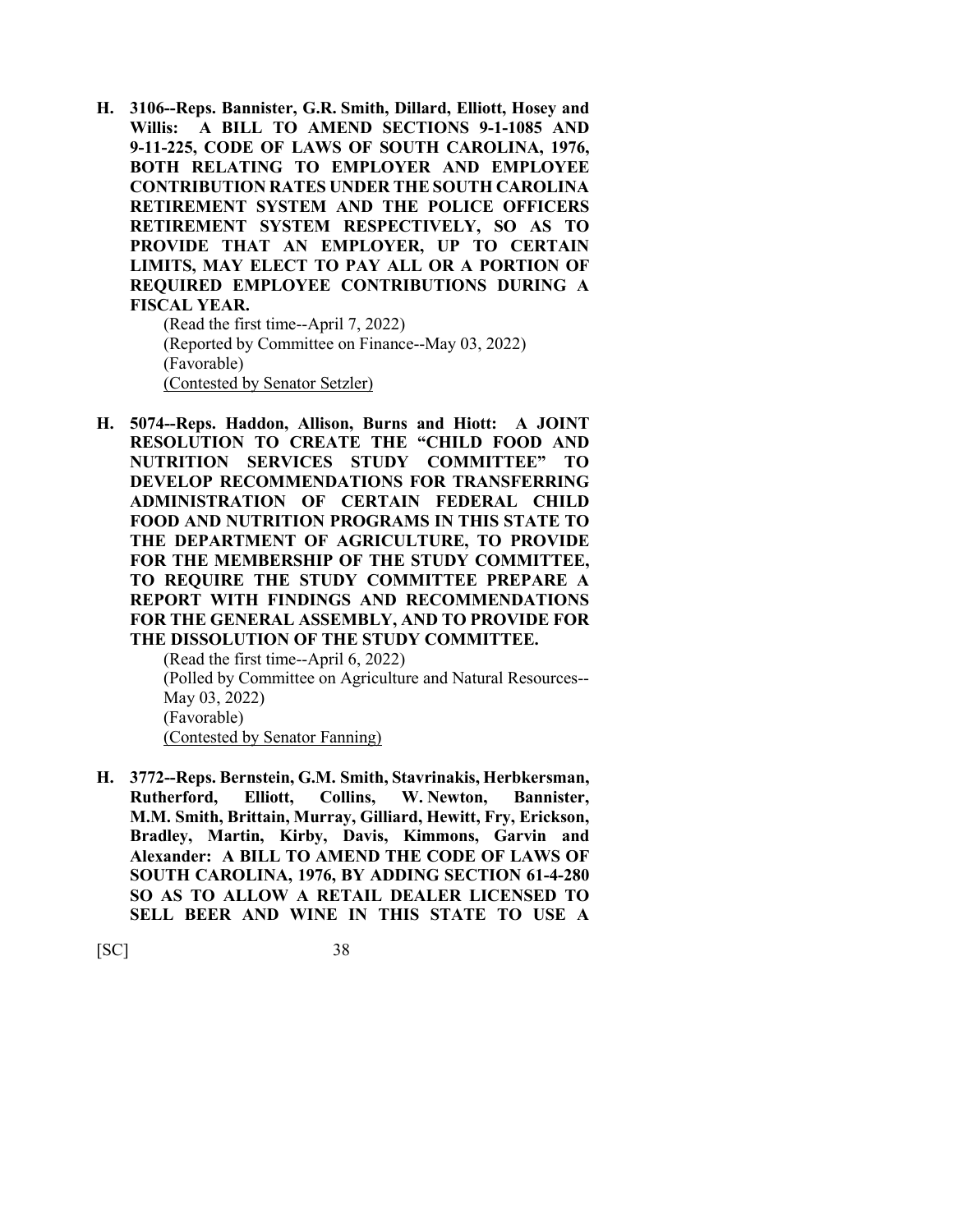**DELIVERY SERVICE, OR ITS OWN EMPLOYEES OR INDEPENDENT CONTRACTORS TO FACILITATE THE DELIVERY OF CERTAIN BEER AND WINE, TO PROVIDE FOR A DELIVERY LICENSE, TO SPECIFY CERTAIN DELIVERY PROHIBITIONS AND OTHER REQUIREMENTS FOR THE DELIVERY OF SUCH BEER AND WINE.**

(Read the first time--March 16, 2021) (Reported by Committee on Judiciary--May 04, 2022) (Favorable with amendments) (Contested by Senator Harpootlian)

**H. 4082--Reps. Felder, Brawley, Robinson, Henegan and Oremus: A BILL TO AMEND SECTION 40-13-20, CODE OF LAWS OF SOUTH CAROLINA, 1976, RELATING TO DEFINITIONS CONCERNING THE STATE BOARD OF COSMETOLOGY, SO AS TO DEFINE THE TERM "HAIR DESIGNER"; TO AMEND SECTION 40-13-230, RELATING TO LICENSES ISSUED BY THE BOARD, SO AS TO PROVIDE FOR THE LICENSURE OF HAIR DESIGNERS; AND TO AMEND SECTION 40-13-5, RELATING TO OCCUPATIONS REGULATED BY THE PRACTICE ACT FOR COSMETOLOGISTS AND COSMETOLOGY, SECTION 40-13-110, RELATING TO DISCIPLINARY ACTIONS, SECTION 40-13-240, RELATING TO EXAMINATIONS AND FEES, AND SECTION 40-13-270, ALL RELATING TO RECIPROCITY WITH OTHER LICENSING JURISDICTIONS, ALL SO AS TO MAKE CONFORMING CHANGES.**

(Read the first time--March 3, 2022) (Reported by Committee on Labor, Commerce and Industry-- May 04, 2022) (Favorable) (Contested by Senator Martin)

**H. 4321--Reps. J.E. Johnson, Murphy, Hardee, Bailey, Jordan, Brittain, Kirby, Hart, McCravy and West: A BILL TO AMEND SECTION 42-1-560, CODE OF LAWS OF SOUTH CAROLINA, 1976, RELATING TO THE NOTICE REQUIREMENT FOR FILING AN ACTION AGAINST A THIRD PARTY IN A WORKERS' COMPENSATION**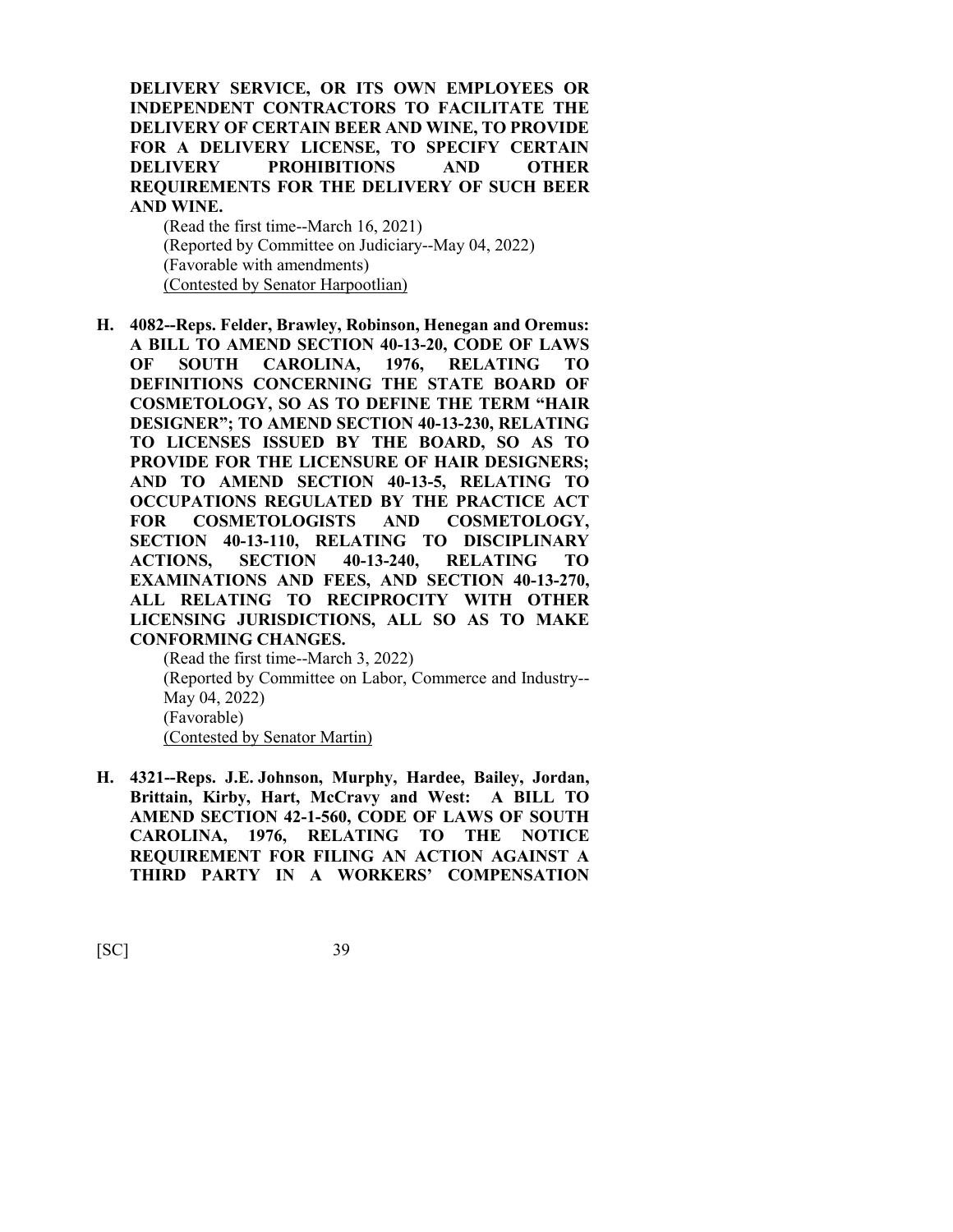## **CLAIM, SO AS TO MAKE THE FILING OF A NOTICE FORM PERMISSIVE.**

(Read the first time--March 29, 2022) (Reported by Committee on Judiciary--May 04, 2022) (Favorable with amendments) (Committee Amendment Adopted--May 10, 2022) (Contested by Senator Massey)

**H. 5036--Reps. Sandifer, West, Thigpen, Hardee, Jordan, Anderson, Bailey, Gagnon, Simrill, Thayer, White and Atkinson: A BILL TO AMEND ARTICLE 3 OF CHAPTER 15, TITLE 31, CODE OF LAWS OF SOUTH CAROLINA, 1976, RELATING TO BUILDINGS UNFIT FOR HABITATION IN COUNTIES, SO AS TO EXTEND THE PROVISIONS OF THE CHAPTER TO BUILDINGS UNFIT FOR OCCUPATION, TO ADD A CAUSE FOR WHICH POLICE POWERS MAY BE USED REGARDING RUBBISH, AND TO DELETE AN APPROVAL REQUIREMENT.**

> (Read the first time--March 30, 2022) (Reported by Committee on Labor, Commerce and Industry-- May 04, 2022) (Favorable)

**H. 3998--Reps. Fry, Dillard, Erickson, Davis, Wooten, Trantham and Hewitt: A BILL TO AMEND SECTIONS 44-53-1630 AND 44-53-1640, AS AMENDED, CODE OF LAWS OF SOUTH CAROLINA, 1976, BOTH RELATING TO THE PRESCRIPTION MONITORING PROGRAM, SO AS TO ADD SCHEDULE V CONTROLLED SUBSTANCES TO THE PRESCRIBED AND DISPENSED CONTROLLED SUBSTANCES MONITORED UNDER THE PROGRAM.**

> (Read the first time--April 27, 2021) (Reported by Committee on Medical Affairs--May 05, 2022)

(Favorable with amendments)

**H. 5337--Regulations and Administrative Procedures Committee: A JOINT RESOLUTION TO APPROVE REGULATIONS OF THE DEPARTMENT OF MOTOR VEHICLES, RELATING TO DRIVER TRAINING SCHOOLS, DESIGNATED AS REGULATION DOCUMENT NUMBER 5105, PURSUANT TO THE PROVISIONS OF ARTICLE 1, CHAPTER 23, TITLE 1 OF THE 1976 CODE.**

(Without reference--May 10, 2022)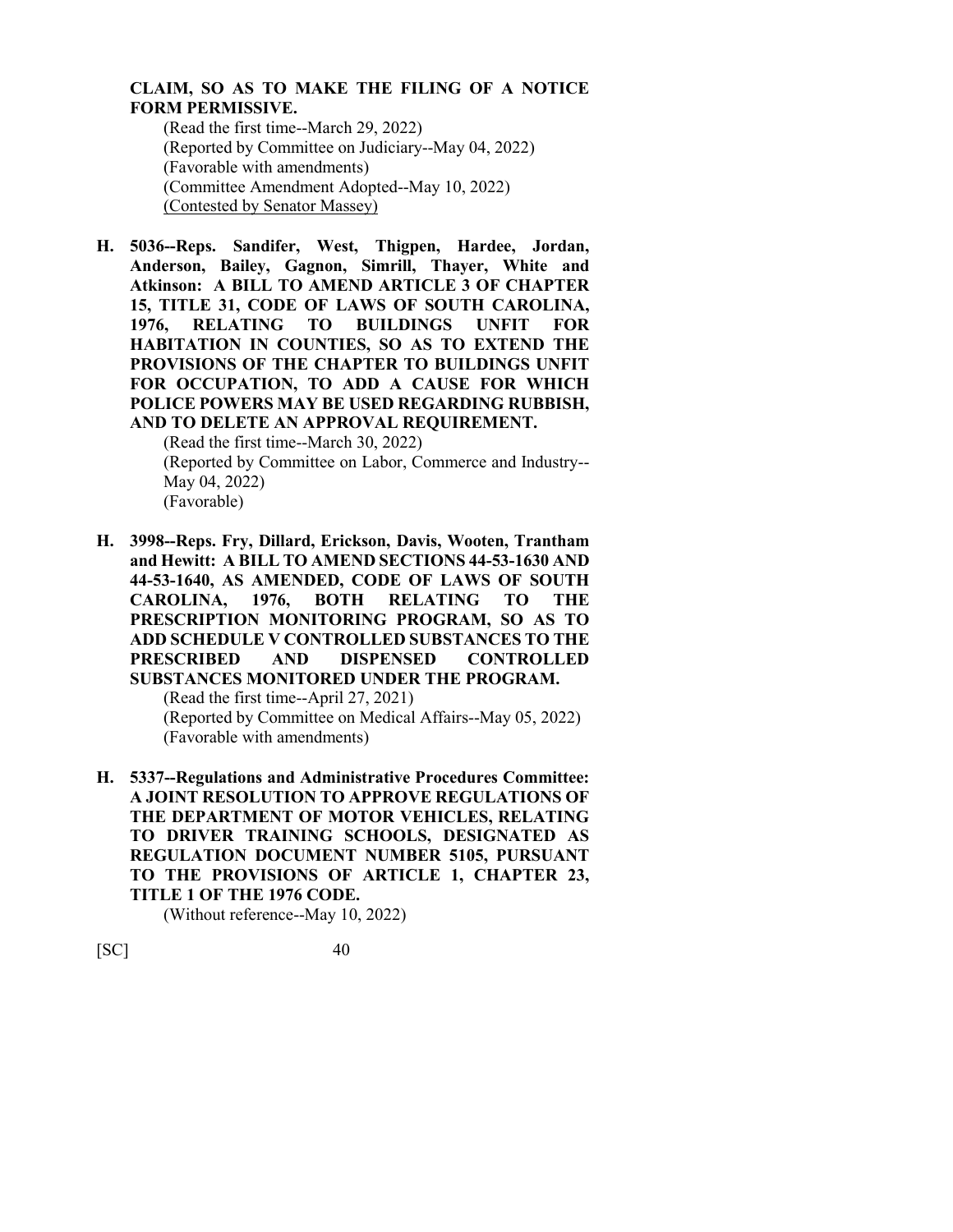**H. 5338--Regulations and Administrative Procedures Committee: A JOINT RESOLUTION TO APPROVE REGULATIONS OF THE SECRETARY OF STATE, RELATING TO PROMULGATION OF REGULATIONS PURSUANT TO THE SOUTH CAROLINA ELECTRONIC NOTARY PUBLIC ACT, DESIGNATED AS REGULATION DOCUMENT NUMBER 5104, PURSUANT TO THE PROVISIONS OF ARTICLE 1, CHAPTER 23, TITLE 1 OF THE 1976 CODE.**  (Read the first time--May 10, 2022)

(Recalled from Committee on Judiciary--May 10, 2022)

## **SENATE RESOLUTION**

**S. 1303--Senator Harpootlian: A SENATE RESOLUTION TO CONDEMN THE GOVERNMENT OF SOMALIA FOR ITS OPPRESSIVE AND VIOLENT TREATMENT OF WOMEN AND CHRISTIANS UNDER THE PROVISIONS OF SHARIA LAW.**

> (Without reference--May 03, 2022) (Contested by Senator Harpootlian)

#### **CONCURRENT RESOLUTIONS**

**S. 141--Senators Massey, Rice, Hembree, Bennett, Young, Senn, Kimbrell, Cash, Gustafson, Verdin and Garrett: A CONCURRENT RESOLUTION TO MAKE APPLICATION BY THE STATE OF SOUTH CAROLINA UNDER ARTICLE V OF THE UNITED STATES CONSTITUTION FOR A CONVENTION OF THE STATES TO BE CALLED, RESTRICTED TO PROPOSING AN AMENDMENT TO THE UNITED STATES CONSTITUTION TO IMPOSE FISCAL RESTRAINTS ON THE FEDERAL GOVERNMENT THROUGH A BALANCED BUDGET AMENDMENT.** (Introduced--January 12, 2021) (Reported by Committee on Judiciary--February 23, 2022) (Favorable)

(Contested by Senator McLeod)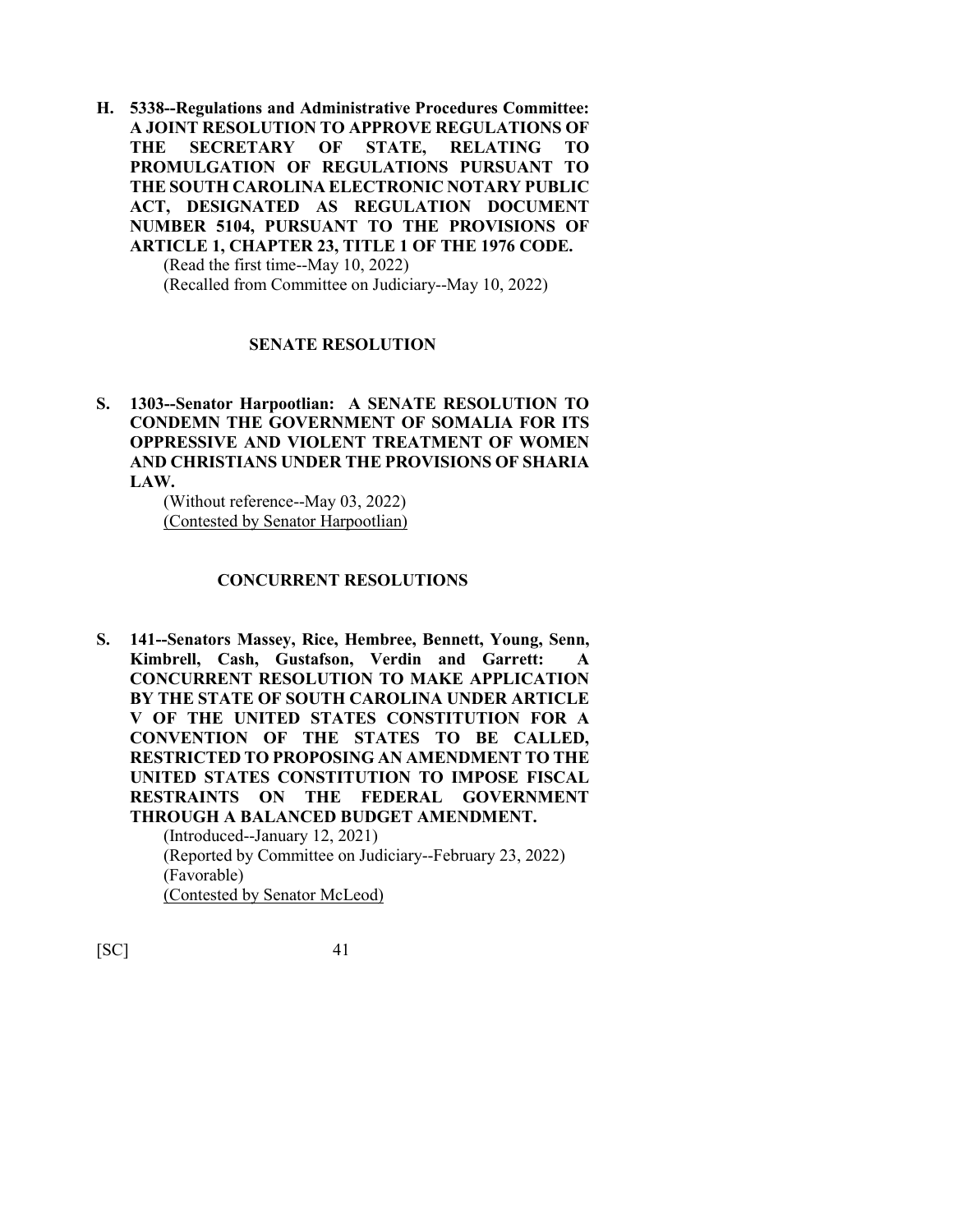**H. 5270--Reps. Whitmire, Lucas, Finlay and King: A CONCURRENT RESOLUTION TO FIX NOON ON WEDNESDAY, MAY 4, 2022, AS THE TIME TO ELECT ONE AT-LARGE MEMBER TO THE BOARD OF VISITORS FOR THE CITADEL FOR A TERM TO EXPIRE JUNE 30, 2028; FOR THE PURPOSE OF ELECTING THREE AT-LARGE MEMBERS TO THE BOARD OF TRUSTEES FOR CLEMSON UNIVERSITY FOR TERMS TO EXPIRE JUNE 30, 2026; FOR THE PURPOSE OF ELECTING A MEMBER TO THE BOARD OF TRUSTEES OF LANDER UNIVERSITY TO FILL THE TERM OF THE MEMBER FOR THE AT-LARGE SEAT 8, WHOSE TERM WILL EXPIRE JUNE 30, 2026, THE TERM OF THE MEMBER FOR THE AT-LARGE SEAT 9, WHOSE TERM WILL EXPIRE JUNE 30, 2026, THE TERM OF THE MEMBER FOR THE AT-LARGE SEAT 10, WHOSE TERM WILL EXPIRE JUNE 30, 2026, THE TERM OF THE MEMBER FOR THE AT-LARGE SEAT 11, WHOSE TERM WILL EXPIRE JUNE 30, 2026, THE TERM OF THE MEMBER FOR THE AT-LARGE SEAT 12, WHOSE TERM WILL EXPIRE JUNE 30, 2026, THE TERM OF THE MEMBER FOR THE AT-LARGE SEAT 13, WHOSE TERM WILL EXPIRE JUNE 30, 2026, THE TERM OF THE MEMBER FOR THE AT-LARGE SEAT 14, WHOSE TERM WILL EXPIRE JUNE 30, 2026, AND THE TERM OF THE MEMBER FOR THE AT-LARGE SEAT 15, WHOSE TERM WILL EXPIRE JUNE 30, 2026; FOR THE PURPOSE OF ELECTING TWO AT-LARGE MEMBERS TO THE BOARD OF TRUSTEES FOR THE WIL LOU GRAY OPPORTUNITY SCHOOL, WHOSE TERMS WILL EXPIRE JUNE 30, 2026; AND FOR THE PURPOSE OF ELECTING A MEMBER TO THE BOARD OF TRUSTEES FOR THE UNIVERSITY OF SOUTH CAROLINA TO FILL THE TERM OF THE MEMBER FOR THE FIFTH JUDICIAL CIRCUIT, FOR A TERM TO EXPIRE JUNE 30, 2026, THE MEMBER FOR THE SEVENTH JUDICIAL CIRCUIT, FOR A TERM TO EXPIRE JUNE 30, 2026, AND THE MEMBER FOR THE THIRTEENTH JUDICIAL CIRCUIT, FOR A TERM TO EXPIRE JUNE 30, 2026.**

(Introduced--April 26, 2022) (Polled by Committee on Education--May 05, 2022) (Favorable)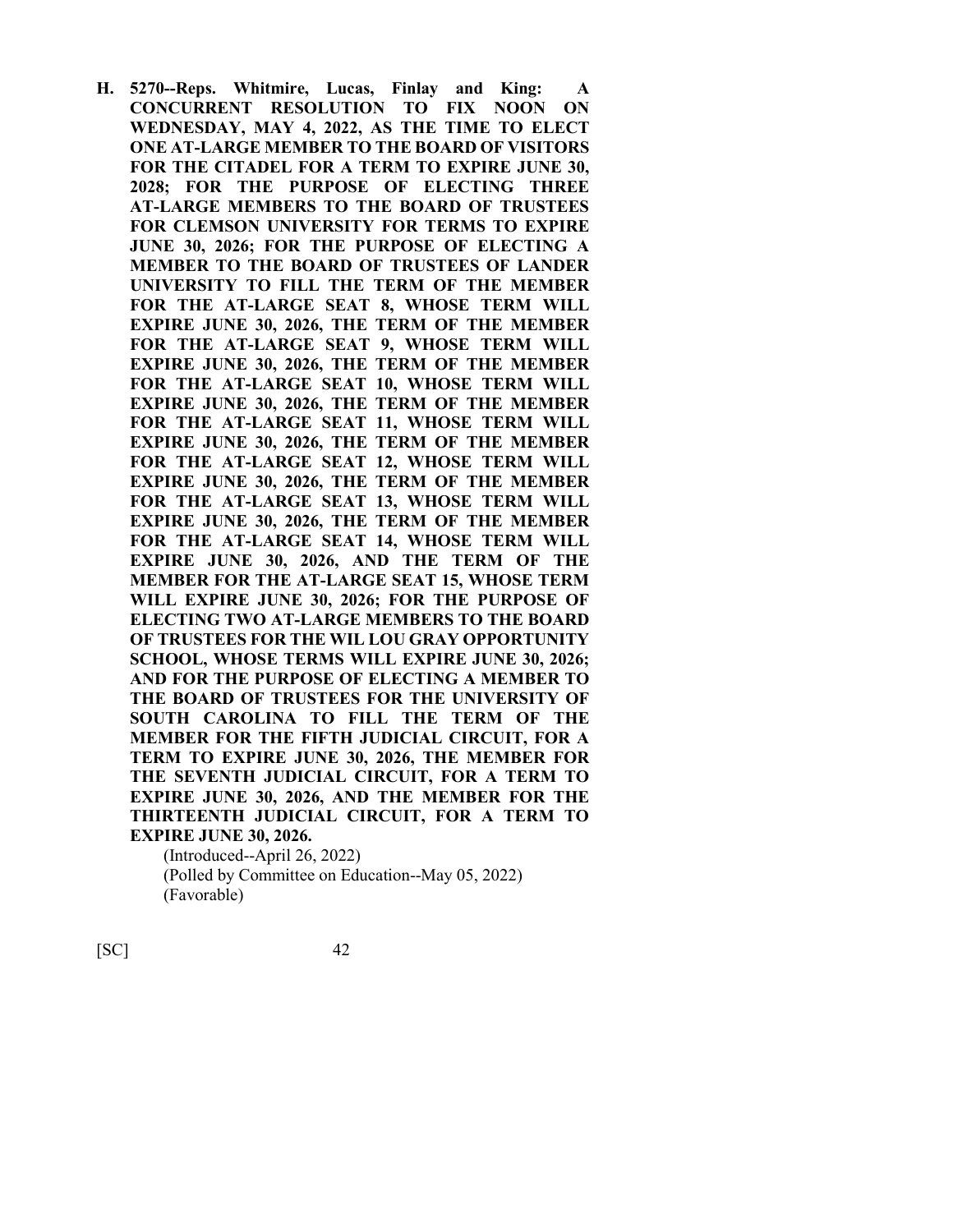**H. 4384--Reps. Hosey, Rivers, S. Williams, Clyburn and J. Moore: A CONCURRENT RESOLUTION TO REQUEST THE DEPARTMENT OF TRANSPORTATION NAME THE PORTION OF UNITED STATES HIGHWAY 321 IN THE TOWN OF FAIRFAX IN ALLENDALE COUNTY FROM ITS INTERSECTION WITH UNITED STATES HIGHWAY 278 TO ITS INTERSECTION WITH SEVENTEENTH STREET "M.F. 'SONNY' RILEY, JR. HIGHWAY" AND ERECT APPROPRIATE MARKERS OR SIGNS ALONG THIS PORTION OF HIGHWAY CONTAINING THESE WORDS.** (Introduced--February 2, 2022)

(Recalled from Committee on Transportation--May 10, 2022)

**H. 4757--Reps. McGarry, B. Newton, Yow and Lucas: A CONCURRENT RESOLUTION TO REQUEST THE DEPARTMENT OF TRANSPORTATION NAME THE PORTION OF UNITED STATES HIGHWAY 521 FROM ANDREW JACKSON HIGH SCHOOL IN LANCASTER COUNTY TO ITS INTERSECTION WITH UNITED STATES HIGHWAY 601 "REPRESENTATIVE JIMMY NEAL MEMORIAL HIGHWAY" AND ERECT APPROPRIATE MARKERS OR SIGNS ALONG THIS HIGHWAY CONTAINING THESE WORDS.**

> (Introduced--April 20, 2022) (Recalled from Committee on Transportation--May 10, 2022)

**H. 5069--Reps. Yow, Henegan and Lucas: A CONCURRENT RESOLUTION TO REQUEST THE DEPARTMENT OF TRANSPORTATION NAME THE PORTION OF SOUTH CAROLINA HIGHWAY 9 IN THE TOWN OF CHERAW IN CHESTERFIELD COUNTY FROM ITS INTERSECTION WITH TOWN AND COUNTRY ROAD TO ITS INTERSECTION WITH WINDSOR DRIVE "DR. JOSEPH KERSHAW NEWSOM MEMORIAL HIGHWAY" AND ERECT APPROPRIATE MARKERS OR SIGNS ALONG THIS PORTION OF HIGHWAY CONTAINING THESE WORDS.**

> (Introduced--April 20, 2022) (Recalled from Committee on Transportation--May 10, 2022)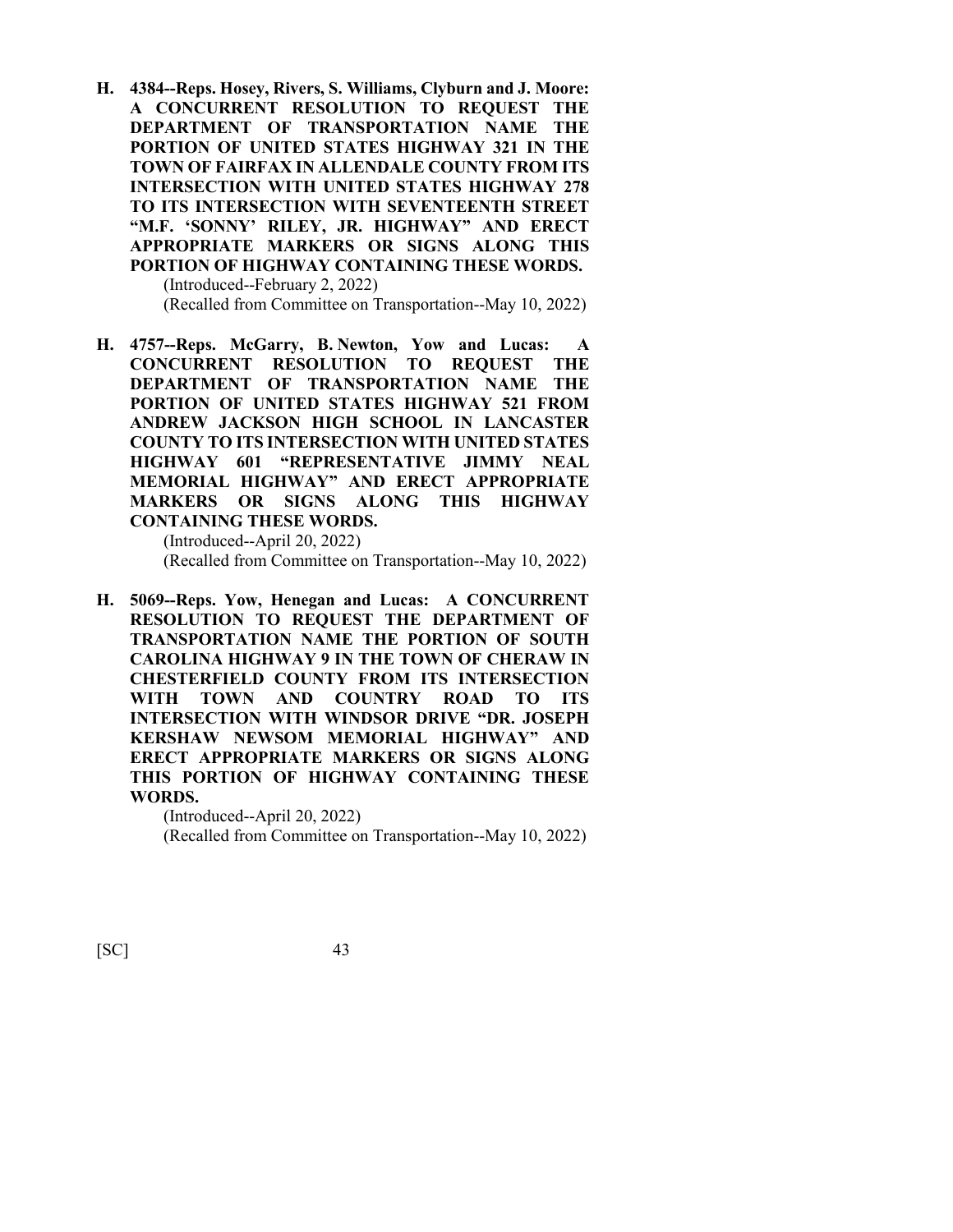**H. 5082--Rep. Lucas: A CONCURRENT RESOLUTION TO REQUEST THE DEPARTMENT OF TRANSPORTATION NAME THE BRIDGE AT THE INTERSECTION OF UNITED STATES HIGHWAY 1 AND YOUNG'S BRIDGE ROAD IN KERSHAW COUNTY "JUDGE THOMAS E. 'TED' DAVIS BRIDGE" AND ERECT APPROPRIATE SIGNS OR MARKERS AT THIS LOCATION CONTAINING THESE WORDS.**

> (Introduced--April 27, 2022) (Recalled from Committee on Transportation--May 10, 2022)

**H. 5212--Reps. Lucas and R. Williams: A CONCURRENT RESOLUTION TO REQUEST THE DEPARTMENT OF TRANSPORTATION NAME THE PORTION OF CASHUA FERRY ROAD IN DARLINGTON COUNTY FROM WILSON CLINIC TO ITS INTERSECTION WITH COGGESHALL ROAD "JAMES 'JIMMY' MCKELVEY MEMORIAL HIGHWAY" AND ERECT APPROPRIATE MARKERS OR SIGNS ALONG THIS PORTION OF HIGHWAY CONTAINING THIS DESIGNATION.**

(Introduced--April 27, 2022) (Recalled from Committee on Transportation--May 10, 2022)